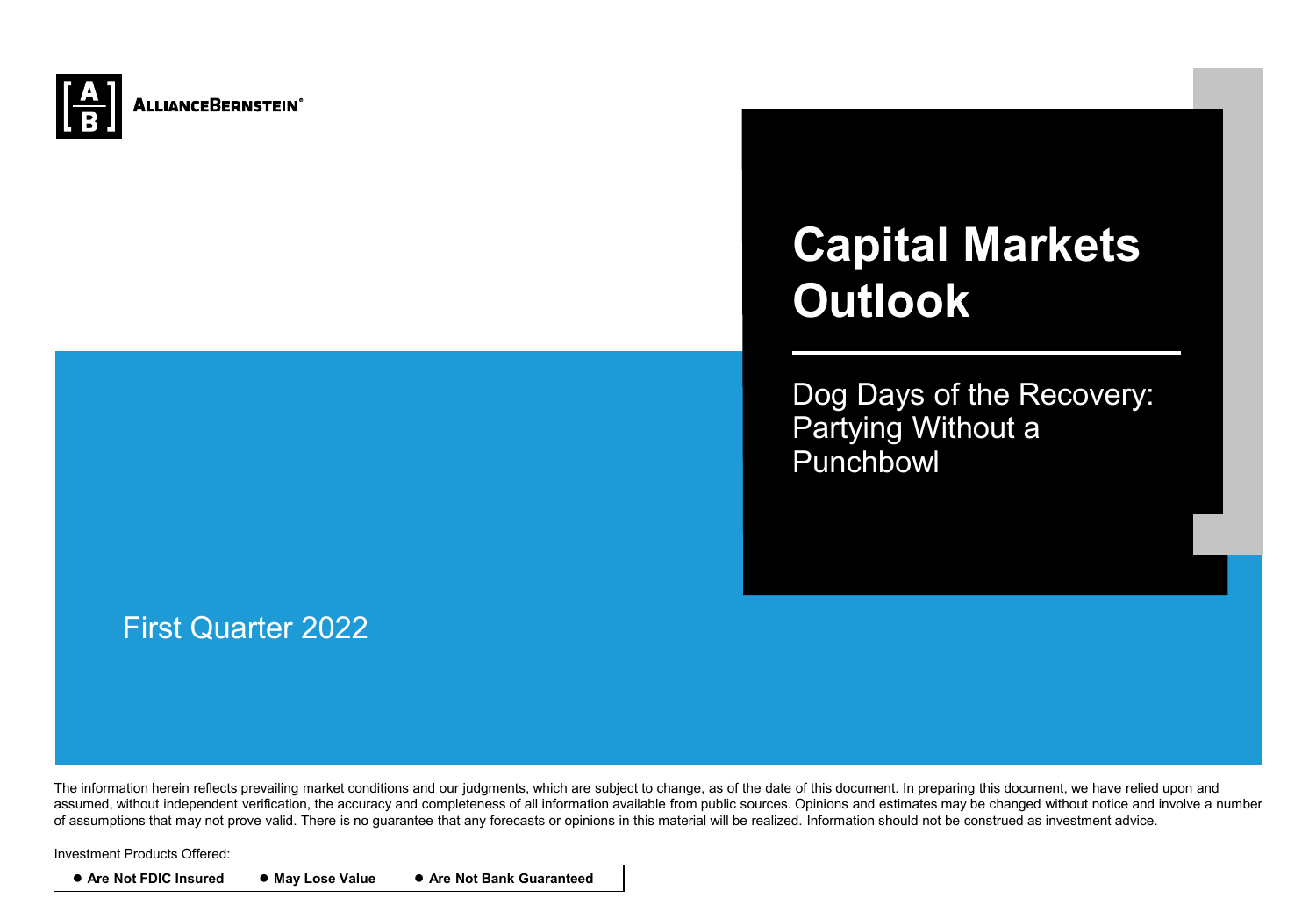## **4Q:2021 Large-Cap Tech Stocks Shine in Choppy Quarter**

Returns in US dollars



#### **Past performance does not guarantee future results.**

Global corporates and Japan, and euro-area government bonds in hedged USD terms. All other non-US returns in unhedged USD terms. An investor cannot invest directly in an index, and its performance does not reflect the performance of any AB portfolio. The unmanaged index does not reflect the fees and expenses associated with the active management of a portfolio.

\*Europe, Australasia and the Far East. †Returns reflect Morningstar US open-end fund category averages.

As of December 31, 2021

Source: Bloomberg, Morningstar Direct and AllianceBernstein (AB)

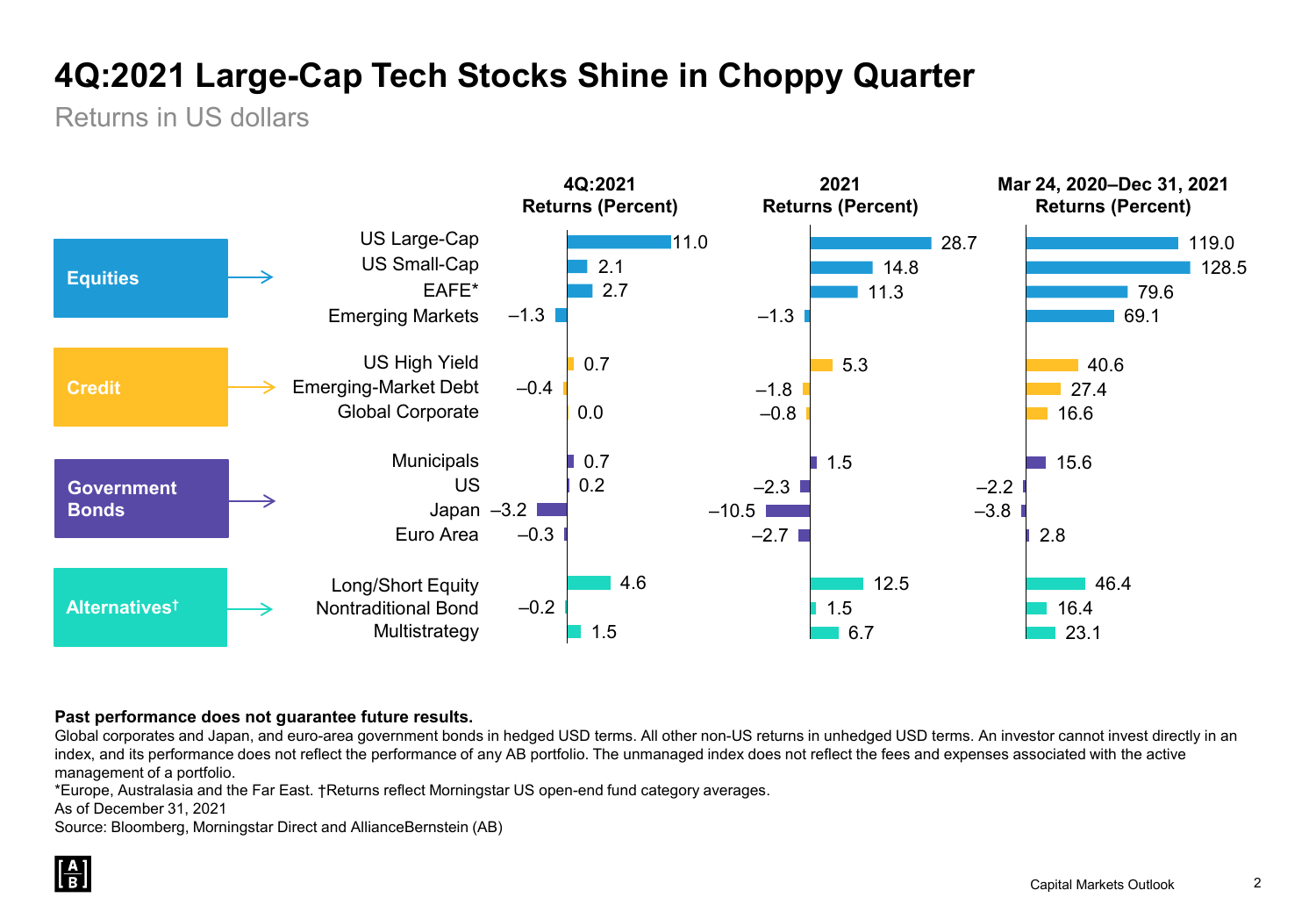## **S&P Price Movement: Taking the Stairs Higher**

Reopening and earnings strength in the face of Fed tightening concerns, inflation and COVID-19



**Historical analysis and current forecasts do not guarantee future results.**

MoM: month over month Returns are price returns. Through December 31, 2021 Source: Bloomberg and S&P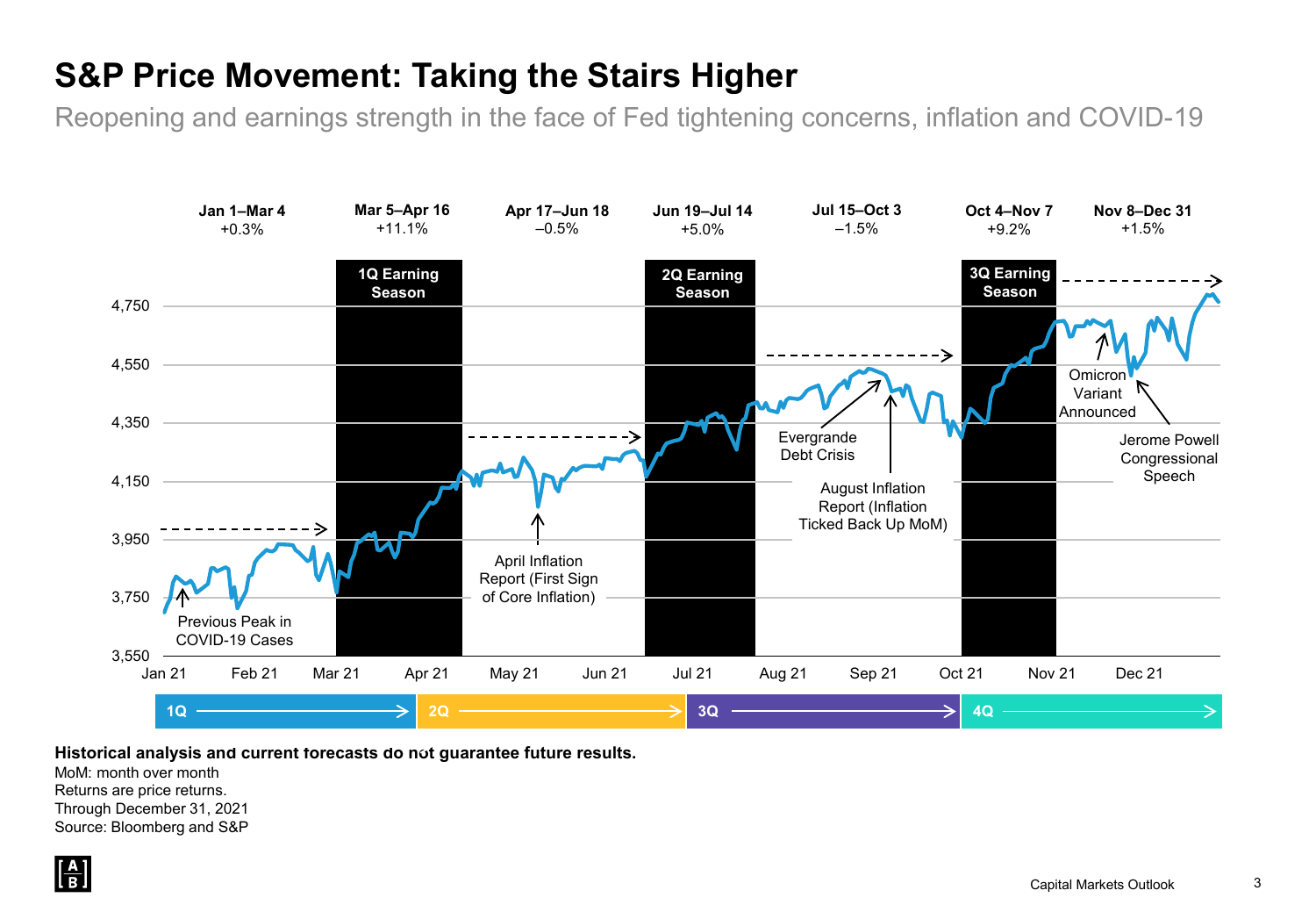## **Inflation Resurfaced After Long Slumber…and Lingered**

0

0.0 0.2 0.4 0.6 0.8 1.0

 $\mathfrak{p}$ 4

6 8

Many elevated categories have yet to decelerate in the aftermath of COVID-19

**Highest Headline Inflation Print Since 1982…**



**…Has Maintained These Levels Longer than Anticipated**

### **Leading to Lower Consumer Sentiment and Higher Inflation Expectations**



#### **Historical analysis and current forecasts do not guarantee future results.**

YoY: year over year

Through December 31, 2021

Source: Bloomberg, Federal Reserve Bank of St. Louis, Federal Reserve Economic Data (FRED), University of Michigan, US Bureau of Labor Statistics (BLS) and AB

1.5

Nov 21

2.0

2.5

3.0

3.5

Percent

4.0

4.5

5.0

5.5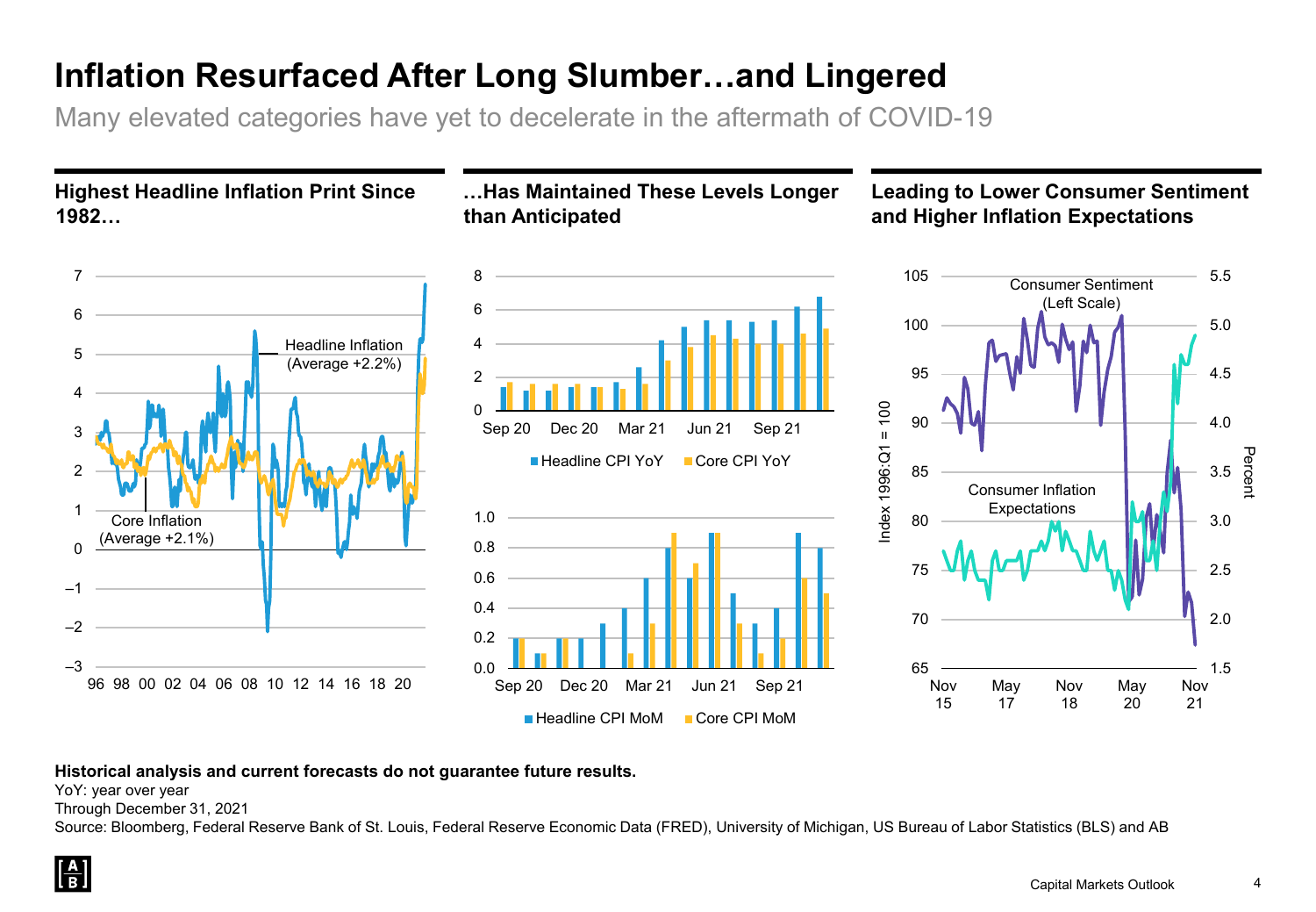## **Leading the Fed to Accelerate the Tapering Process**

Faster reduction in quantitative easing affords policy flexibility





**Historical analysis and current forecasts do not guarantee future results.**

MBS: mortgage-backed securities As of December 31, 2021 Source: US Federal Reserve and AB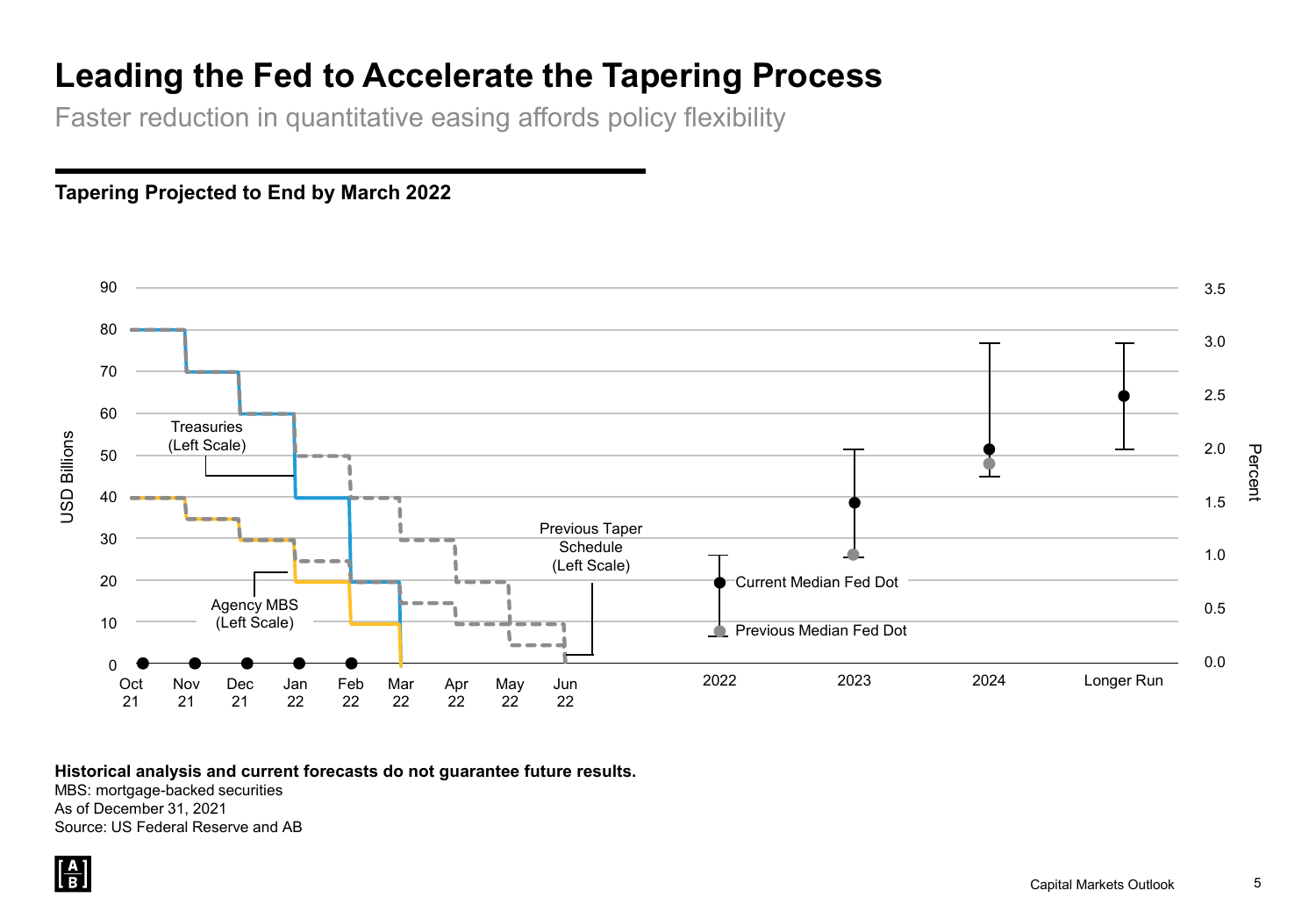## **Not All Inflation Is Created Equally**

Despite broadening, inflation is still dominated by COVID-19's impact on the supply chain

#### **CPI: Weighted by Relative Importance to Household Consumption (Percent)**

| <b>CPI</b><br>Category | Category<br>Weight* | Nov.<br>2021<br><b>YoY CPI</b> | <b>Pre-Pandemic</b><br><b>YoY CPI</b><br>Average <sup>t</sup> | <b>Noteworthy</b><br><b>Subcategory</b> | Nov.<br>2021<br><b>YoY CPI</b> |
|------------------------|---------------------|--------------------------------|---------------------------------------------------------------|-----------------------------------------|--------------------------------|
| <b>Services</b>        | 58                  | $+3.4$                         | $+2.8$                                                        | <b>Shelter</b>                          | $+3.8$                         |
| <b>Goods</b>           | 21                  | $+9.4$                         | $+0.01$                                                       | Transportation                          | $+19.2$                        |
| <b>Food</b>            | 14                  | $+6.1$                         | $+2.3$                                                        | Meats                                   | $+16.0$                        |
| <b>Energy</b>          | $\overline{7}$      | $+33.3$                        | $+4.3$                                                        | Motor Fuel                              | $+58.0$                        |

**Historical analysis and current forecasts do not guarantee future results.**

\*As of November 2021 †From January 1, 2000, to February 2020 As of December 31, 2021 Source: Bloomberg, BLS and AB

#### **Certain Key "Goods" Remain Below or Near Pre-Pandemic Price Levels**

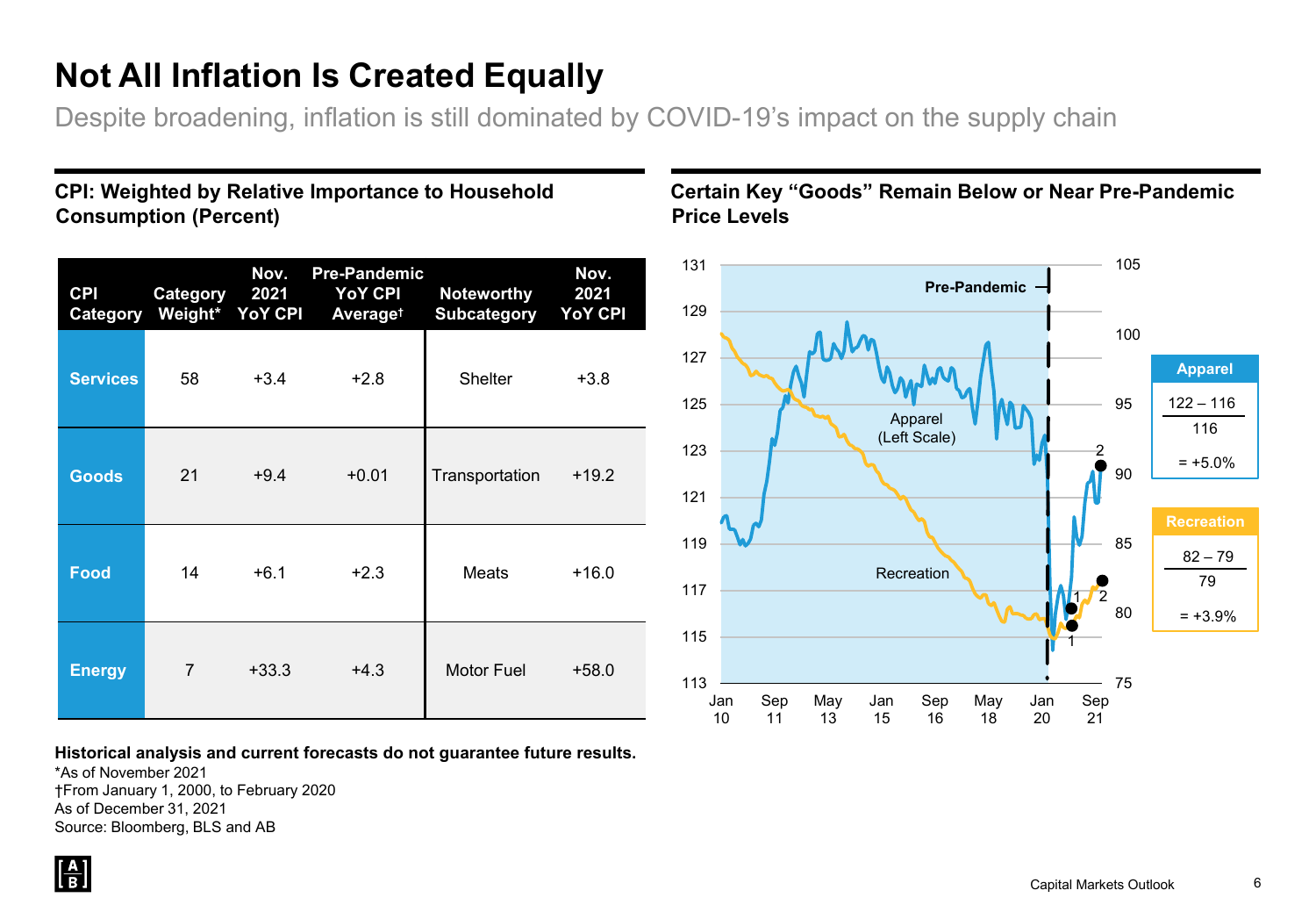## **GDP Back to Normal, but the Mix Is Not**



**Historical analysis and current forecasts do not guarantee future results.**

As of December 31, 2021

Source: FRED and AB

 $\left[\frac{\mathbf{A}}{\mathbf{B}}\right]$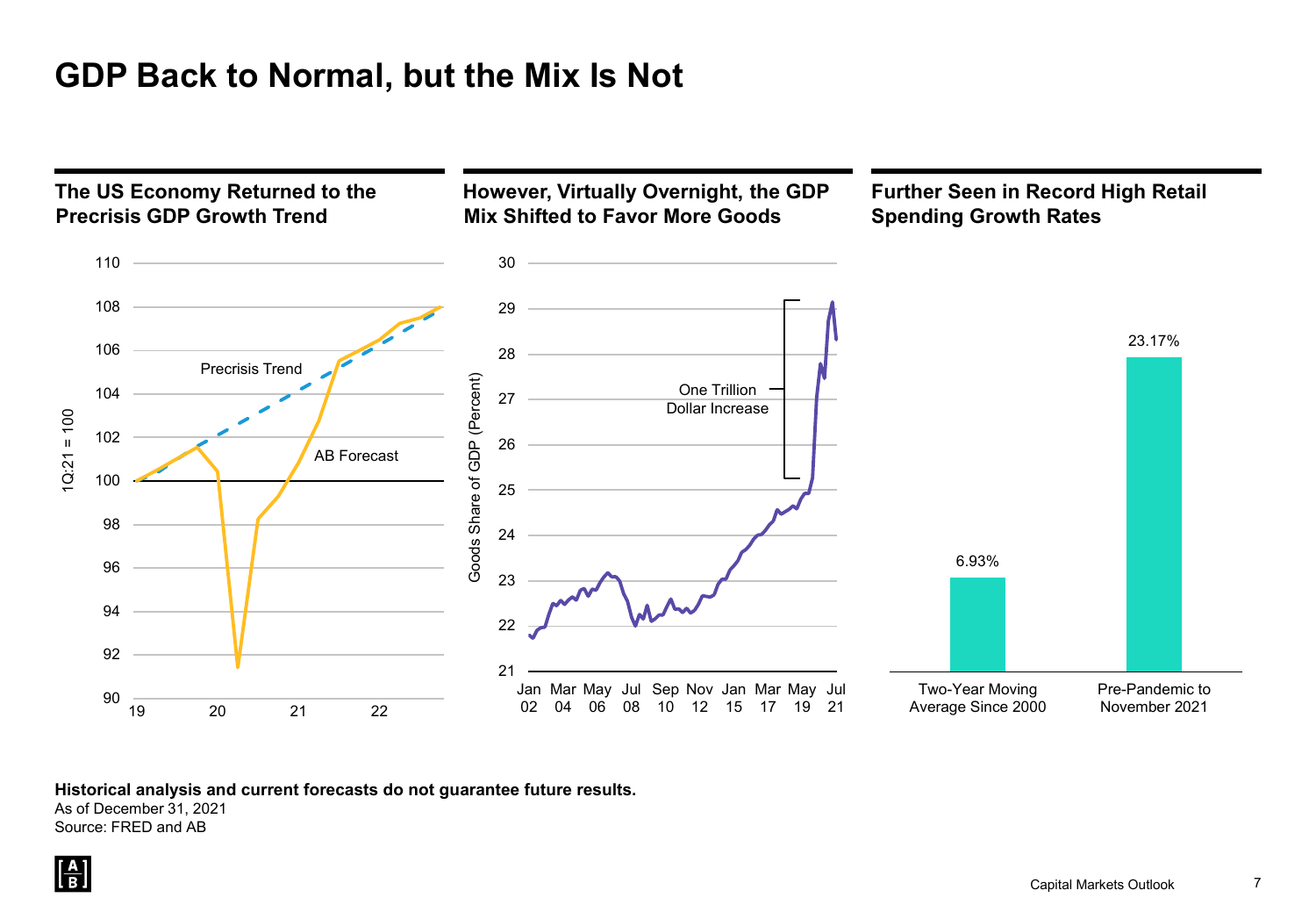## **Challenged Supply Chains: Services Don't Arrive in a 40-Foot Shipping Container…**

**Overwhelming Demand for Goods Broke the "Just-in-Time Supply Chain"**



**Edward Renwick,** VP of Los Angeles Board of Harbor Commissioners (December 2021)

**Leading to Backlogs, Lower Inventory Levels and Higher Prices**



**Historical analysis and current forecasts do not guarantee future results.** As of December 31, 2021 Source: Bloomberg and AB

 $\left[\frac{\mathbf{A}}{\mathbf{B}}\right]$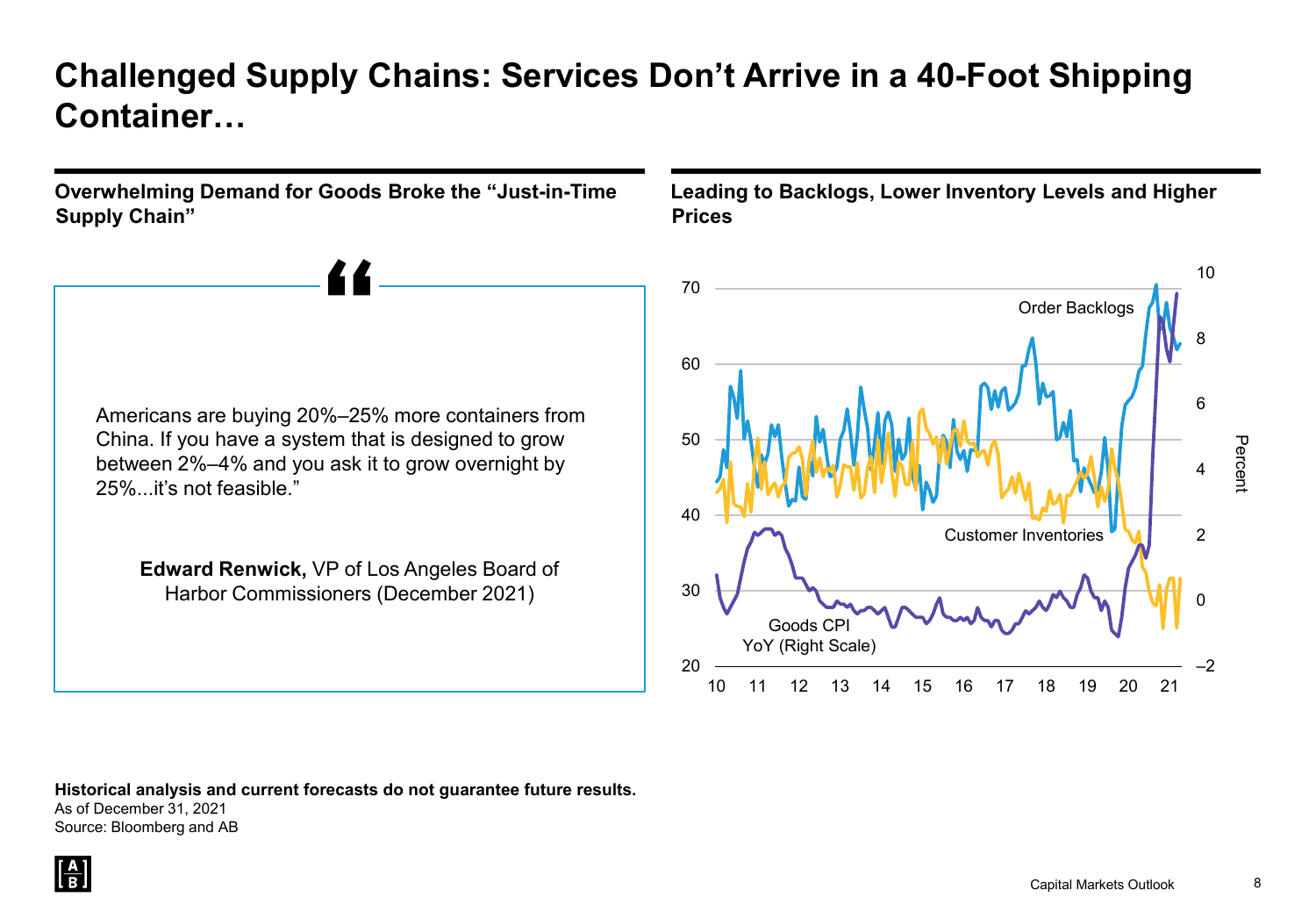## **…but Goods Do**



#### **Historical analysis and current forecasts do not guarantee future results.**

As of December 31, 2021

Source: Bloomberg, Our World In Data, Thomson Reuters, the *Wall Street Journal* and AB

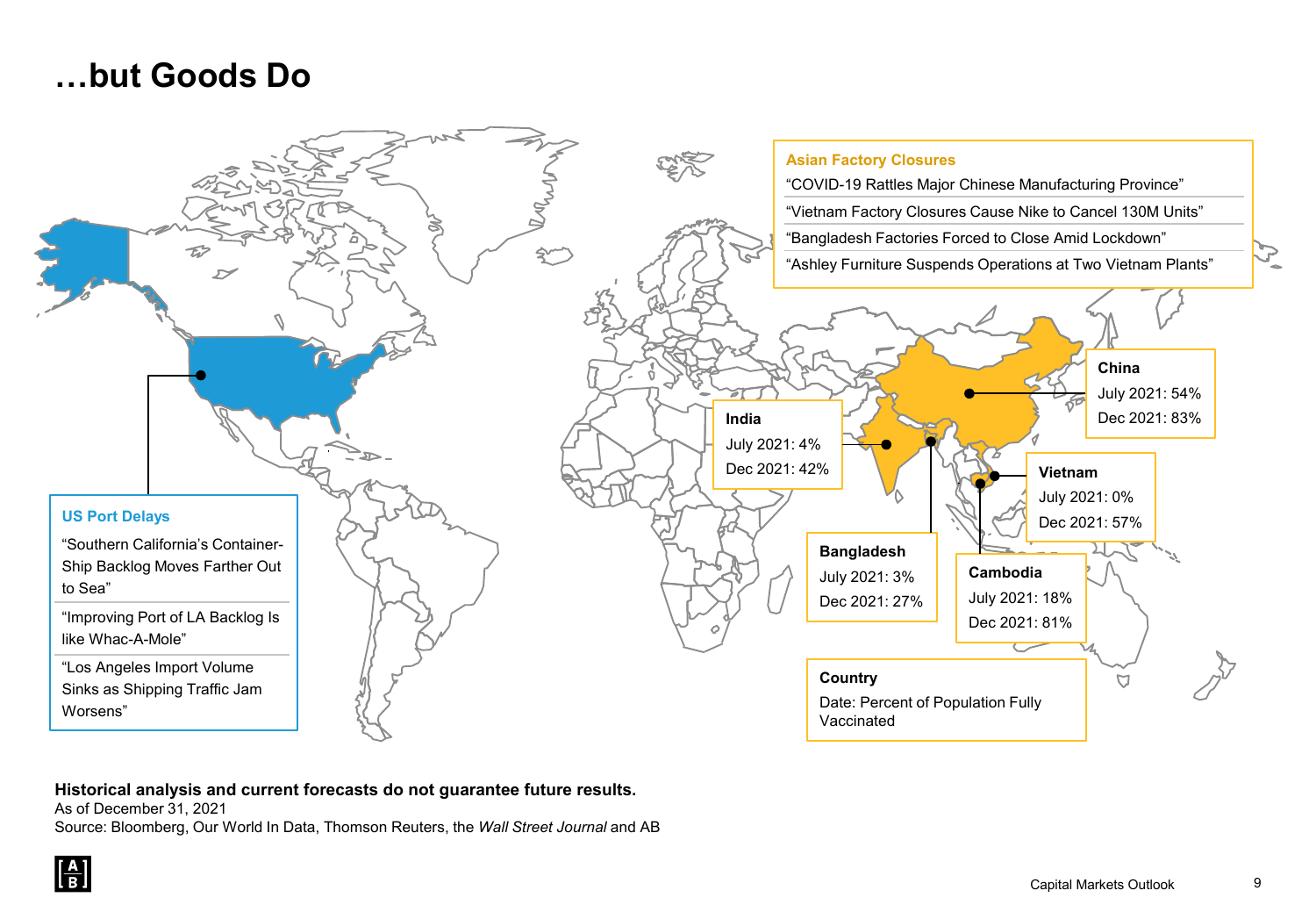## **Growing Pressures: Competitive Labor Market Incentivizing Higher Wages**

#### **Percent Change in Payrolls, by Industry** Leisure & Hospitality the major laggard



#### **Historical analysis and current forecasts do not guarantee future results.**

\*From February 2020 to December 2021 As of December 31, 2021 Source: BLS, FRED and AB

#### **"Great Resignation" Lacking Breadth**

Leisure & Hospitality, especially food services, skewing average

| <b>Industry</b>                                  | <b>Quit Rate</b> | <b>Wage Growth*</b> | <b>Goods or Service</b><br><b>Producing</b> |
|--------------------------------------------------|------------------|---------------------|---------------------------------------------|
| <b>Leisure &amp; Hospitality</b>                 | 6.40%            | 13.60%              | <b>Service</b>                              |
| <b>Retail Trade</b>                              | 4.40%            | 9.40%               | Service                                     |
| Prof. & Bus. Services                            | 3.70%            | 8.90%               | Service                                     |
| <b>Total Private</b>                             | 3.40%            | 8.80%               | N/A                                         |
| <b>Education &amp; Health</b><br><b>Services</b> | 2.80%            | 9.30%               | Service                                     |
| Transportation & Ware.                           | 2.70%            | 8.60%               | Service                                     |
| Utilities                                        | 2.70%            | 6.40%               | Service                                     |
| Construction                                     | 2.70%            | 6.90%               | Goods                                       |
| <b>Nondurable Goods</b>                          | 2.60%            | 7.20%               | Goods                                       |
| <b>Other Services</b>                            | 2.30%            | 8.50%               | Service                                     |
| Wholesale Trade                                  | 2.30%            | 7.20%               | Service                                     |
| Durable Goods                                    | 2.10%            | 6.80%               | Goods                                       |
| Mining & Logging                                 | 2.00%            | 2.40%               | Goods                                       |
| Information                                      | 2.00%            | 3.70%               | Service                                     |
| <b>Financial Activities</b>                      | 1.70%            | 10.60%              | Service                                     |

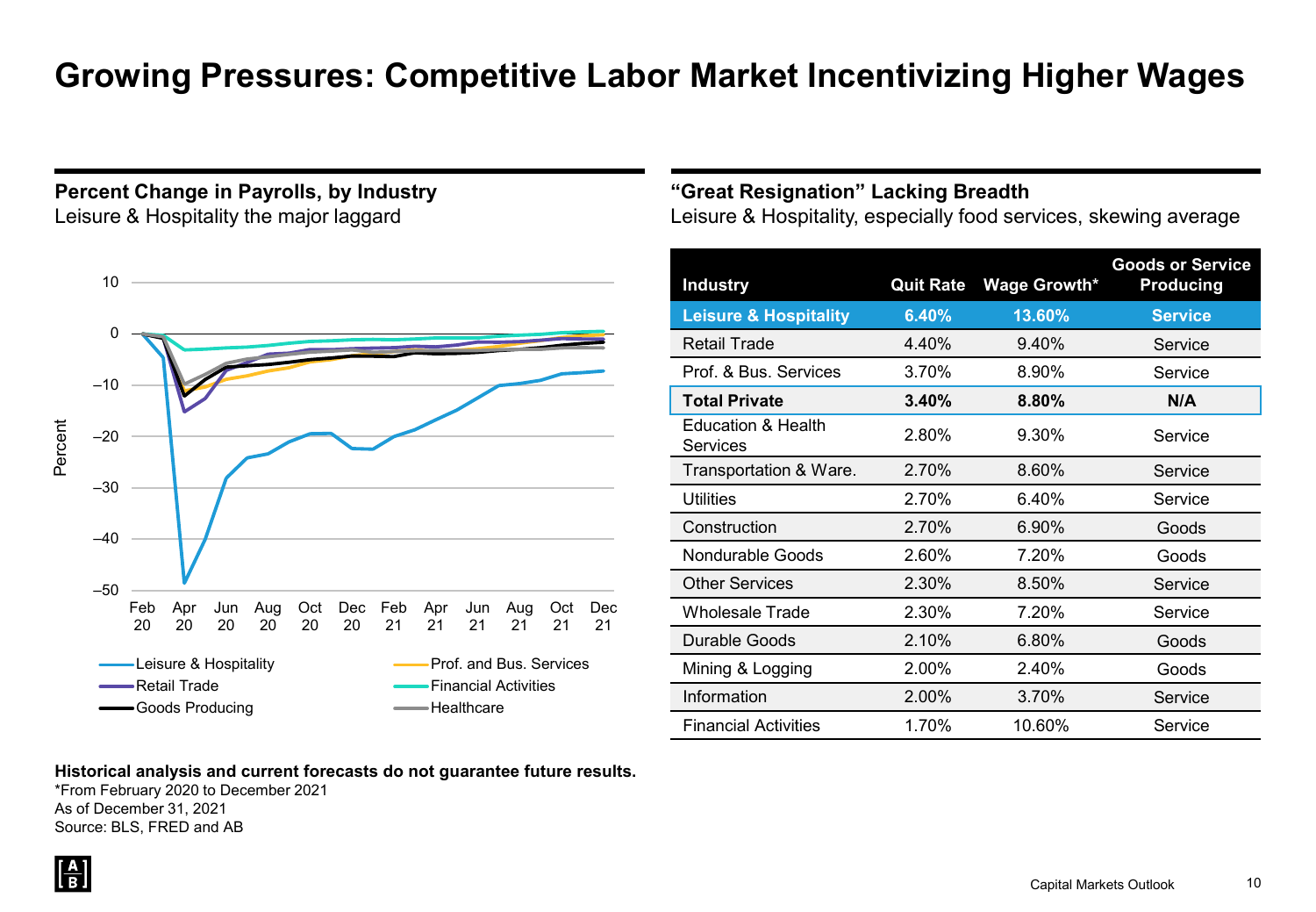## **Challenged Supply-Chain Persistence Depends on the Virus**



#### **Historical analysis and current forecasts do not guarantee future results.**

\*"Vaccine introduction" defined as the date when the US reached the 1% mark on fully vaccinated individuals.

Through January 4, 2022

Source: ABC, CNN, Our World in Data, the *Wall Street Journal* and AB

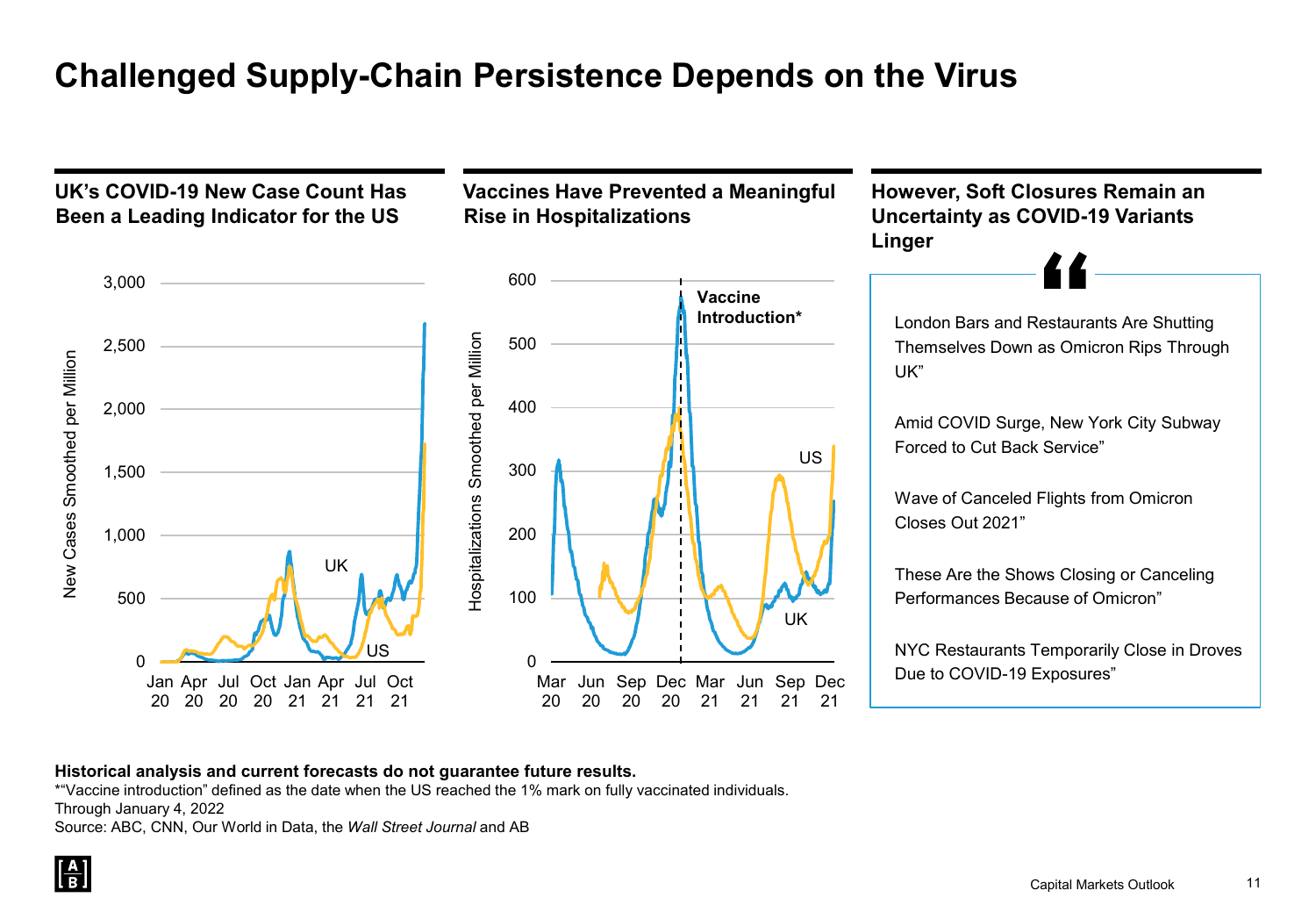## **Getting Back to "Full Employment"—the Distance Will Have Meaningful Implications for the Fed**

#### **Workers Haven't Fully Returned** 2.3 million fewer workers than prepandemic



### **Share of US Population Retired** Pandemic catalyzes early retirement for many baby boomers



#### **While Accommodation and Food Service Jobs Wax and Wane with COVID-19 Cases**



#### **Historical analysis and current forecasts do not guarantee future results.**

LFPR: labor force participation rate

As of December 31, 2021

Source: Bloomberg, BLS, Federal Reserve Bank of Dallas, FRED and AB

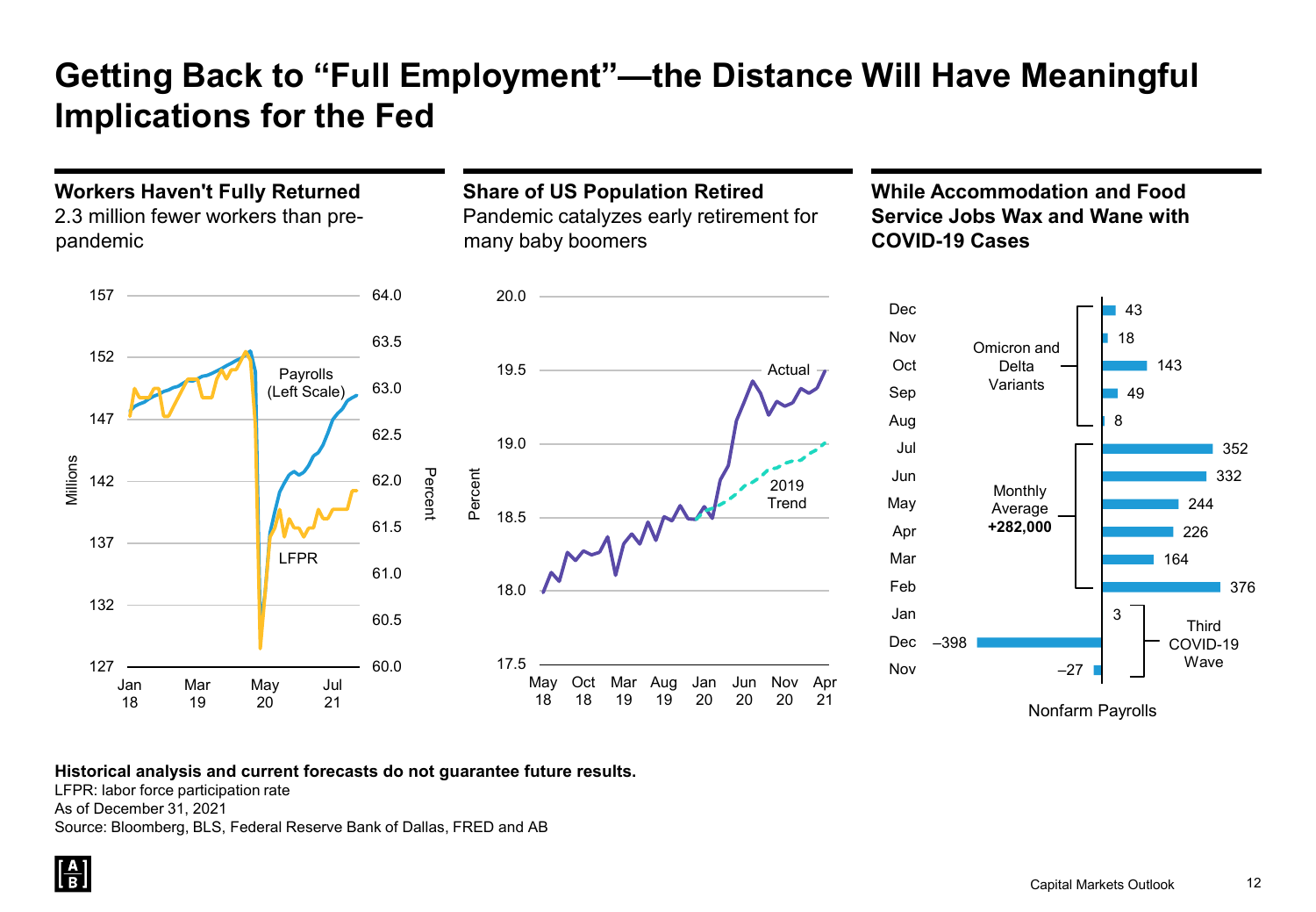## **The Fed Retired the Word "Transitory," but Not the View**

**Fed Dot Plot: Three Projected Rate Hikes in 2022 and 2023**

**Base Case Is Still for Inflation to Normalize by Next Year**

**As Seen in the Distribution of Fed Participant Projections**

| $\%$ | 2021                                 | 2022      | 2023      | 2024 | Longer<br>Run |
|------|--------------------------------------|-----------|-----------|------|---------------|
| 3.25 |                                      |           |           |      |               |
| 3.00 |                                      |           |           | ۰    | $\bullet$     |
| 2.75 |                                      |           |           |      |               |
| 2.50 |                                      |           |           |      |               |
| 2.25 |                                      |           |           |      |               |
| 2.00 |                                      |           |           |      | ●             |
| 1.75 |                                      |           |           |      |               |
| 1.50 |                                      |           |           |      |               |
| 1.25 |                                      |           |           |      |               |
| 1.00 |                                      | $\bullet$ | $\bullet$ |      |               |
| 0.75 |                                      |           |           |      |               |
| 0.50 |                                      |           |           |      |               |
| 0.25 |                                      |           |           |      |               |
| 0.00 | ٥o<br>$\bullet\bullet\bullet\bullet$ |           |           |      |               |

I think the word 'transitory' has different meanings to different people. To many, it carries a sense of 'short lived.' We tend to use it to mean that it won't leave a permanent mark in the form of higher inflation. I think it's probably a good time to retire that word and try to explain more clearly what we mean."

My baseline expectation is still, as I mentioned, and of most forecasters, is still that inflation will move back down over the course of next year, closer to our target."  $\begin{array}{c|c} \multicolumn{3}{c} | & \ge & 5 \ 0 & & \end{array}$ 

**Jerome Powell** (December 1, 2021)



**Historical analysis and current forecasts do not guarantee future results.**

PCE: personal consumption expenditures As of December 31, 2021 Source: US Federal Reserve and AB

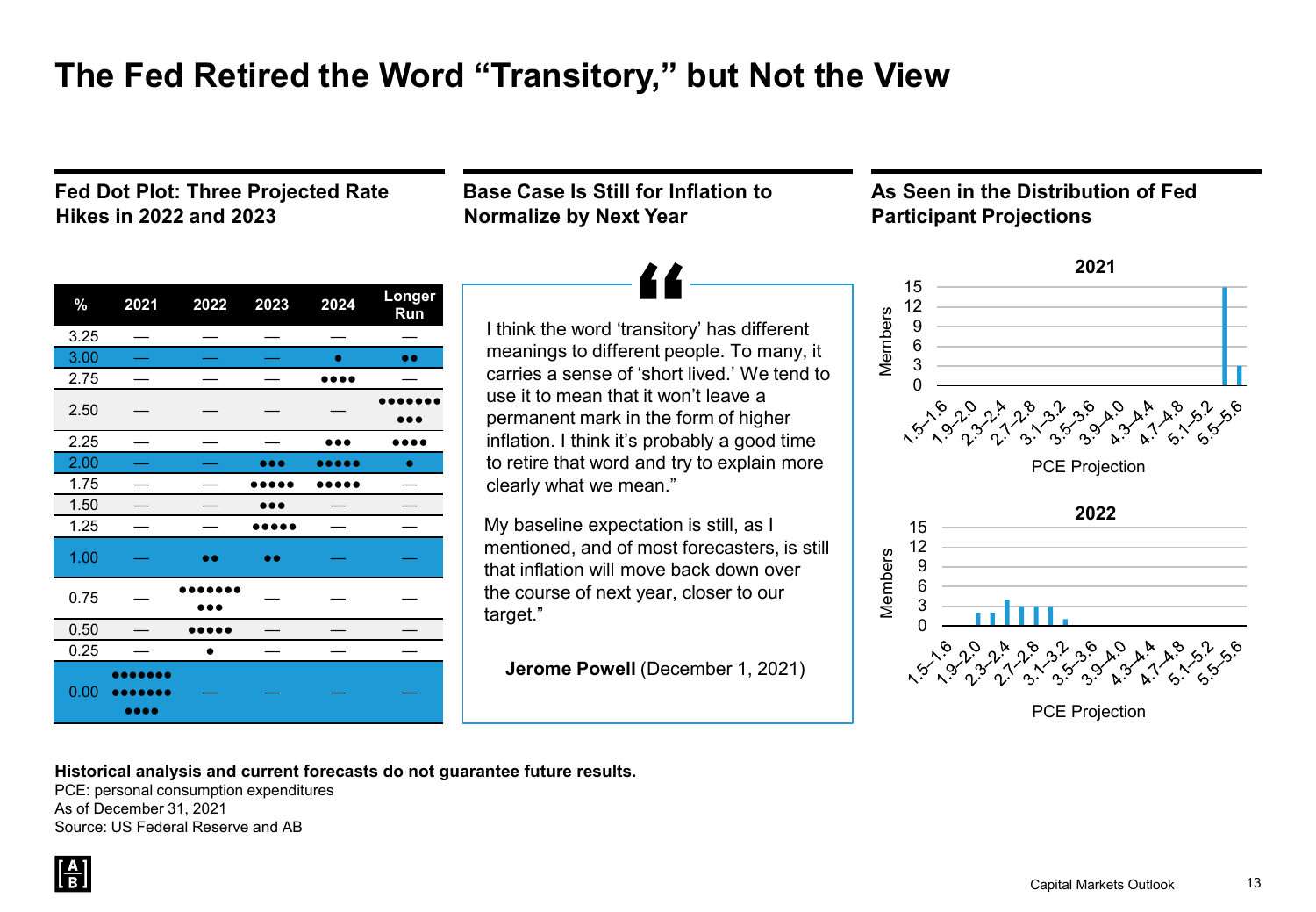## **Macro Summary**

Global growth to slow in 2022

#### **AB Global Economic Forecast: January 2022**

|                             | <b>Real Growth (Percent)</b> |     | <b>Inflation (Percent)</b> |     |         | <b>Official Rates (Percent)</b> | <b>Long Rates (Percent)</b> |      |
|-----------------------------|------------------------------|-----|----------------------------|-----|---------|---------------------------------|-----------------------------|------|
|                             | 22F                          | 23F | 22F                        | 23F | 22F     | 23F                             | 22F                         | 23F  |
| Global                      | 4.1                          | 3.0 | 3.2                        | 2.5 | 2.03    | 2.00                            | 2.66                        | 2.70 |
| <b>Industrial Countries</b> | 3.7                          | 2.1 | 2.5                        | 1.8 | 0.37    | 0.61                            | 1.16                        | 1.21 |
| <b>Emerging Countries</b>   | 4.7                          | 4.5 | 4.3                        | 3.6 | 4.57    | 4.11                            | 4.99                        | 5.00 |
| <b>US</b>                   | 3.4                          | 1.9 | 2.7                        | 1.9 | 0.88    | 1.38                            | 2.00                        | 2.00 |
| Euro Area                   | 4.3                          | 2.2 | 2.4                        | 1.7 | $-0.50$ | $-0.50$                         | 0.00                        | 0.00 |
| <b>UK</b>                   | 4.5                          | 2.2 | 3.0                        | 2.3 | 1.00    | 1.00                            | 1.65                        | 1.65 |
| Japan                       | 3.2                          | 2.0 | 1.0                        | 1.0 | $-0.10$ | $-0.10$                         | 0.00                        | 0.00 |
| China                       | 5.3                          | 5.4 | 1.9                        | 2.3 | 2.20    | 2.20                            | 3.10                        | 3.20 |

#### **Past performance and current analysis do not guarantee future results.**

Growth and inflation forecasts are calendar-year averages. Interest rates are year-end forecasts. Real growth aggregates represent 48 country forecasts, not all of which are shown. Long rates are 10-year yields. As of December 31, 2021 Source: AB

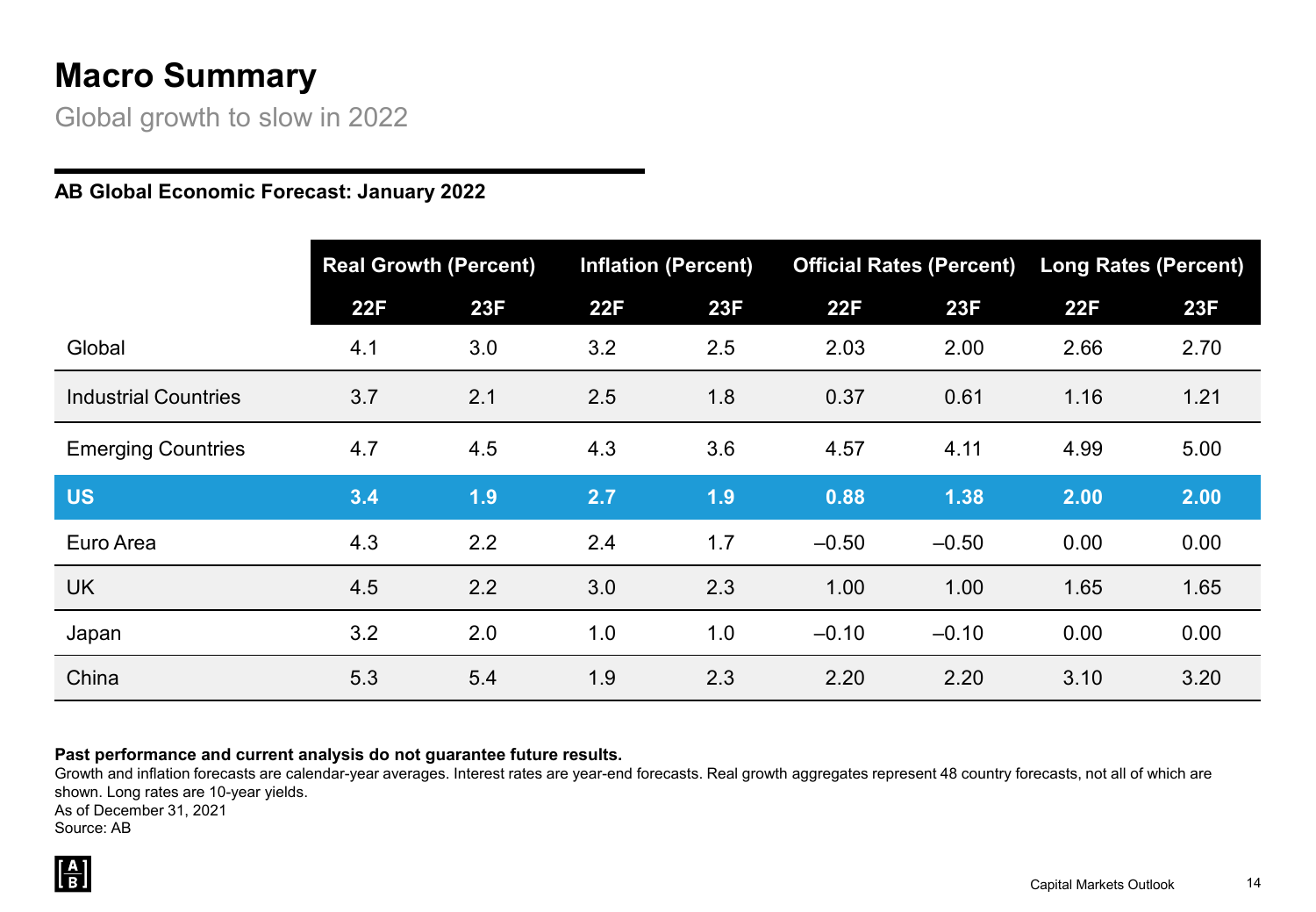## **Global Forecast Overview**

### **Key Assumptions Central Narrative <b>Key Risks**

- **COVID-19:** the omicron variant will extend the period of supply disruption, keeping prices elevated for the time being
- **Fiscal policy:** fiscal policy is unlikely to provide a pro-growth impulse in most jurisdictions as inflation concerns predominate
- **Monetary policy:** Central bankers have pivoted toward tighter policy and will move in that direction until inflation eases
- **Secular backdrop:** long-term demographic trends remain unfavorable, and populism is likely to impact policymaking

- **Global growth:** robust early in the year but likely to decelerate as tighter fiscal and monetary policy bite later in the year
- **Inflation:** elevated for the first part of the year but likely to come off the boil in  $H<sub>2</sub>$
- **Yields:** gradually moving higher, but slower growth and inflation to keep yields low by historical standards throughout the year
- **USD:** stronger against the euro and the yen, where monetary policy will be slower to react. Mixed to weaker against other currencies

#### **Key Upside Risks**

- If inflation falls more quickly than expected, central banks may not need to tighten very much
- A transition to a durable world in which COVID-19 is endemic but not a pandemic could reduce economic headwinds

#### **Key Downside Risks**

- Tighter monetary policy could bite harder than expected
- A more pernicious coronavirus variant could undo much of the progress made in the last year
- Political sclerosis in the US

**Past performance and current analysis do not guarantee future results.**  As of December 31, 2021 Source: AB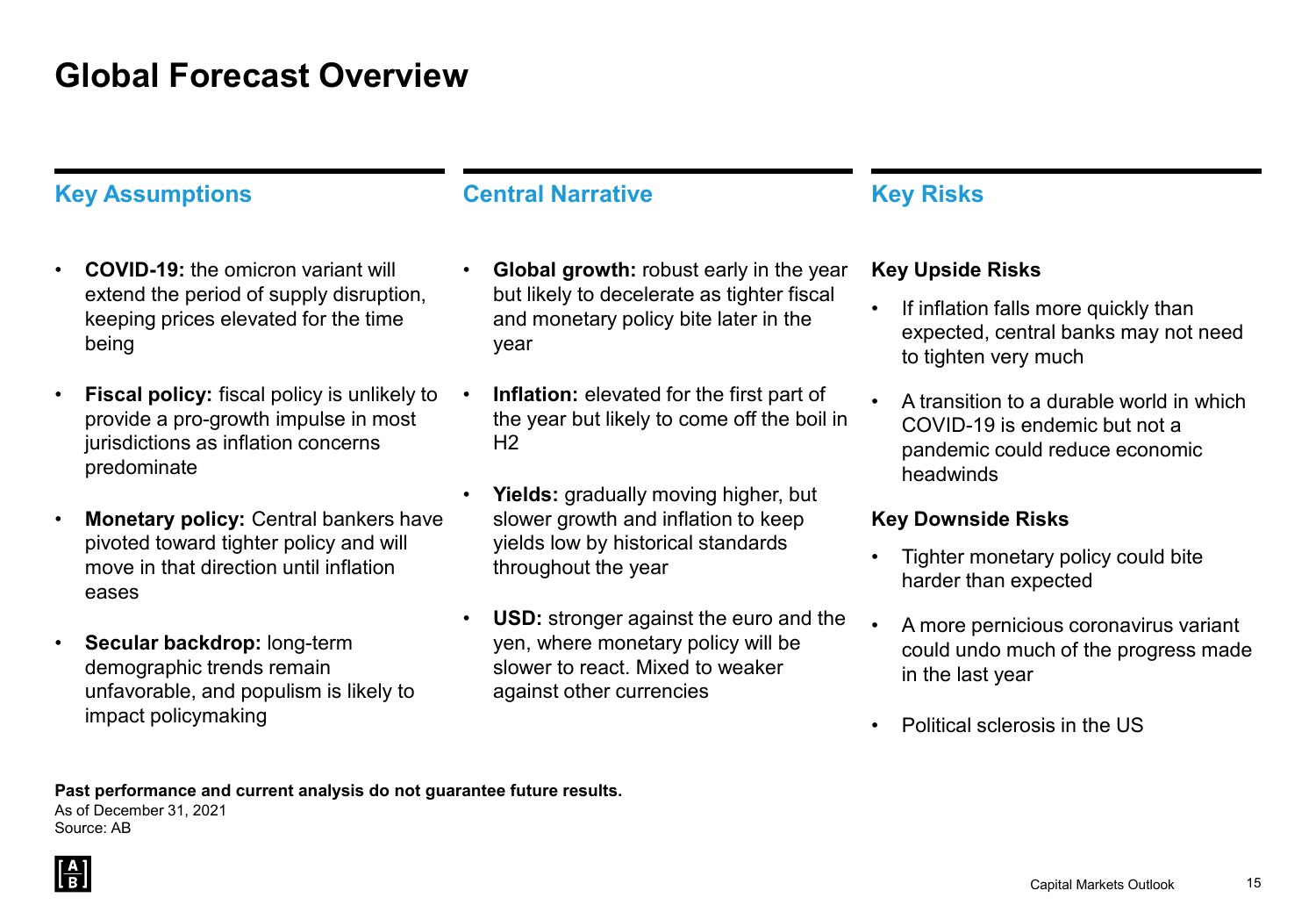## **Supply Green Shoots Emerging? A Recovering Supply Chain Could Benefit Equities but Limit Upside Surprises**

**Faster Supplier Delivery Times (i.e., ISM Supplier Deliveries Below 50) Could Drive Lower Costs for Corporations**

#### $\Omega$ 20 40 60 80 100 40 45 50 55 60 65 70 75 80 Jan 07 Jun 09 Nov 11 Apr 14 Sep 16 Feb 19 Jul 21 ISM Prices Paid Index (Left Scale) ISM Supplier **Deliveries**

#### **Declines in New Orders Tend to Dampen Positive Earnings Revisions: A Key Watchlist Item for Later This Year**



#### **Historical analysis and current forecasts do not guarantee future results.**

Through December 31, 2021

Source: Bloomberg, Cornerstone Macro, Institute for Supply Management (ISM) and AB

 $\left[\frac{\mathbf{A}}{\mathbf{B}}\right]$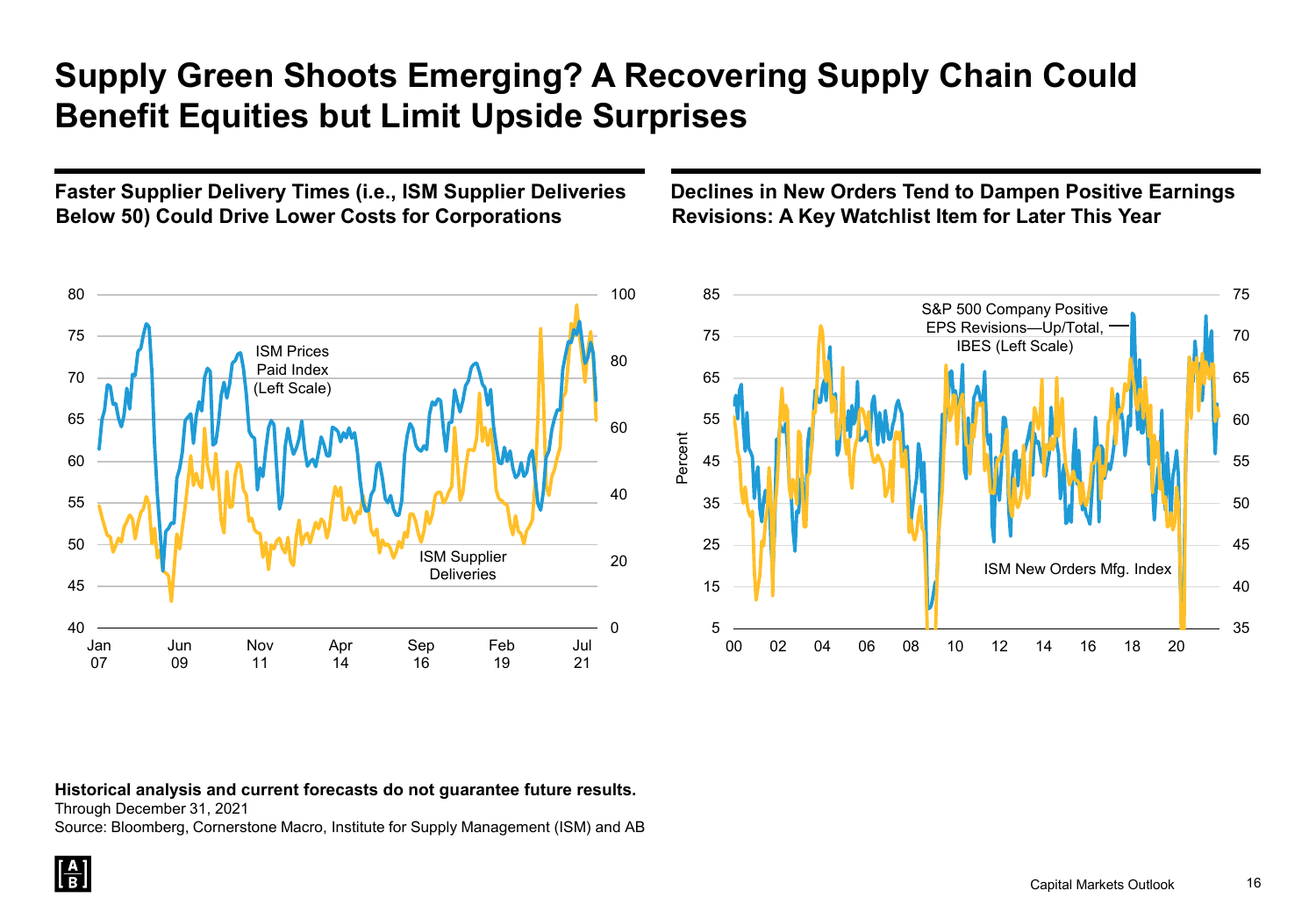## **2022 Earnings Growth Expected to Moderate, However Policy Will Be a Likely Driver of Returns**

#### **Going Forward: Bottom-Up Earnings Expectations Set to Level Off Before Slow Growth**



**Forward-Looking Market: S&P 500 Earnings Growth and Price Returns Have Not Been Matching Up**

| Year | <b>S&amp;P 500 EPS</b><br>Growth | <b>S&amp;P 500 Price</b><br>Return | <b>Notable Event</b>            |
|------|----------------------------------|------------------------------------|---------------------------------|
| 2015 | $-0.30%$                         | 1.38%                              | "Normal"                        |
| 2016 | 0.50%                            | 11.96%                             | Anticipation of Tax Cut         |
| 2017 | 11.80%                           | 21.83%                             | Passage of Tax Cut              |
| 2018 | 22.70%                           | $-4.38%$                           | <b>Continued Fed Rate Hikes</b> |
| 2019 | 0.60%                            | 31.49%                             | Fed Rate Cut                    |
| 2020 | $-14.20%$                        | 18.40%                             | Easy Monetary and Fiscal Policy |
| 2021 | 47.60%                           | 25.10%                             | Easy Monetary and Fiscal Policy |
| 2022 | $8.27\%$ *                       | ?                                  | Increase in Federal Funds Rate  |
| 2023 | $9.54\%$ *                       | ?                                  | Increase in Federal Funds Rate  |

**Historical analysis and current forecasts do not guarantee future results.**

\*Bloomberg consensus estimate As of December 31, 2021 Source: Bloomberg and AB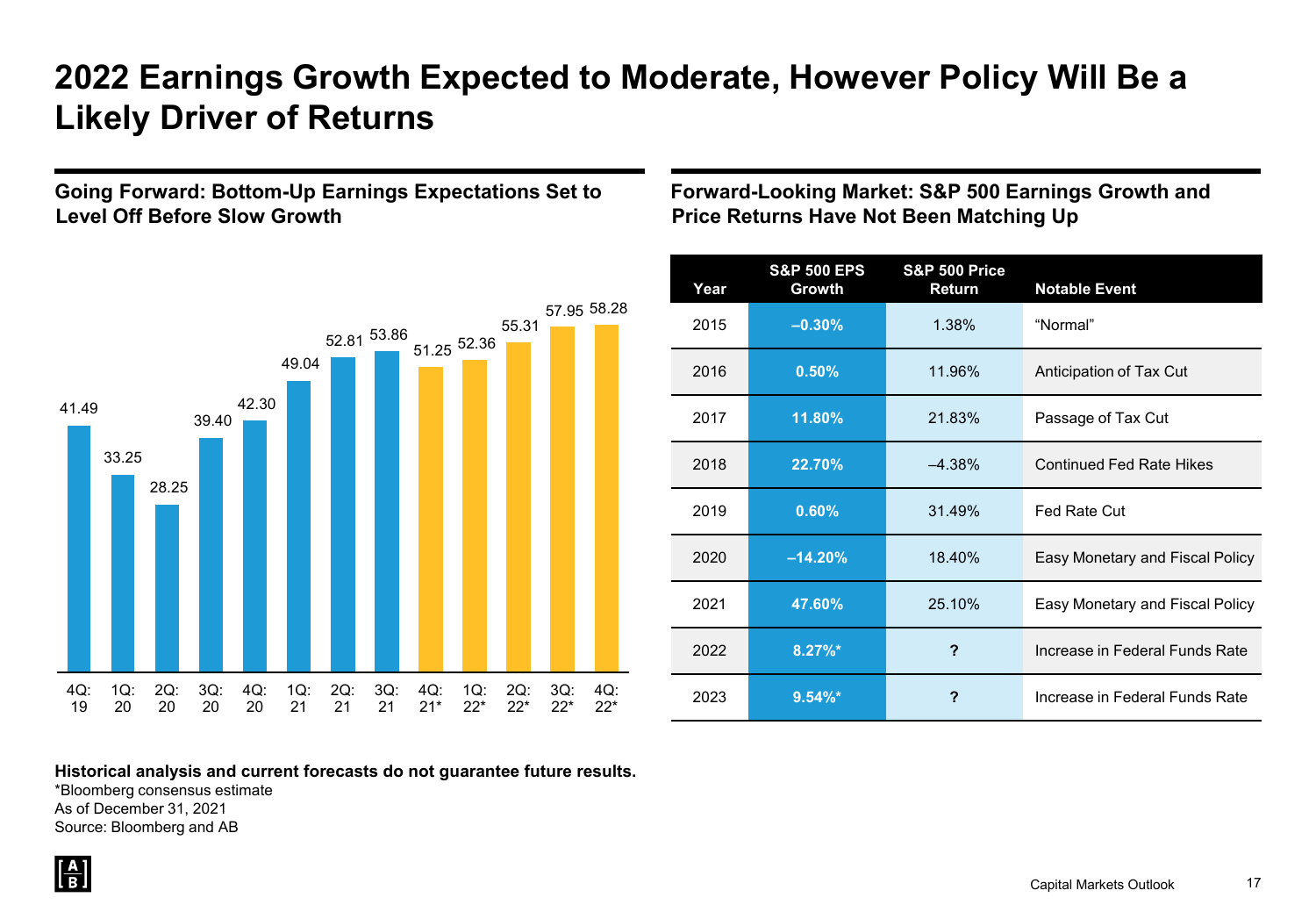## **Valuations: Finding a "Fair Value" in a Tightening Market**

**S&P 500 P/Es Since 2006 (Trailing 12 Months)**



#### **Historical analysis and current forecasts do not guarantee future results.**

FFR: fed funds rate \*February 21, 2020 †Last two Fed cycle hikes As of December 31, 2021 Source: Bloomberg and AB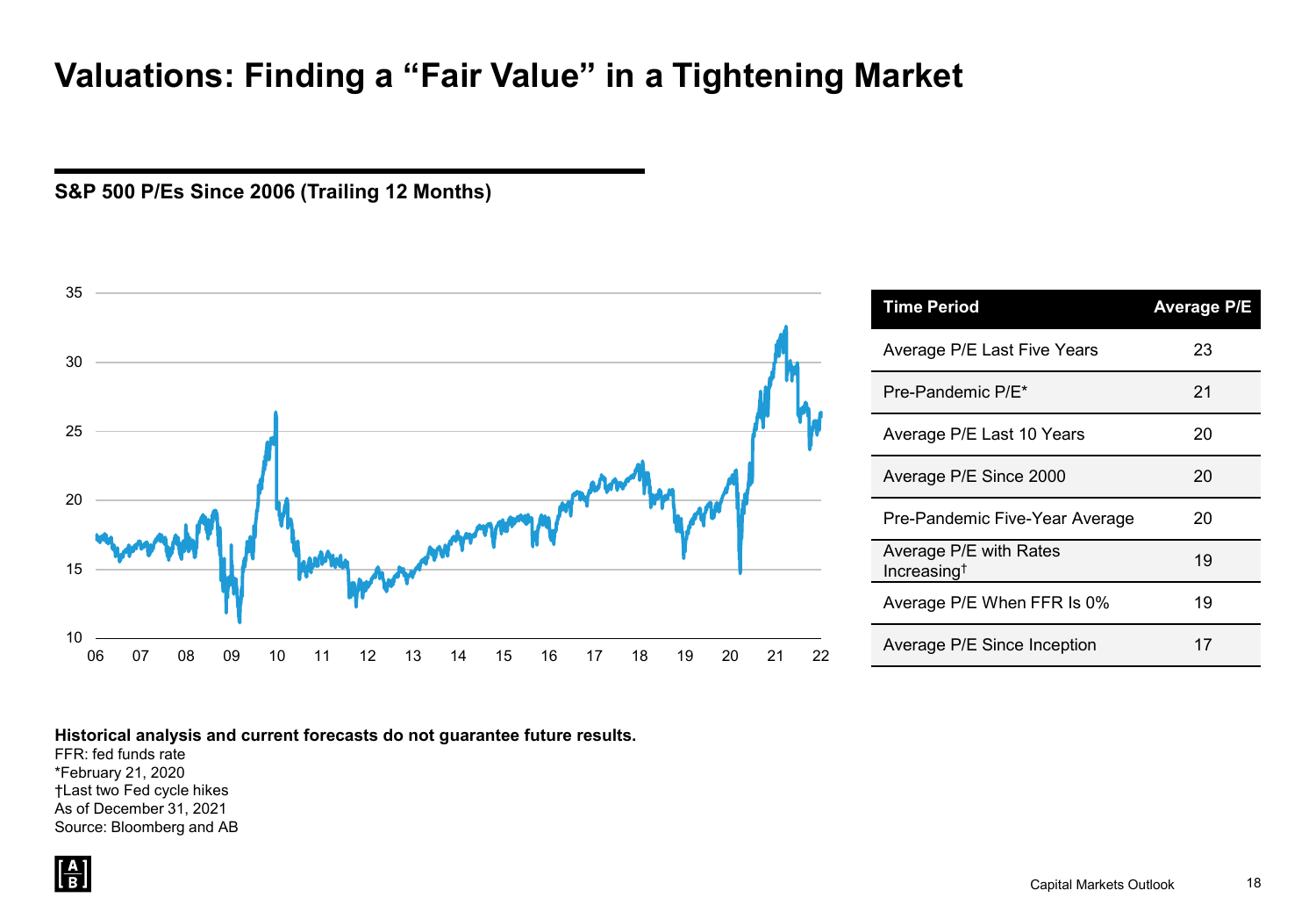## **Scenario Chart: Choose Your Own Adventure**

#### **S&P 500 Return Scenario Chart**

| 2022 |       |       |       |       |       |       |       |       |       |                            |                    |
|------|-------|-------|-------|-------|-------|-------|-------|-------|-------|----------------------------|--------------------|
|      | 17    | 18    | 19    | 20    | 21    | 22    | 23    | 24    | 25    | <b>S&amp;P Price Level</b> | 2022 Price Return* |
| 205  | 3.485 | 3,690 | 3,895 | 4,100 | 4,305 | 4,510 | 4.715 | 4,920 | 5,125 | 4,085                      | $-14.3%$           |
| 210  | 3,570 | 3,780 | 3,990 | 4,200 | 4,410 | 4,620 | 4,830 | 5,040 | 5,250 | 4,275                      | $-10.3%$           |
| 215  | 3.655 | 3,870 | 4,085 | 4,300 | 4,515 | 4,730 | 4,945 | 5,160 | 5,375 | 4,400                      | $-7.7%$            |
| 220  | 3.740 | 3,960 | 4,180 | 4,400 | 4,620 | 4.840 | 5,060 | 5,280 | 5,500 | 4,600                      | $-3.5%$            |
| 225  | 3.825 | 4,050 | 4,275 | 4,500 | 4,725 | 4.950 | 5,175 | 5,400 | 5,625 | 4,725                      | $-0.9%$            |
| 230  | 3,910 | 4,140 | 4,370 | 4,600 | 4,830 | 5,060 | 5,290 | 5,520 | 5,750 | 4,830                      | 1.3%               |
| 235  | 3,995 | 4,230 | 4,465 | 4,700 | 4,935 | 5,170 | 5,405 | 5,640 | 5,875 | 4,935                      | 3.5%               |
| 240  | 4,080 | 4,320 | 4,560 | 4,800 | 5,040 | 5,280 | 5,520 | 5,760 | 6,000 | 5,060                      | 6.2%               |
| 245  | 4.165 | 4,410 | 4.655 | 4.900 | 5.145 | 5,390 | 5,635 | 5,880 | 6,125 | 5,280                      | 10.8%              |

| 2023 |       |       |       |       |       |       |       |       |       |                            |                    |
|------|-------|-------|-------|-------|-------|-------|-------|-------|-------|----------------------------|--------------------|
|      | 17    | 18    | 19    | 20    | 21    | 22    | 23    | 24    | 25    | <b>S&amp;P Price Level</b> | 2023 Price Returnt |
| 230  | 3.910 | 4,140 | 4,370 | 4,600 | 4,830 | 5,060 | 5,290 | 5,520 | 5,750 | 4,320                      | $-4.8%$            |
| 235  | 3,995 | 4,230 | 4,465 | 4,700 | 4,935 | 5,170 | 5,405 | 5,640 | 5,875 | 4,410                      | $-3.8%$            |
| 240  | 4.080 | 4,320 | 4,560 | 4,800 | 5,040 | 5.280 | 5,520 | 5.760 | 6,000 | 4,560                      | $-2.2%$            |
| 245  | 4,165 | 4,410 | 4,655 | 4,900 | 5,145 | 5,390 | 5,635 | 5,880 | 6,125 | 4,655                      | $-1.2%$            |
| 250  | 4.250 | 4,500 | 4.750 | 5,000 | 5,250 | 5.500 | 5,750 | 6,000 | 6,250 | 4,750                      | $-0.2%$            |
| 255  | 4,335 | 4,590 | 4,845 | 5,100 | 5,355 | 5,610 | 5,865 | 6,120 | 6,375 | 5,000                      | 2.4%               |
| 260  | 4.420 | 4,680 | 4,940 | 5.200 | 5,460 | 5.720 | 5,980 | 6,240 | 6,500 | 5,100                      | 3.4%               |
| 270  | 4,590 | 4,860 | 5,130 | 5,400 | 5,670 | 5,940 | 6,210 | 6,480 | 6,750 | 5,355                      | 6.0%               |
| 275  | 4.675 | 4,950 | 5.225 | 5,500 | 5.775 | 6.050 | 6,325 | 6,600 | 6,875 | 5,460                      | 7.0%               |

#### **Historical analysis and current forecasts do not guarantee future results.**

\*Based on S&P 500's year-end price of 4,766; †Annualized return As of December 31, 2021

Source: Bloomberg and AB

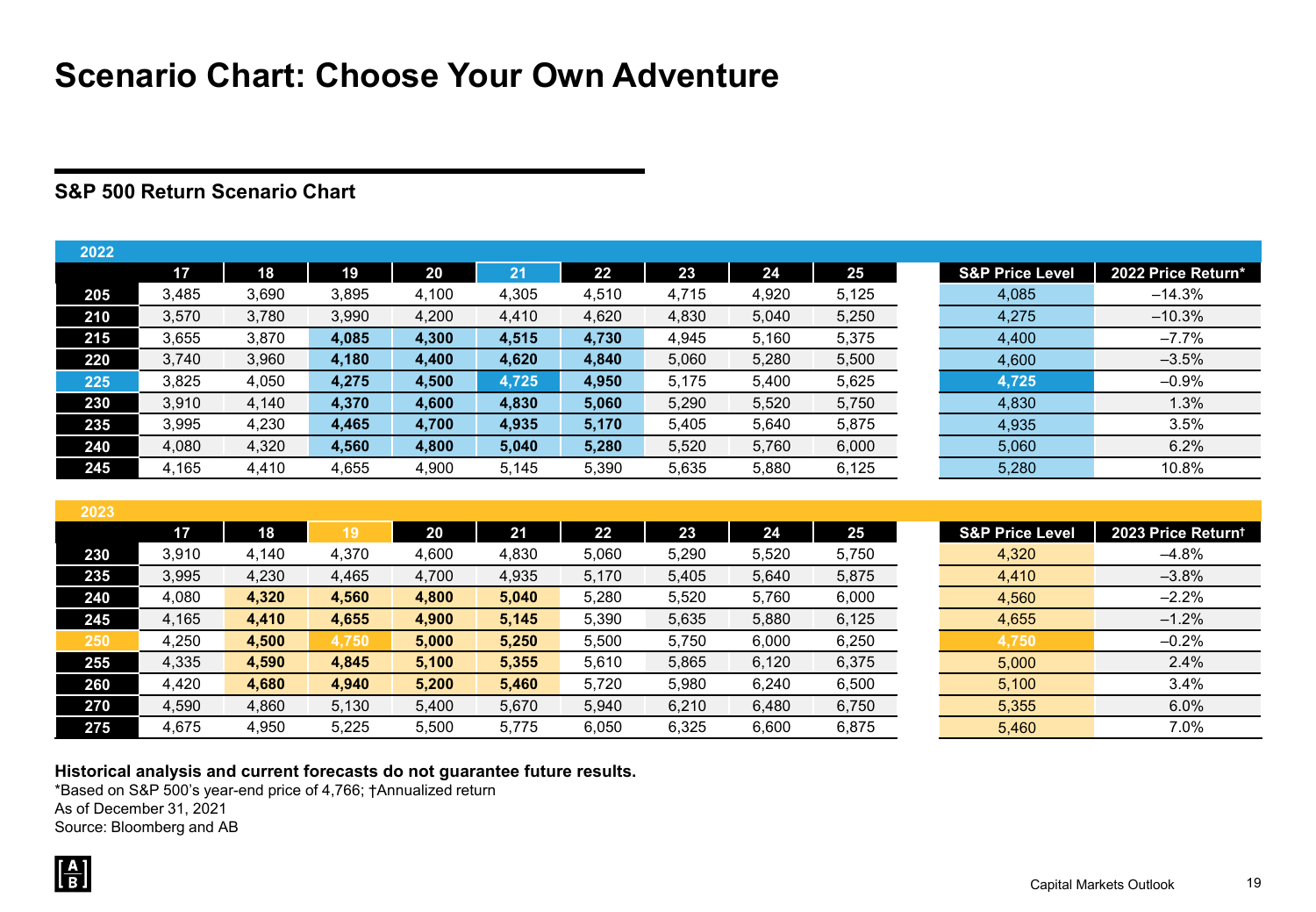# **Equity**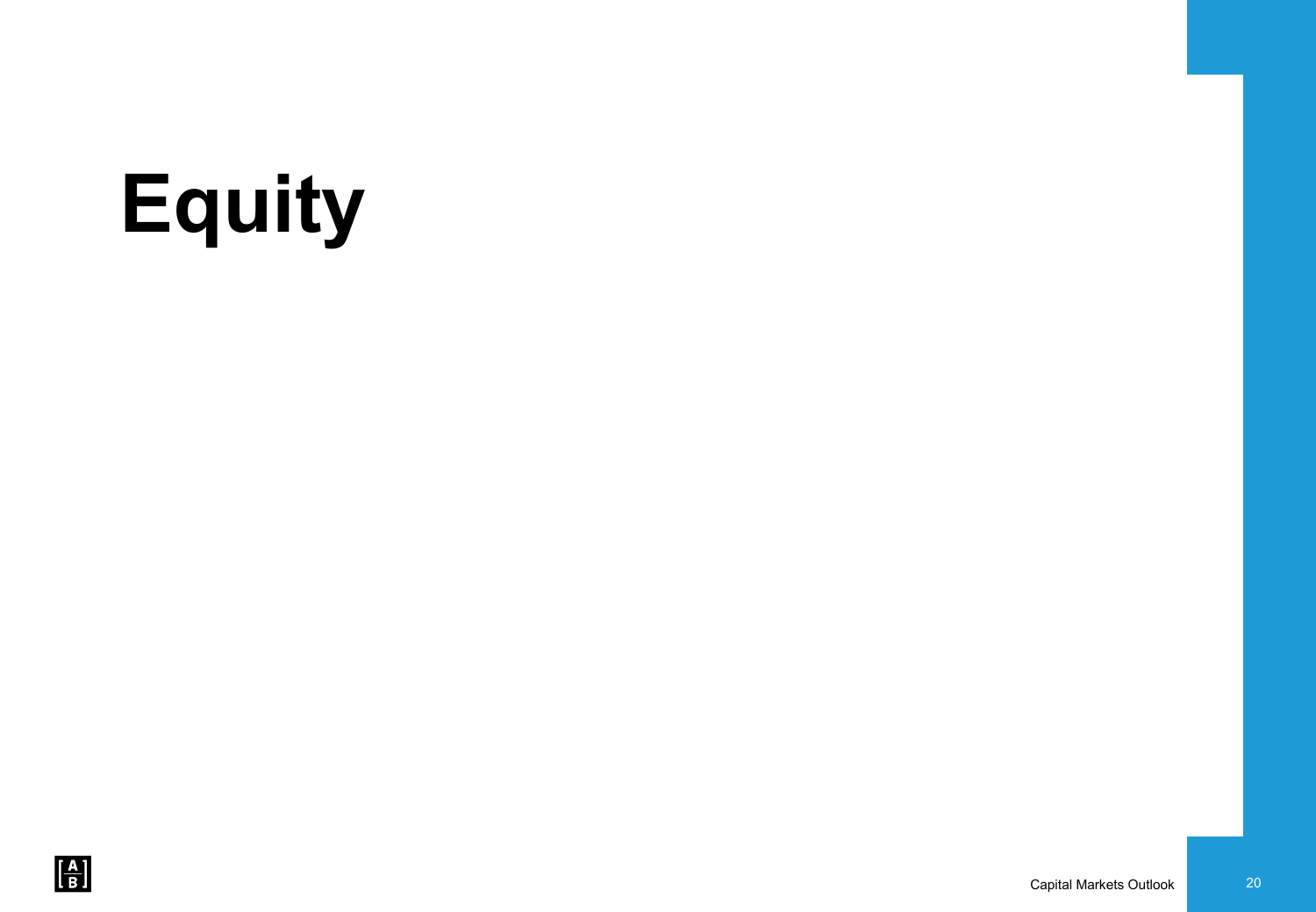## **Concerns over Index Concentration Remain…**



**10 Largest Companies in the S&P 500**

#### **Composition of S&P 500 Returns**

A measurable uptick from the mega-cap leaders as the year progressed



**Historical analysis and current forecasts do not guarantee future results.** Peaks shown are for the last day of each month displayed. Numbers may not sum due to rounding. Through December 31, 2021 Source: Bloomberg, Morningstar, S&P and AB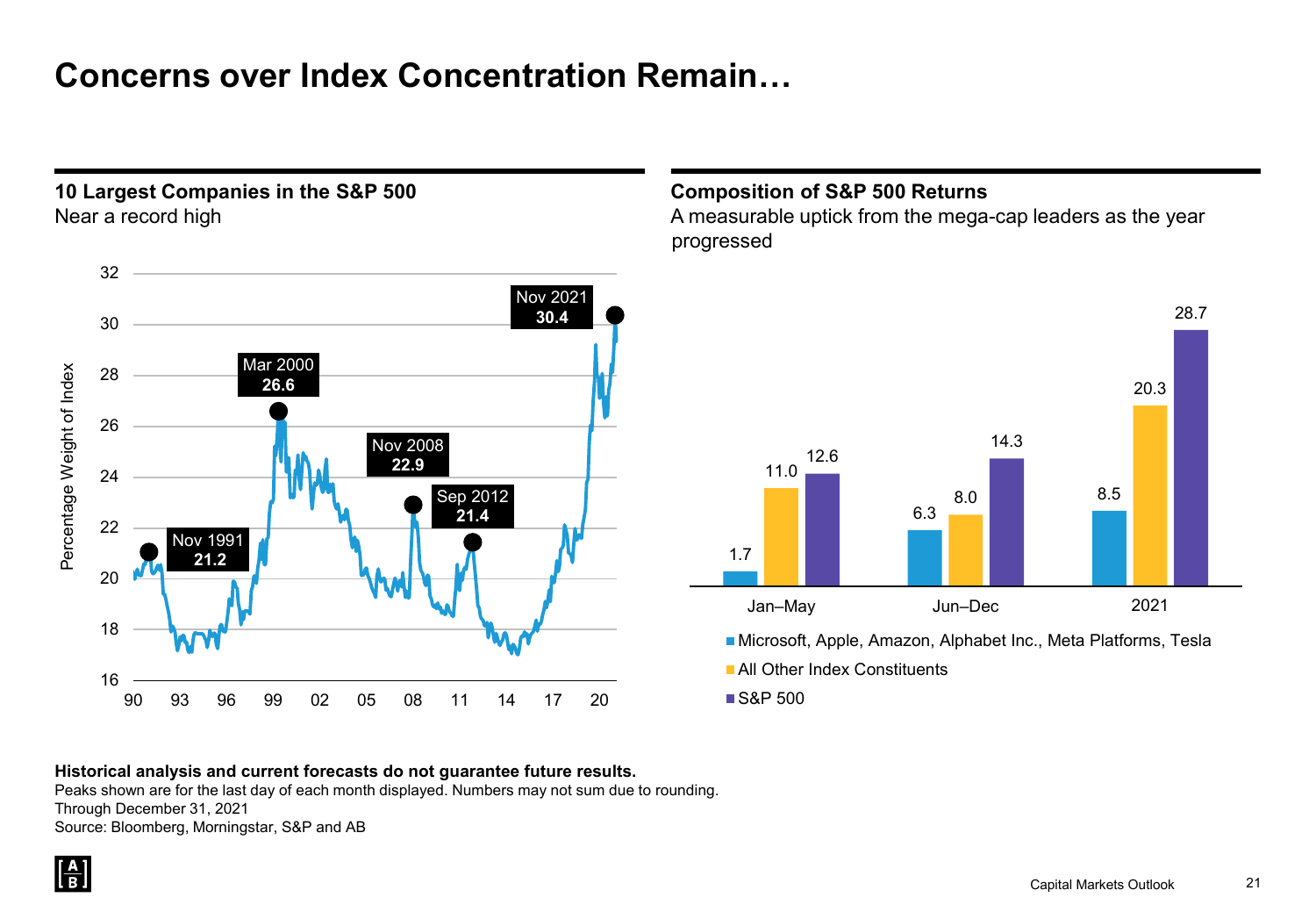## **…and Valuations Remain Elevated, but Look Beyond Mega-Caps**

A case for being active



#### **Historical analysis and current forecasts do not guarantee future results.**

\*All data are for S&P 500. Earnings estimates are represented by Bloomberg consensus blended forward 12-month estimates. Through December 31, 2021 Source: Bloomberg and AB

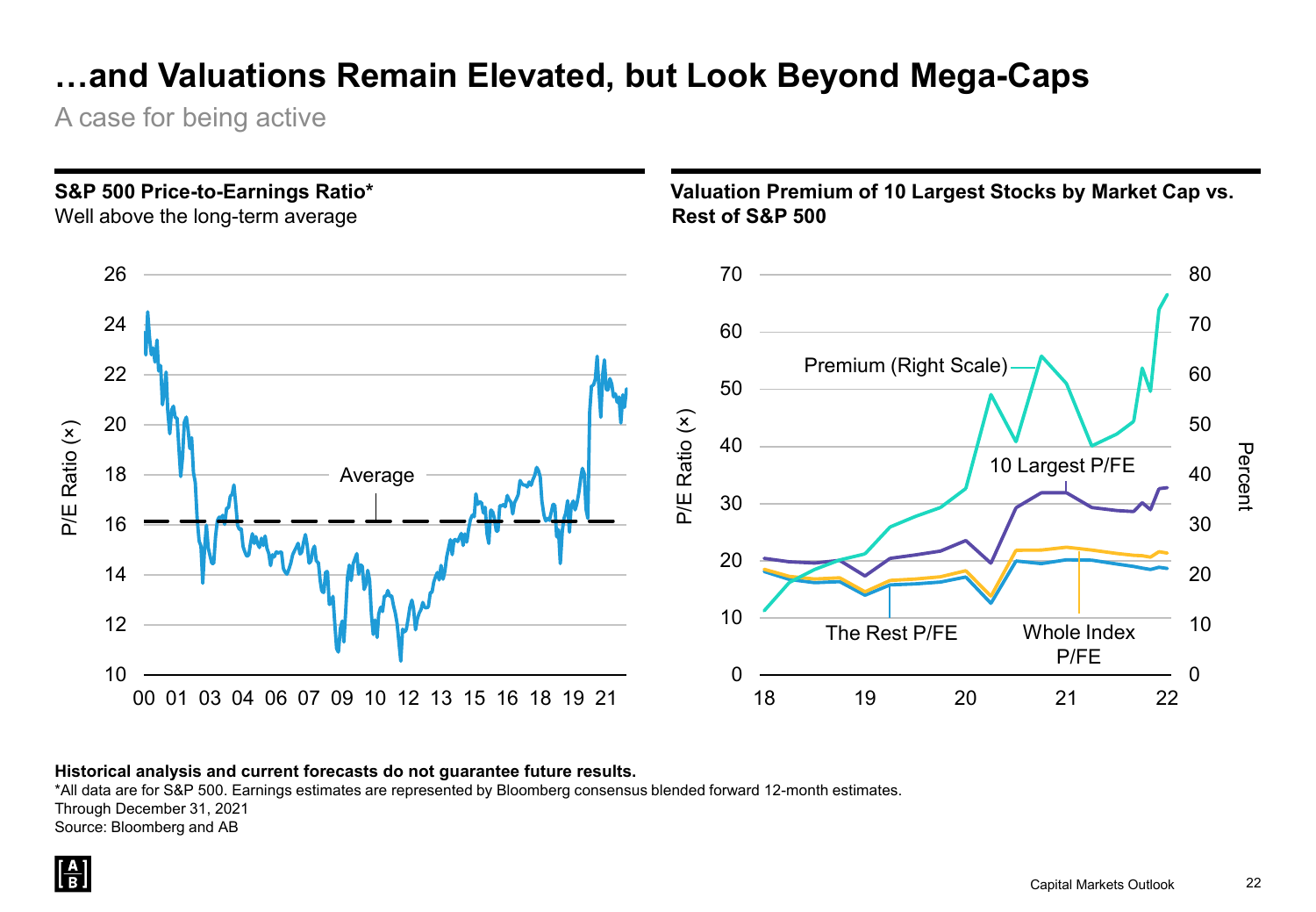## **Stocks: A Resilient Asset Class Through Many Headwinds**

Including periods of rising inflation, and Fed tightening



#### **Past performance and current analysis do not guarantee future results.**

 $*1 = 11/30/1954-10/31/1957$ ;  $2 = 7/31/1958-11/30/1959$ ;  $3 = 7/31/1961-11/30/1966$ ;  $4 = 10/31/1967-8/31/1969$ ;  $5 = 2/28/1971-8/31/1971$ ;  $6 = 2/29/1972-8/31/1973$ ;  $7 = 1/29/1972$ 2/28/1974–7/31/1974; 8 = 11/30/1976–4/30/1980; 9 = 3/31/1981–5/29/1981; 10 = 4/29/1983–8/31/1984; 11 = 11/28/1986–5/31/1989; 12 = 1/31/1994–2/28/1995; 13 = 5/31/1999– 5/31/2000; 14 = 5/31/2004–6/30/2006; 15 = 12/31/2015–12/31/2018 Left display as of September 30, 2021; right display as of December 31, 2021 Source: Bloomberg, Cornerstone Macro, FactSet, Morningstar, St. Louis Fed and AB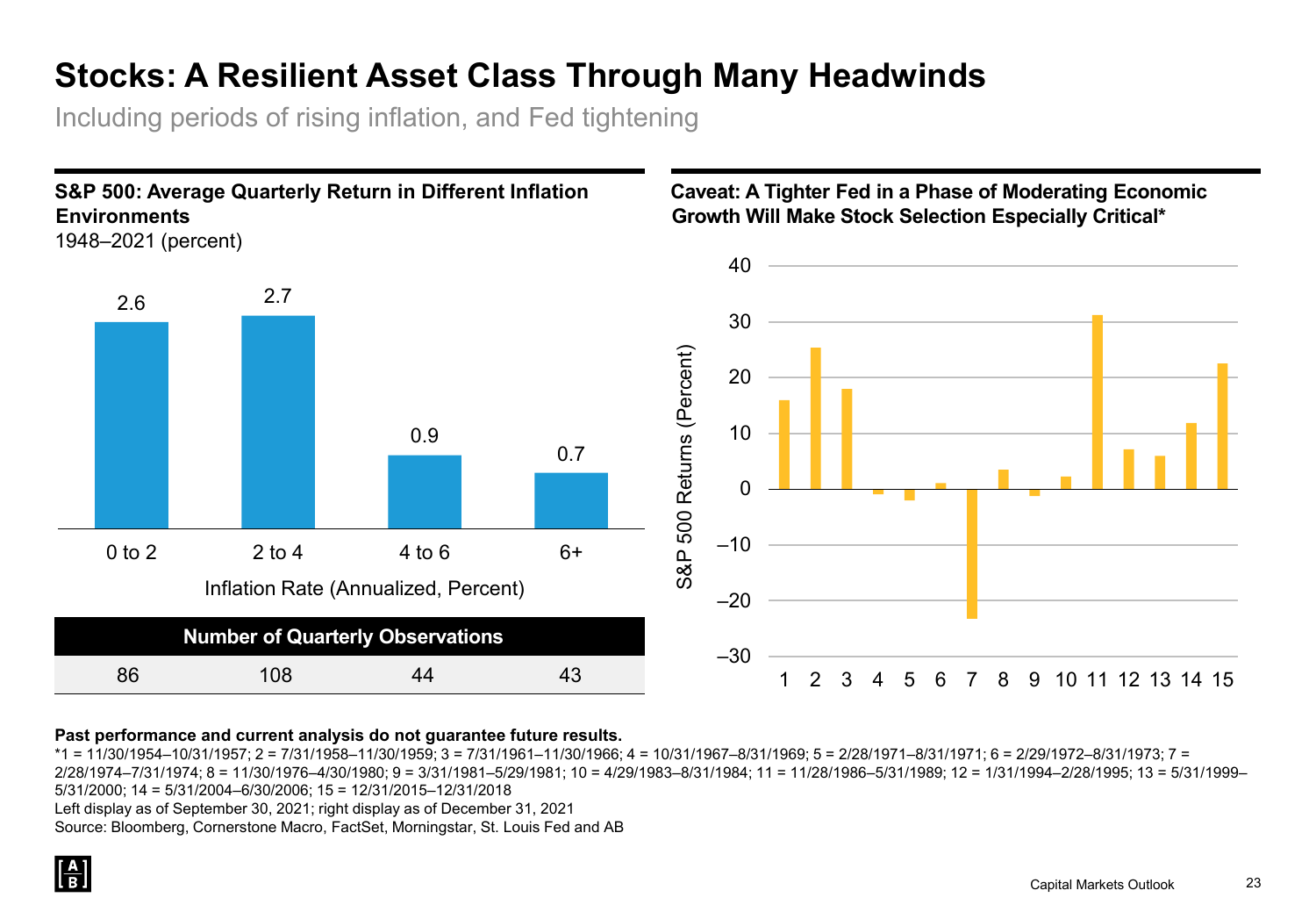## **As Expansion Leads to Moderation, Seek Profitable Growth and Quality…**



#### **For illustrative purposes only. Past performance does not guarantee future results.**

Small-cap: market capitalization; cyclical value: book to price, forward earnings to price; quality: return on equity; growth/momentum: 12-month price momentum, year-over-year earnings growth; low volatility: low historical beta; defensive value: earnings to price, dividend yield. Cycles based on PMI. From January 1, 1991, through May 31, 2021 Right display through December 31, 2021

Source: Bloomberg, Center for Research in Security Prices (CRSP), Cornerstone Data, IHS Markit, Morningstar, MSCI, S&P Compustat, Thomson Reuters I/B/E/S and AB

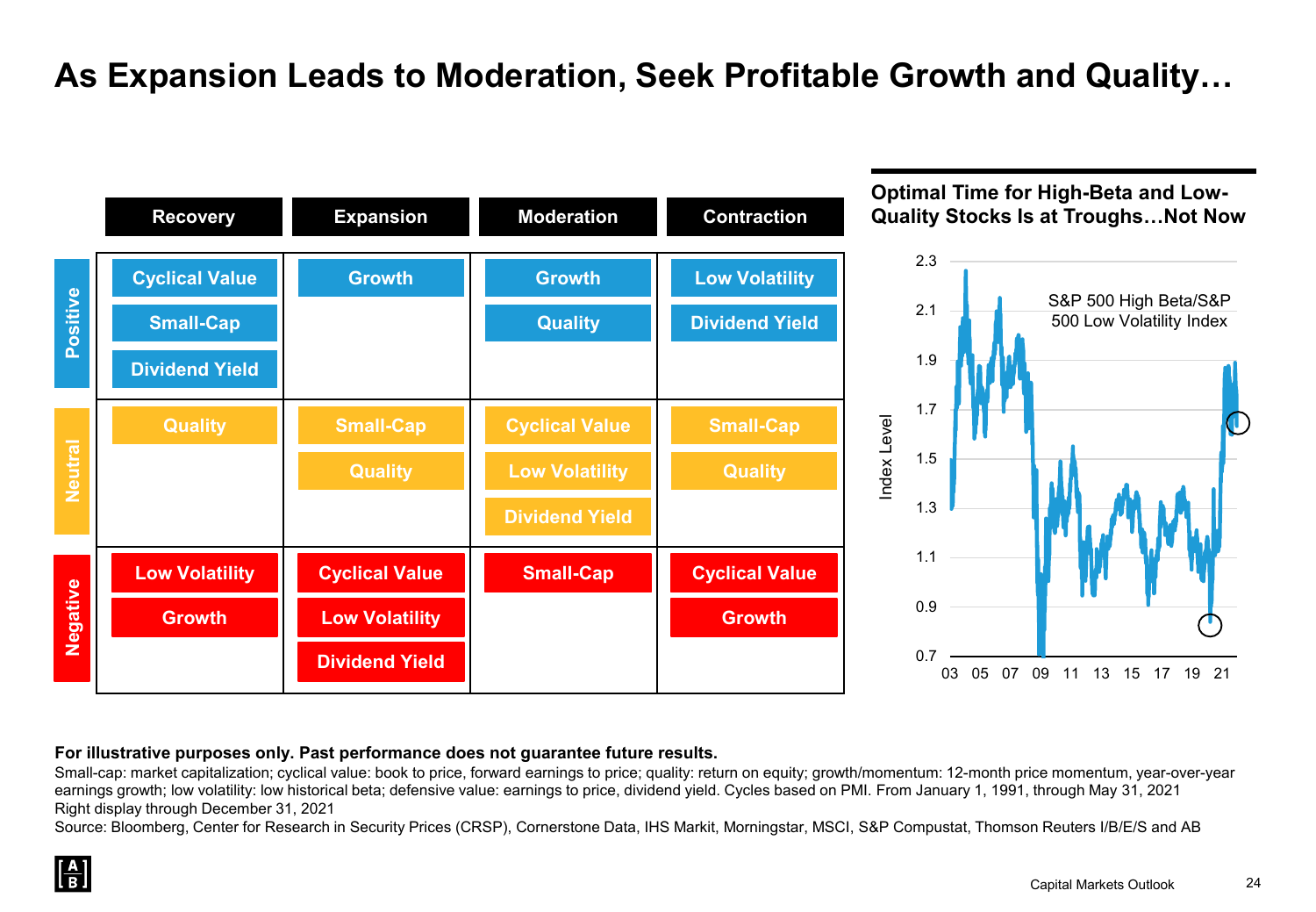## **…Case in Point: Many Unprofitable Technology Stocks Struggling of Late**



\*The right display represents the number of unprofitable technology stocks as a percent of the total number of technology stocks in a top 1,500 largest US stock universe As of December 31, 2021

Source: CRSP, FactSet, Goldman Sachs, MSCI, Bernstein Research and AB

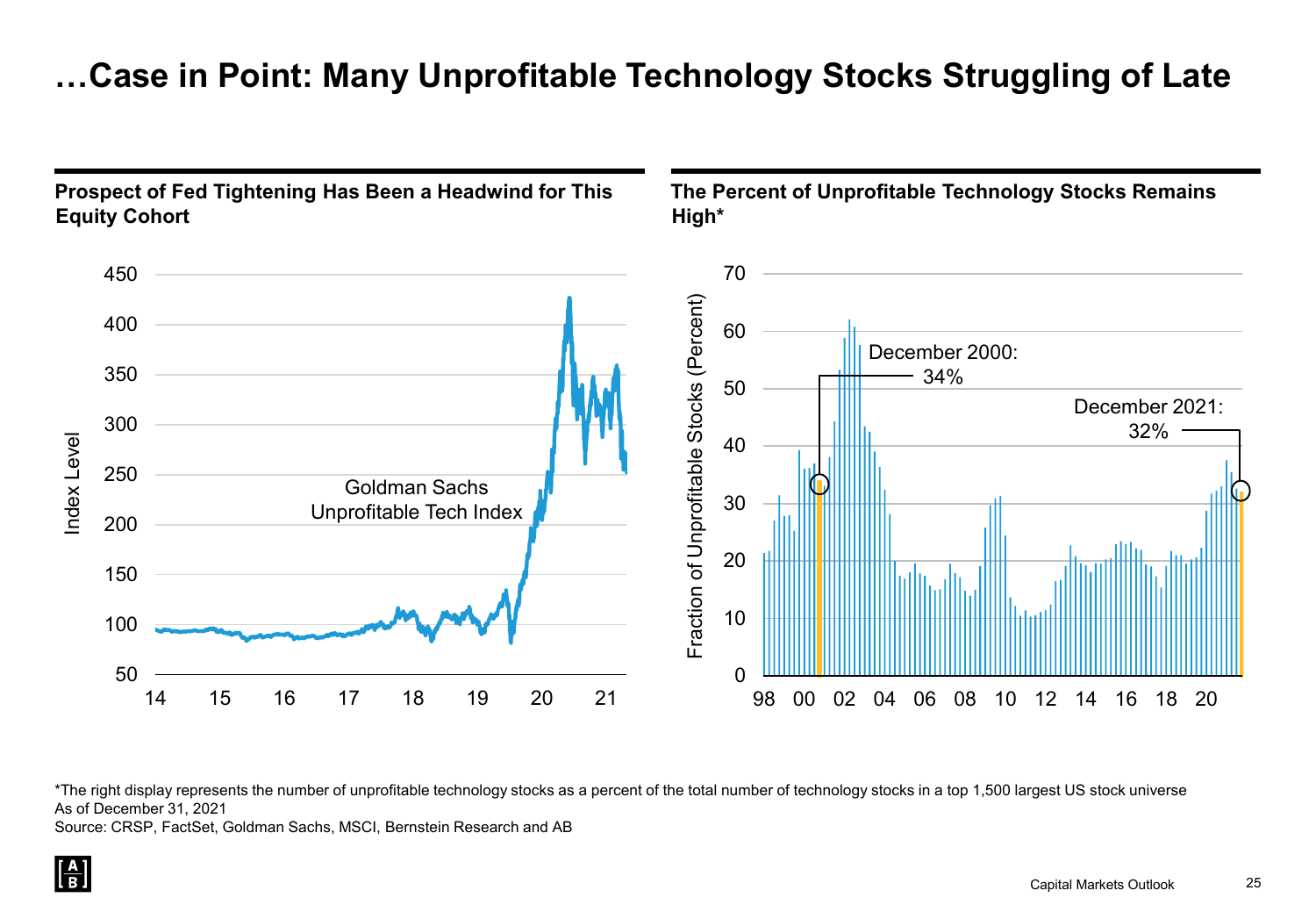## **In a Heightened Risk Environment, Stay Focused on Quality**

Avoid low-quality value and high-valuation growth stocks in this environment

| <b>Crisis</b>                     | <b>Crisis</b><br><b>Period</b> | <b>MSCI</b><br>World<br><b>Returns</b> | <b>MSCI</b><br>World<br>Quality<br><b>Returns</b> | <b>MSCI</b><br>World<br>Quality<br><b>Relative</b><br><b>Returns</b> | Down-<br><b>Market</b><br>Capture |
|-----------------------------------|--------------------------------|----------------------------------------|---------------------------------------------------|----------------------------------------------------------------------|-----------------------------------|
| <b>Tech Sector</b><br>Crash       | 2000-2002                      | $-43.1$                                | $-36.1$                                           | 7.1                                                                  | 85                                |
| Global<br><b>Financial Crisis</b> | 2007-2009                      | $-52.3$                                | $-43.1$                                           | 9.5                                                                  | 80                                |
| Coronavirus<br>Pandemic           | 2020                           | $-20.6$                                | $-15.8$                                           | 4.8                                                                  | 76                                |

|                      | Period    | MSCI<br>World | <b>MSCI</b><br>World<br>Quality | Up-Market<br><b>Capture</b> | Down-<br>Market<br>Capture |
|----------------------|-----------|---------------|---------------------------------|-----------------------------|----------------------------|
| <b>Index Returns</b> | 1986-2021 | 8.7           | 11.5                            | 95                          | -77                        |

### **Quality Stocks Provide Benefits in Good Times and Bad\* A Quality Checklist for the Current Environment**

| <b>Attributes</b>            | <b>Quality Value</b> | <b>Profitable Growth</b> |
|------------------------------|----------------------|--------------------------|
| High/Stable Profits          |                      |                          |
| Strong Free Cash Flow        |                      |                          |
| Positive Earnings Revisions  |                      |                          |
| <b>Pricing Power</b>         |                      |                          |
| Profitable Reinvestment      |                      |                          |
| Innovation/Unique Offerings  |                      |                          |
| <b>Sustainable Themes</b>    |                      |                          |
| <b>High-Valuation Growth</b> |                      | Х                        |
| <b>Higher-Cost Operators</b> | X                    | Χ                        |
| High Levels of Debt          |                      | Х                        |

#### **Historical analysis and current forecasts do not guarantee future results.**

\*Based on downturns of more than 10% in the MSCI World. Tech sector crash from March 1, 2000, through September 30, 2002. Global financial crisis from October 1, 2007, through February 28, 2009. Coronavirus pandemic from February 1, 2020, through March 31, 2020. Index returns from MSCI World Index inception on April 1, 1986, through December 31, 2021. Up- and down-market capture are for the MSCI World Quality, with the MSCI World as the calculation benchmark. As of December 31, 2021

Source: Bloomberg, FTSE Russell, Morningstar and AB

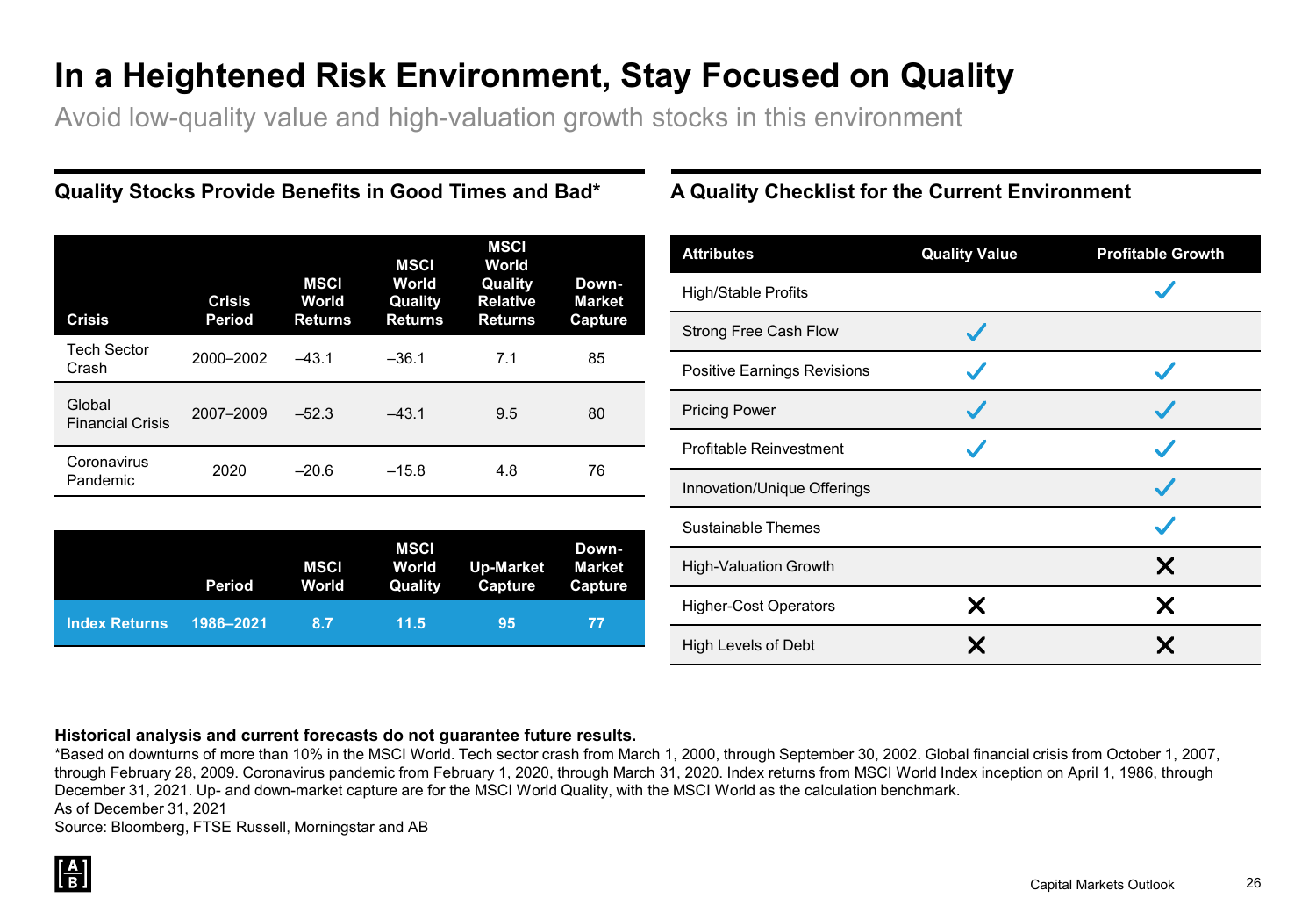## **A Portfolio Volatility Rx: Consider a Defensive Equity Component**



**A Higher Volatility Environment Is Likely to Persist**

**Drawdowns Have Been Lower with Equity-Hedged Strategies** Since inception (percent)



Through December 31, 2021 Source: Bloomberg, Chicago Board Options Exchange, Hedge Fund Research, S&P and AB

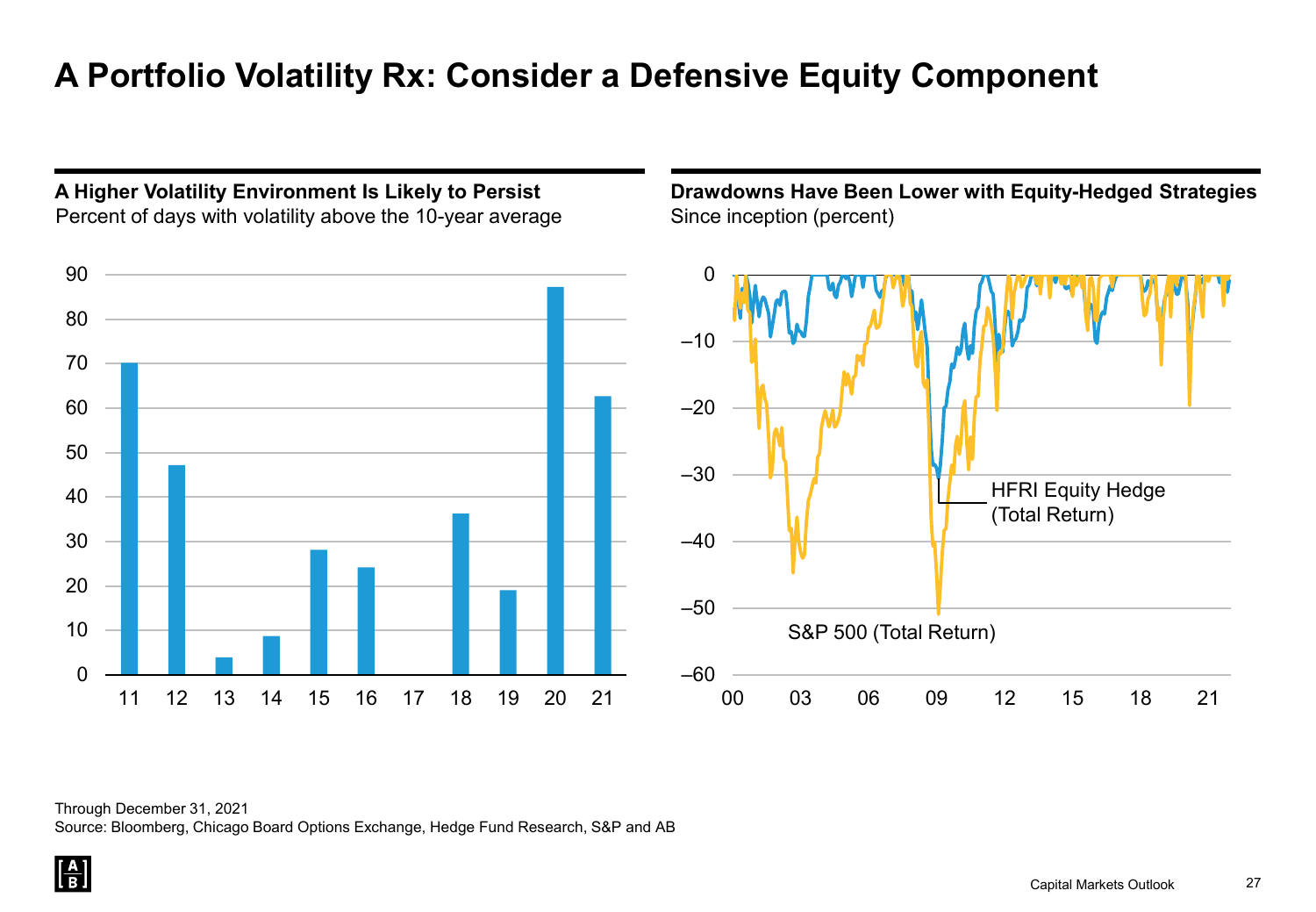## **Value Stocks: Higher Interest Rates May Provide a Lift, but Be Selective**

Higher-quality value has gained traction as the cycle progresses and remains inexpensive



#### **Past performance and historical analysis do not guarantee future results.**

High free-cash-flow yield: last 12 months cash flow from operations less than three-year average CAPEX to market cap; high book value/price: stockholder's equity minus preferred stock divided by market cap

Left and middle displays as of December 31, 2021; right display as of November 30, 2021

Source: Bloomberg, FactSet, FTSE Russell, MSCI, S&P and AB

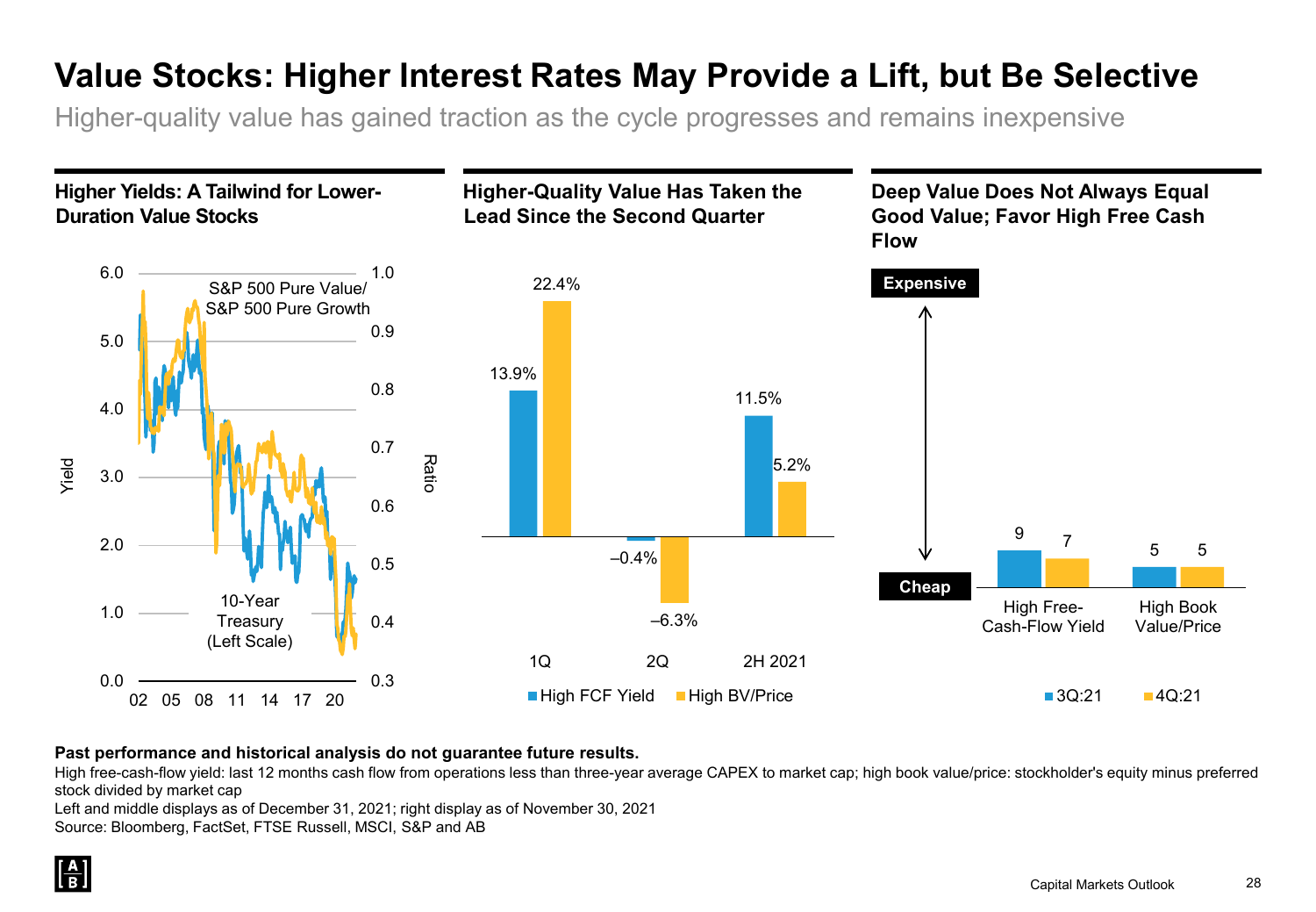## **Beyond the US: Focus on Persistent Growth and Enduring Themes**

Valuation dispersion enables opportunities to generate favorable returns

### **Valuation Premium of 10 Largest Stocks by Market Cap vs. Rest of World Index**

**Companies Persisting with ≥ 10% YoY Earnings Growth**

Top 1,000 global companies (1989–2021)

### **Secular Trends Offer Outsized Growth Potential**

Compounded annual growth rates (percent)



#### **Past performance does not guarantee future results.**

Left display based on the MSCI World Index. Middle display represents historical data for informational purposes only. Universe consists of the top 1,000 companies by market cap each year from 1989 through 2021 with annual rebalancing. US GDP estimate from AB economists as of September 30, 2021. Wind capacity 2019–2025; global digital payments 2020–2024; global DNA sequencing 2020–2023; global internet traffic 2015–2020; digital health data 2018–2025; and electric vehicle units 2020–2025 As of December 31, 2021

Source: BCC Research, Cisco Systems, CRSP, FactSet, Global Wind Energy Council, IDC, Morgan Stanley, MSCI, S&P Compustat, Statista and AB

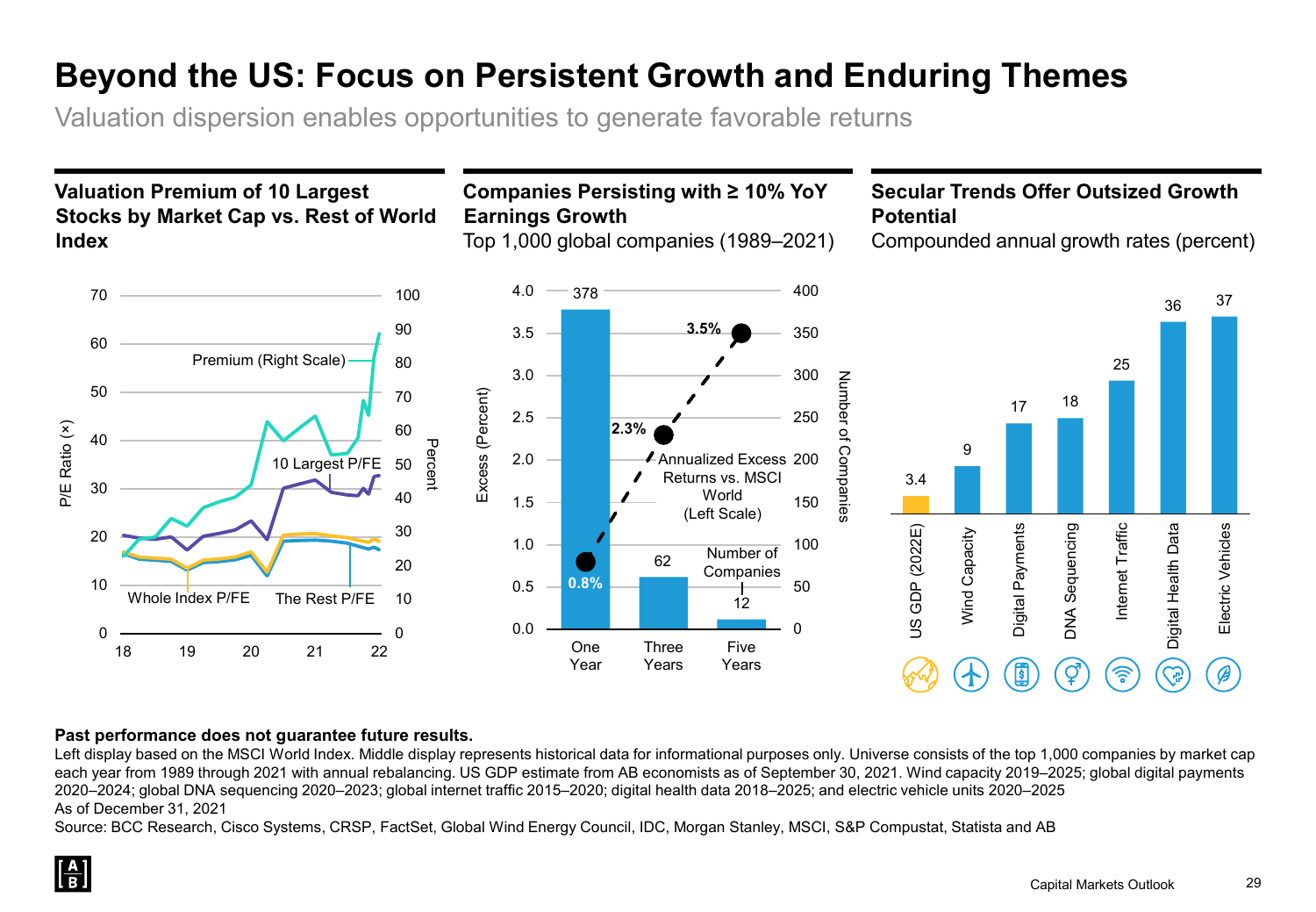## **Further Small-Cap Upside Expected, but Be Discerningly Active**

Currently favoring more economically sensitive versus defensive sectors

#### **Historically, Small-Caps Have Generated Positive Returns in Rising Rate Environments…**



#### **…and Remain Attractive Relative to Large-Cap Stocks**  Russell 2000 vs. Russell 1000

#### **Maintain an Even Measure Between Small/SMID Value and Growth Styles**





#### **Historical analysis and current forecasts do not guarantee future results.**

\*Total percentage-point change in nominal 10-year US Treasury bond yield Left and right displays as of December 31, 2021; middle display through November 30, 2021 Source: FactSet, FTSE Russell and AB

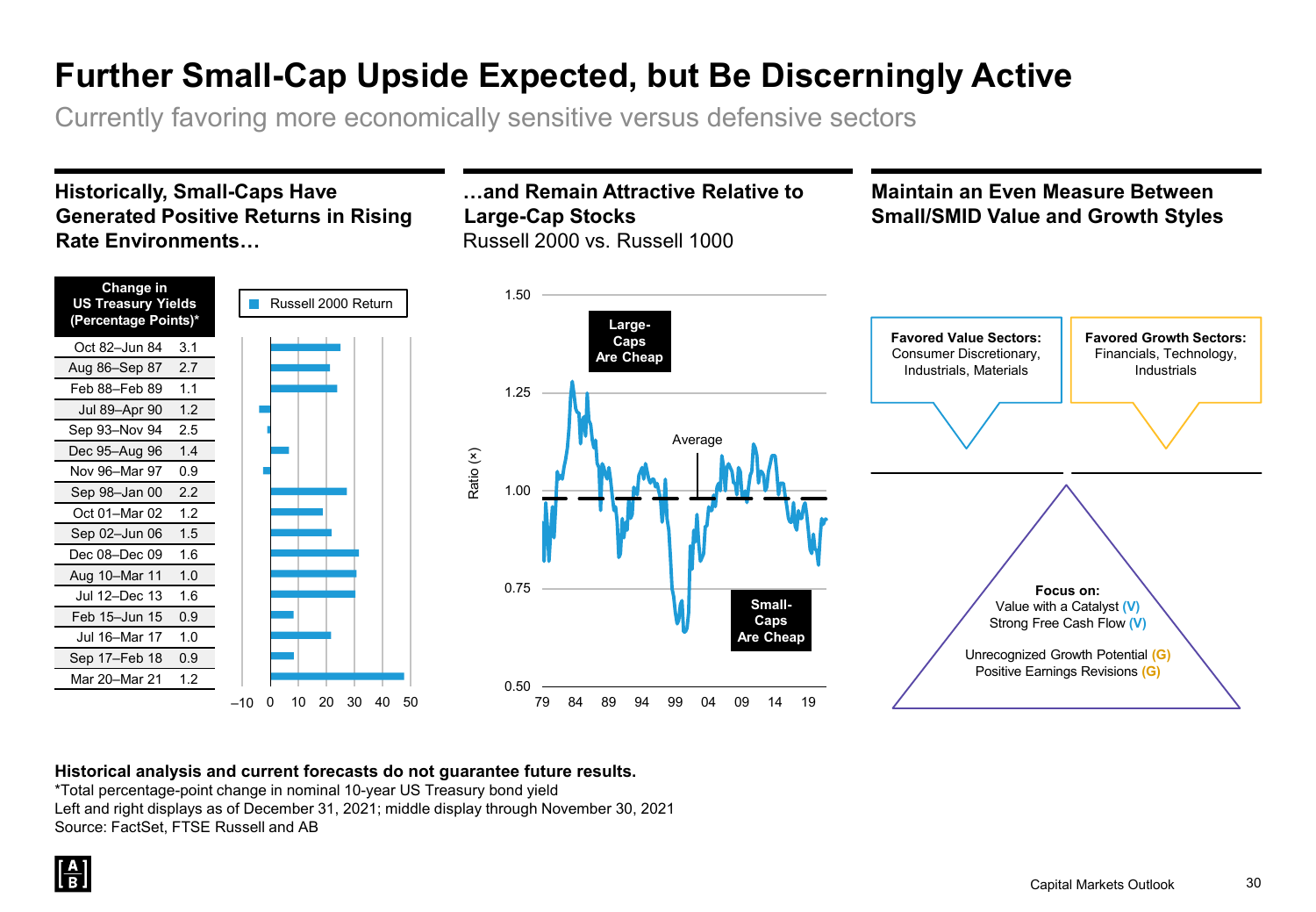# **Taxable Fixed**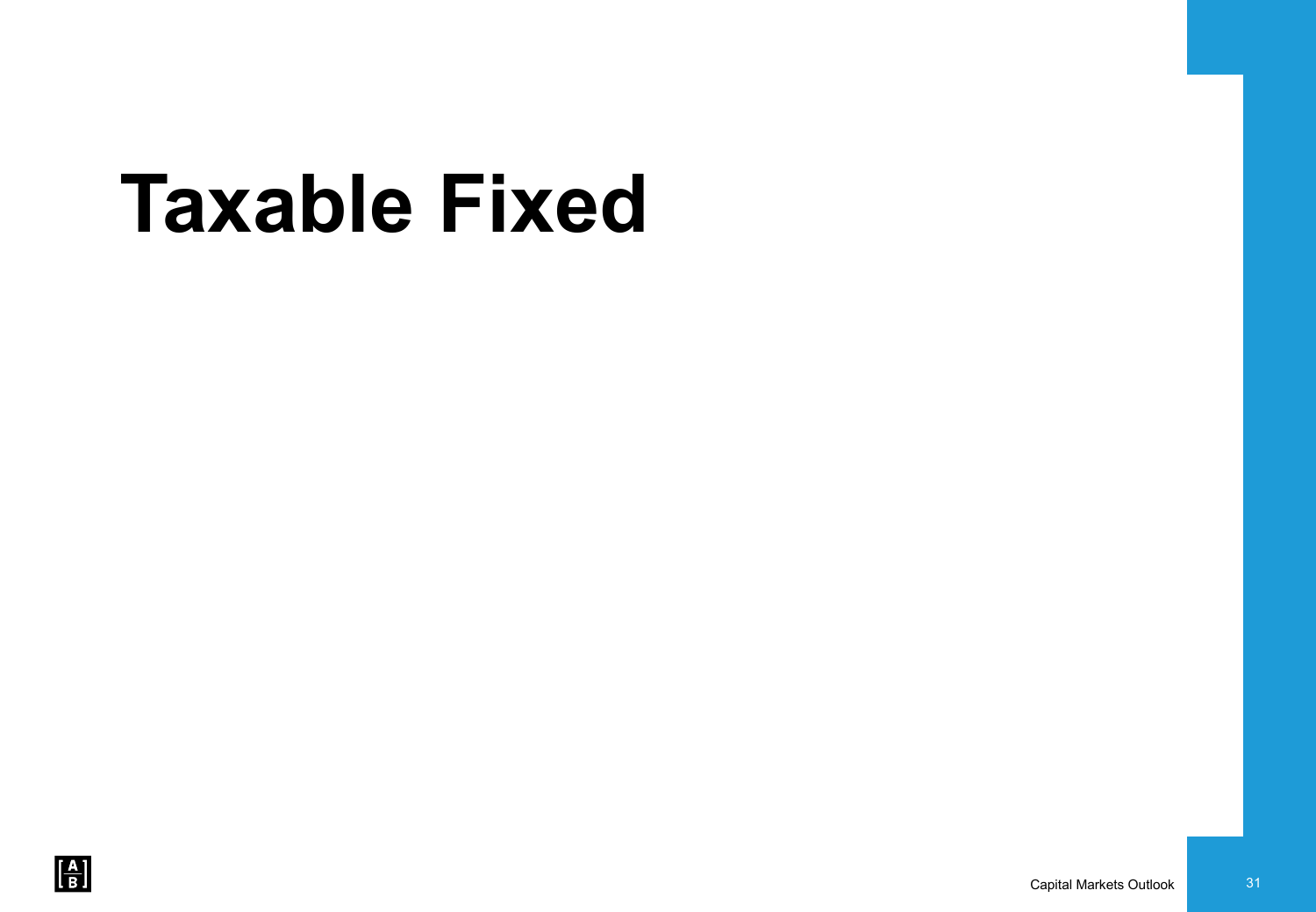## **After Months of Inaction, US Rates Start to Rise**



**Historical analysis and current forecasts do not guarantee future results.**

\*Based on CME FedWatch Tool; †Year-end 2022 forecast; ‡Year-end 2023 forecast As of December 31, 2021

Source: Bloomberg, US Department of the Treasury and AB

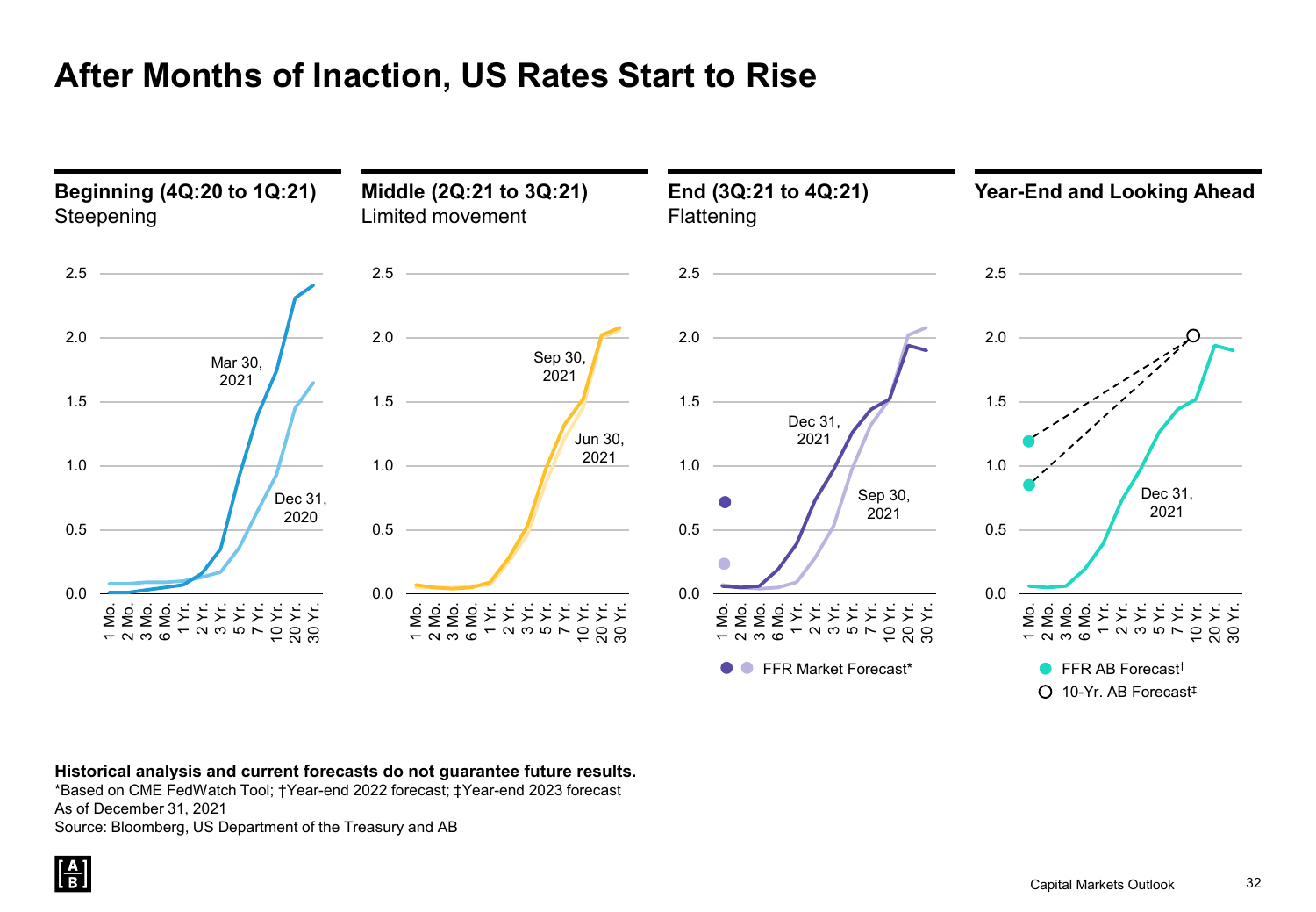## **Volatility of Inflation Expectations Driven by "Surprise, Surprise" Lingering Inflation, the Fed and COVID-19**



**Historical analysis and current forecasts do not guarantee future results.**

BEI: break-even inflation

As of December 31, 2021

Source: Bloomberg, US Department of the Treasury and AB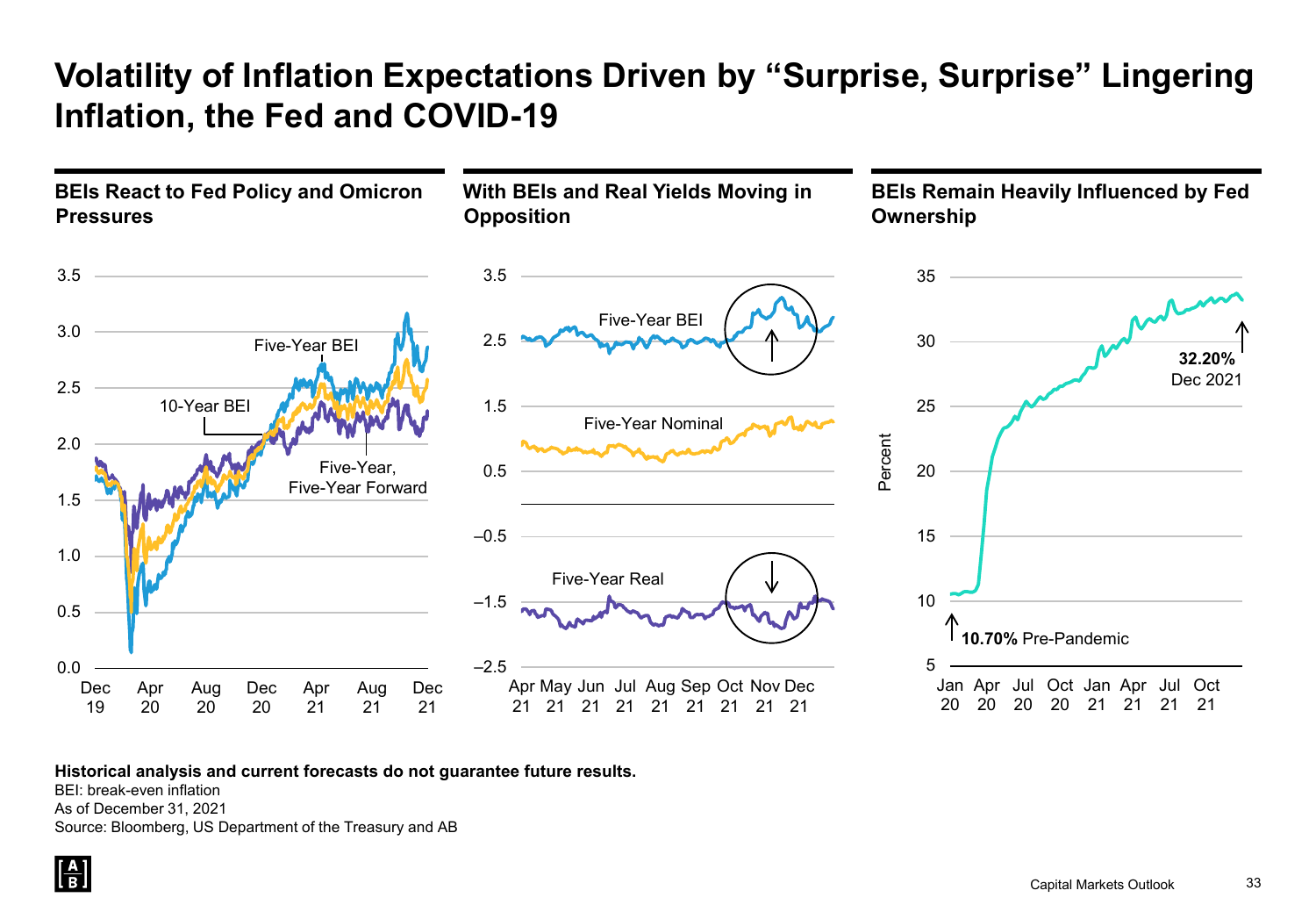## **Yield and Spreads Are Tight in Developed Markets Corporate Credit, but Relative Opportunities Exist**



#### **Past performance does not guarantee future results.**

CMBS: commercial mortgage-backed securities; EM: emerging markets; EMG: emerging; HY: high yield; IG: investment-grade; LC: local currency; USD: US dollar; YTM: yield to maturity

Historical information provided for illustrative purposes only. US High Yield is represented by Bloomberg US High Yield Corporate Index; Pan-Euro High Yield by Bloomberg Pan-European High Yield; Pan-European EMG HY by Bloomberg Pan European EMG High Yield; EM LC Gov't HY by Bloomberg EM Local Currency Government High Yield; EM USD Corp + Quasi-Sov by Bloomberg EM USD Corp + Quasi Sovereign High Yield; EM USD High Yield by Bloomberg EM USD Sovereign High Yield; Leveraged Loans (YTM) by Credit Suisse Leveraged Loan Index; BBB IG CMBS by Bloomberg CMBS IG BBB Index. \*As of September 30, 2021

As of December 31, 2021. Source: Bloomberg, Morningstar and AB

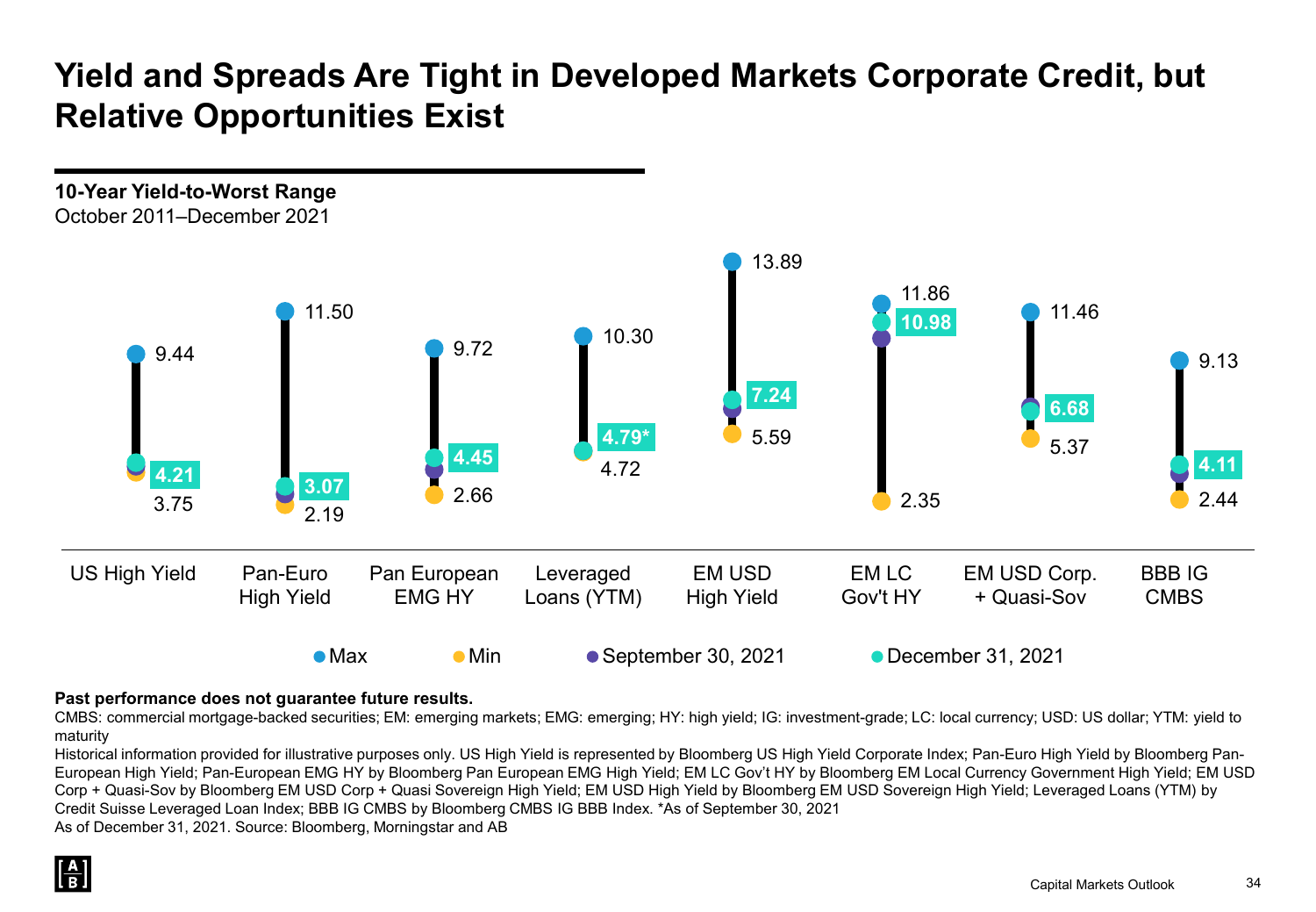## **By the Numbers**

A blended credit portfolio offers a better income-to-risk profile today

#### **Hypothetical Portfolio Characteristics**

|                                    | Corporate<br><b>Credit</b> |                          |                        | <b>Emerging</b><br><b>Markets</b> |                          |                    | <b>Securitized</b><br><b>Credit</b> | <b>Hypothetical</b><br><b>Portfolio</b>               | <b>US High</b><br><b>Yield Index</b>           |
|------------------------------------|----------------------------|--------------------------|------------------------|-----------------------------------|--------------------------|--------------------|-------------------------------------|-------------------------------------------------------|------------------------------------------------|
|                                    | Global<br>High<br>Yield    | IG<br><b>BBB</b><br>Corp | <b>EM</b><br>HC<br>Sov | <b>EM</b><br>HC<br>Corp           | <b>EM</b><br>LC<br>Gov't | CRT <sub>s</sub> * | IG<br><b>BBB</b><br><b>CMBS</b>     | <b>Global High</b><br><b>Yield</b><br><b>Strategy</b> | <b>US High</b><br><b>Yield</b><br><b>Index</b> |
| <b>Percent</b><br>Market<br>Weight | 50.0%                      | 5.0%                     | 15.0%                  | 10.0%                             | 7.5%                     | 5.0%               | 7.5%                                | 100%                                                  | 100%                                           |
|                                    |                            |                          |                        |                                   |                          |                    |                                     |                                                       |                                                |
| YTW<br>(Percent)                   | 4.9                        | 2.6                      | 7.2                    | 6.9                               | 11.0                     | 5.2                | 4.1                                 | 5.5                                                   | 4.2                                            |
| <b>OAS</b><br>(b.p.)               | 381                        | 113                      | 596                    | 554                               | 118                      | 505                | 290                                 | 402                                                   | 283                                            |
| <b>Credit</b><br>Quality           | B+                         | <b>BBB</b>               | B                      | BB/B                              | B                        | B                  | <b>BBB</b>                          | Ba/B                                                  | Ba/B                                           |





#### **Past performance does not guarantee future results.**

CRTs: credit–risk transfers; YTW: yield-to-worst

Simulated or hypothetical performance results have certain inherent limitations. Unlike the results shown in an actual performance record, these results do not represent actual trading. Results include estimates of trading costs and market impact; however, because these trades have not actually been executed, results may have under- or overcompensated for these costs. Simulated or hypothetical trading programs in general are also subject to the fact that they are designed with the benefit of hindsight. No representation is being made that any account will or is likely to achieve returns or a volatility profile similar to those being shown. IG BBB Corp: Bloomberg BBB Investment-Grade Corporates; EM HC Sov: EM USD Aggregate (rated high yield); EM HC Corp: EM USD Corp + Quasi-Sov (rated high yield); EM LC Gov't: EM Local Currency Government (rated high yield). Securitized includes Agency CRTs; IG BBB CMBS: CMBS IG BBB Index. Bloomberg indices were used for the hypothetical portfolio characteristics. \*As of September 31, 2021

As of December 31, 2021. Source: Bloomberg and AB

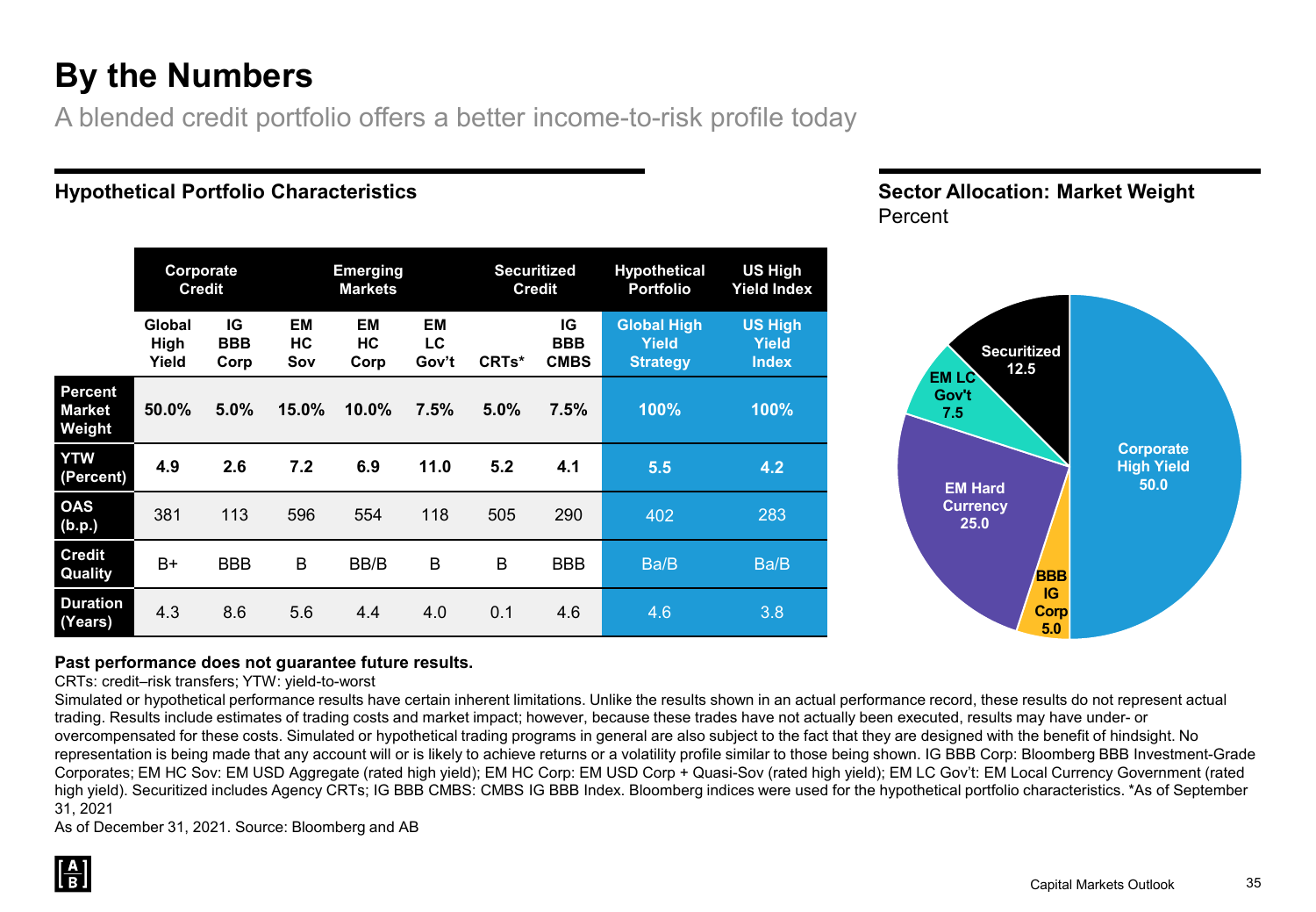# **Municipals**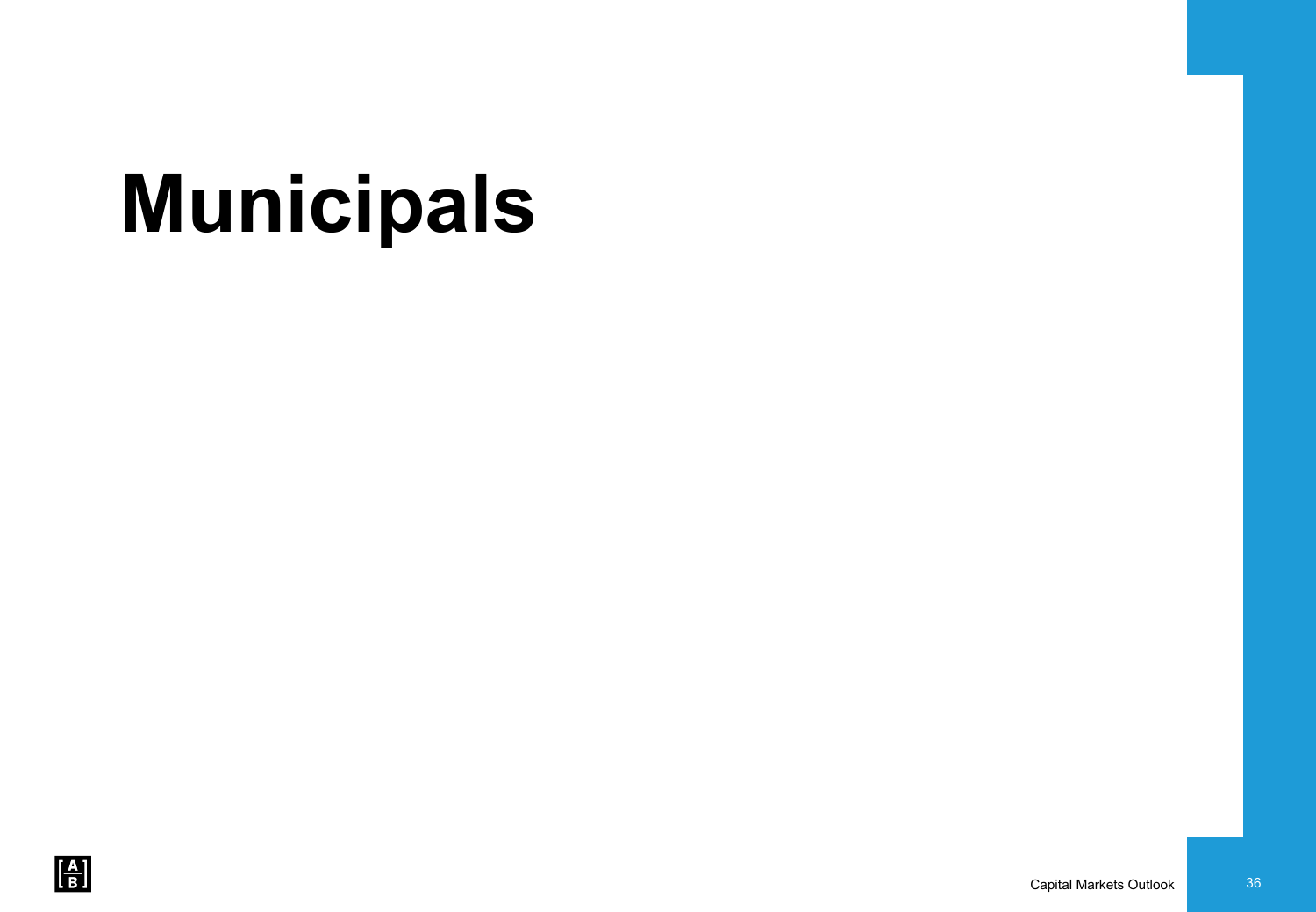## **Record Municipal Flows Drove Strong Absolute and Relative Performance**

Municipal yields rose but only half as much as US Treasuries



#### **Current analysis does not guarantee future results.**

ETF: exchange-traded fund As of December 31, 2021 Source: Bloomberg, J.P. Morgan, Municipal Market Data and AB

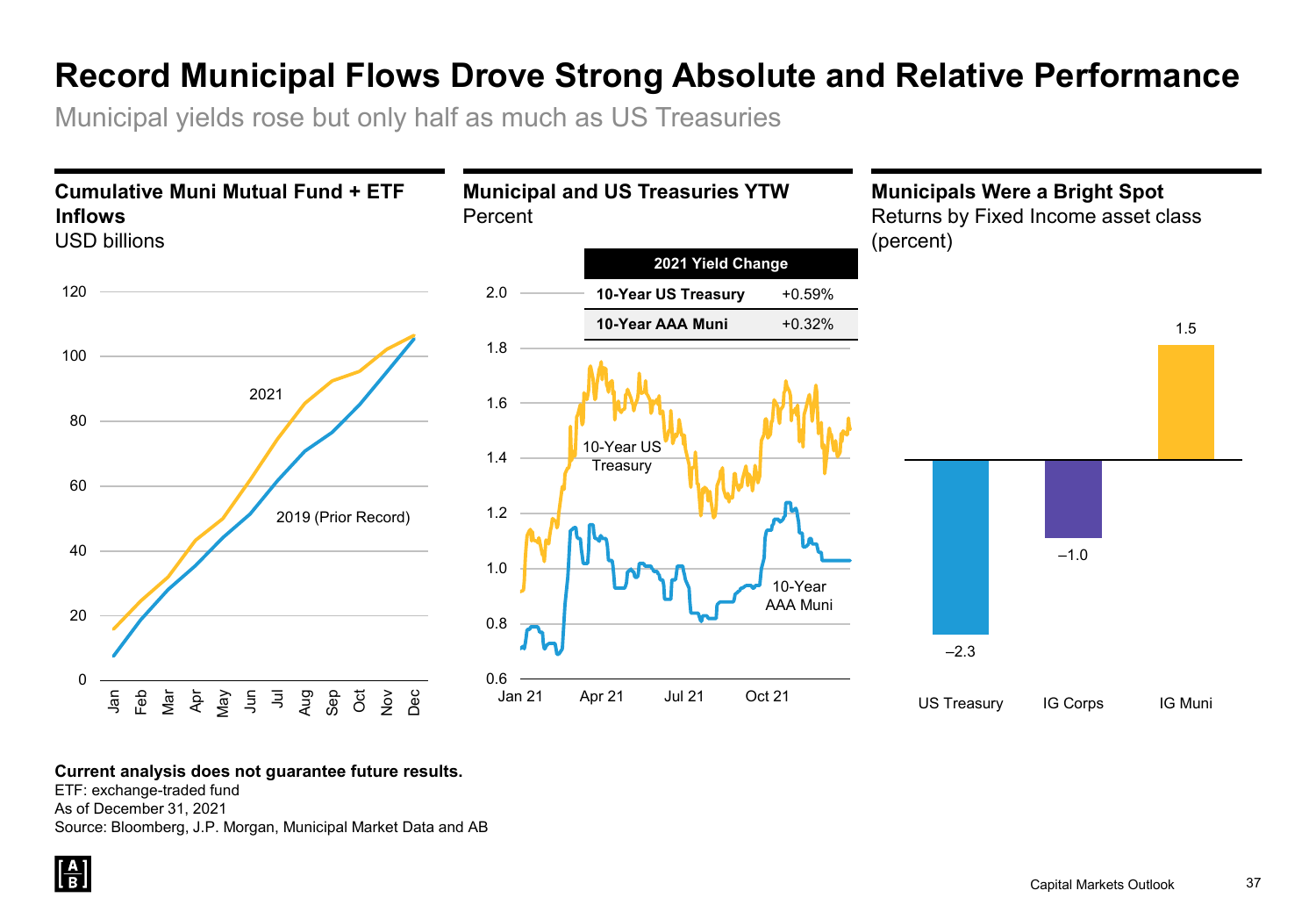## **Demand for Yield and Strong Fundamentals Fueled Spread Tightening**

Municipal credit dominated performance within the asset class



#### **Current analysis does not guarantee future results.**

As of December 31, 2021 Source: Bloomberg, National Association of State Budget Officers and AB

 $\left[\frac{\mathbf{A}}{\mathbf{B}}\right]$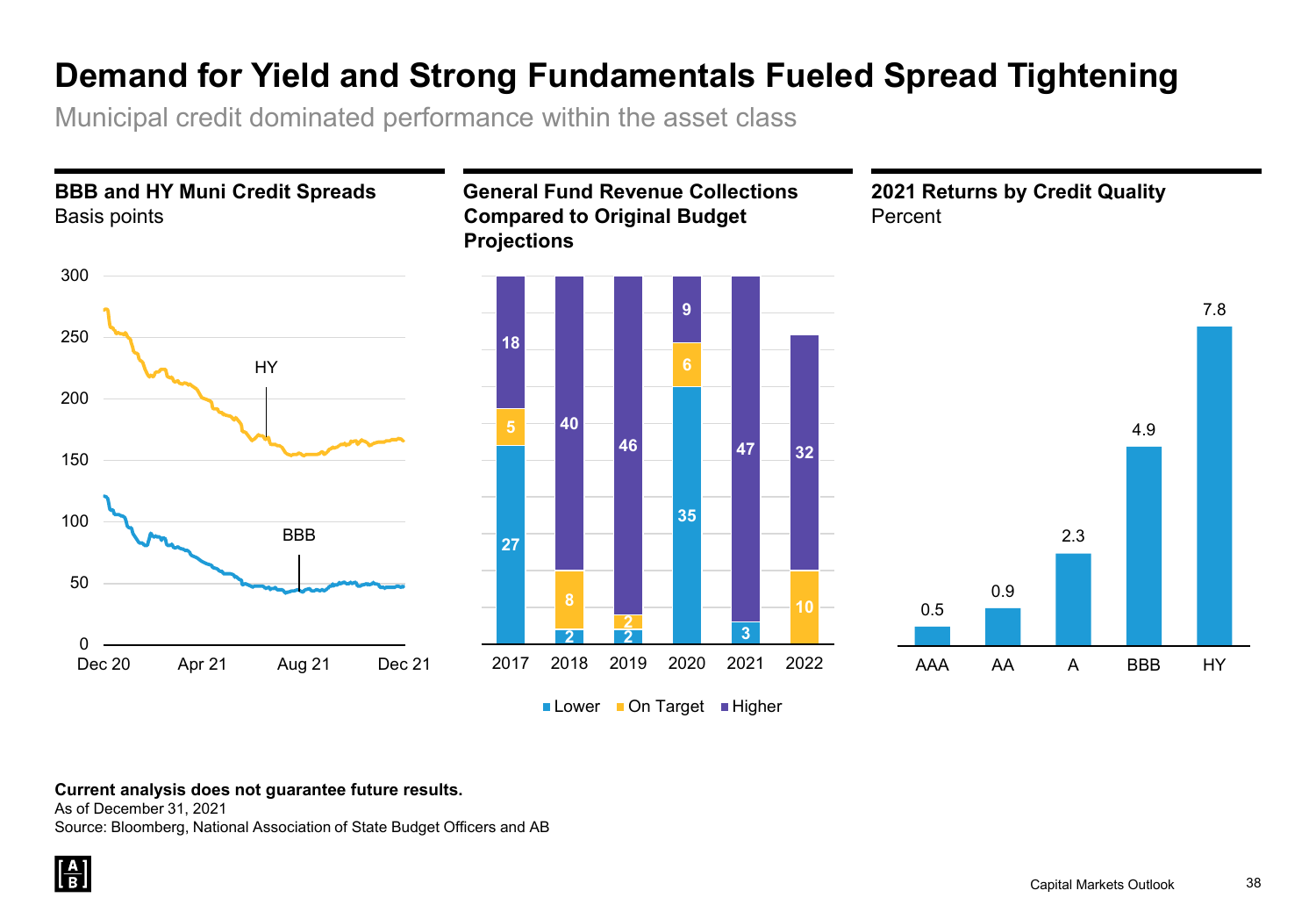## **Municipals Tend to Have Less Interest-Rate Beta**

Technical and fundamental environment should help offset interest-rate headwinds



**Current analysis does not guarantee future results. There is no guarantee that any estimates or forecasts will be realized.**

\*Based on 12-month rolling periods when 10-Year US Treasury Yield rose at least 0.50%

As of December 31, 2021 Source: J.P. Morgan and AB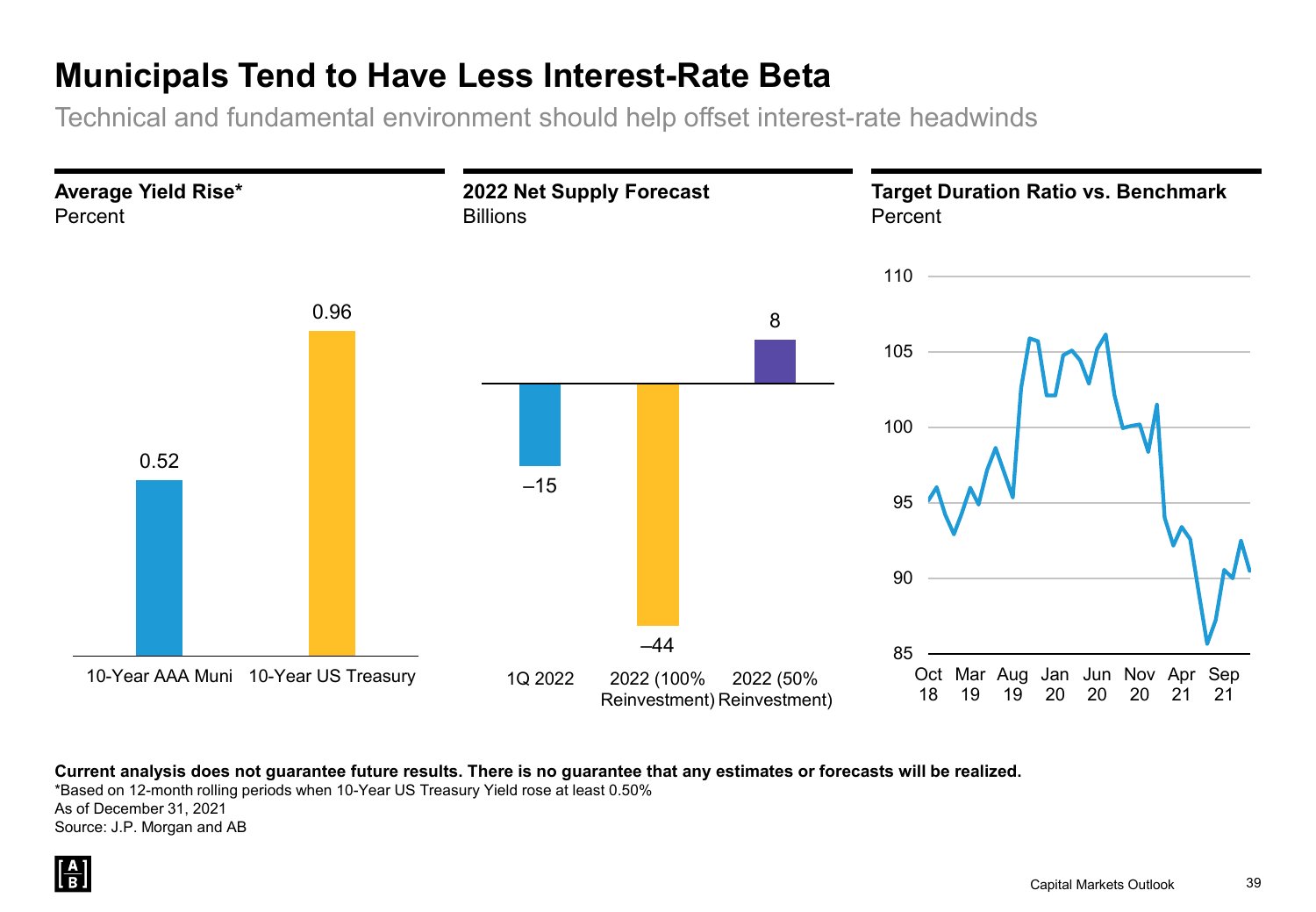## **Municipal Credit Provides Additional Carry as Rates Rise**

With tight spreads, remain overweight credit but be selective



**Current analysis does not guarantee future results. There is no guarantee that any estimates or forecasts will be realized.**

\*Based on quarterly intervals from December 31, 1993 As of December 31, 2021 Source: FRED, J.P. Morgan and AB

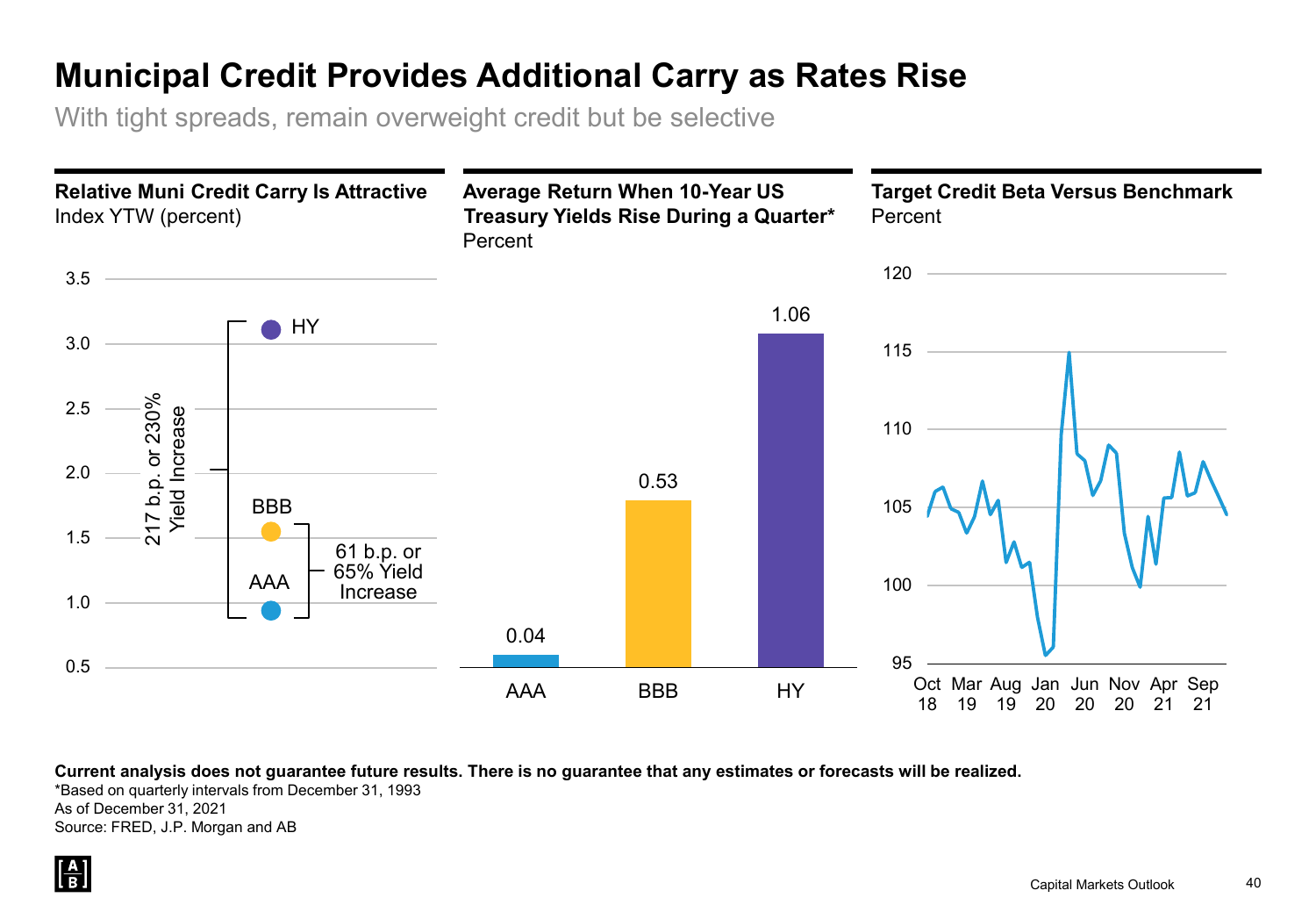## **Active Management and Portfolio Structure Is Critical**

Underweight duration, overweight municipal credit, increase liquidity bucket



**Current analysis does not guarantee future results. There is no guarantee any investment objective will be achieved.** Muni Credit Blend is blend of Bloomberg Muni Credit indices. Construct is 55% High Grade, 15% A, 15% BBB and 15% High Yield. As of December 31, 2021

Source: Bloomberg and AB

 $\left[\frac{\mathbf{A}}{\mathbf{B}}\right]$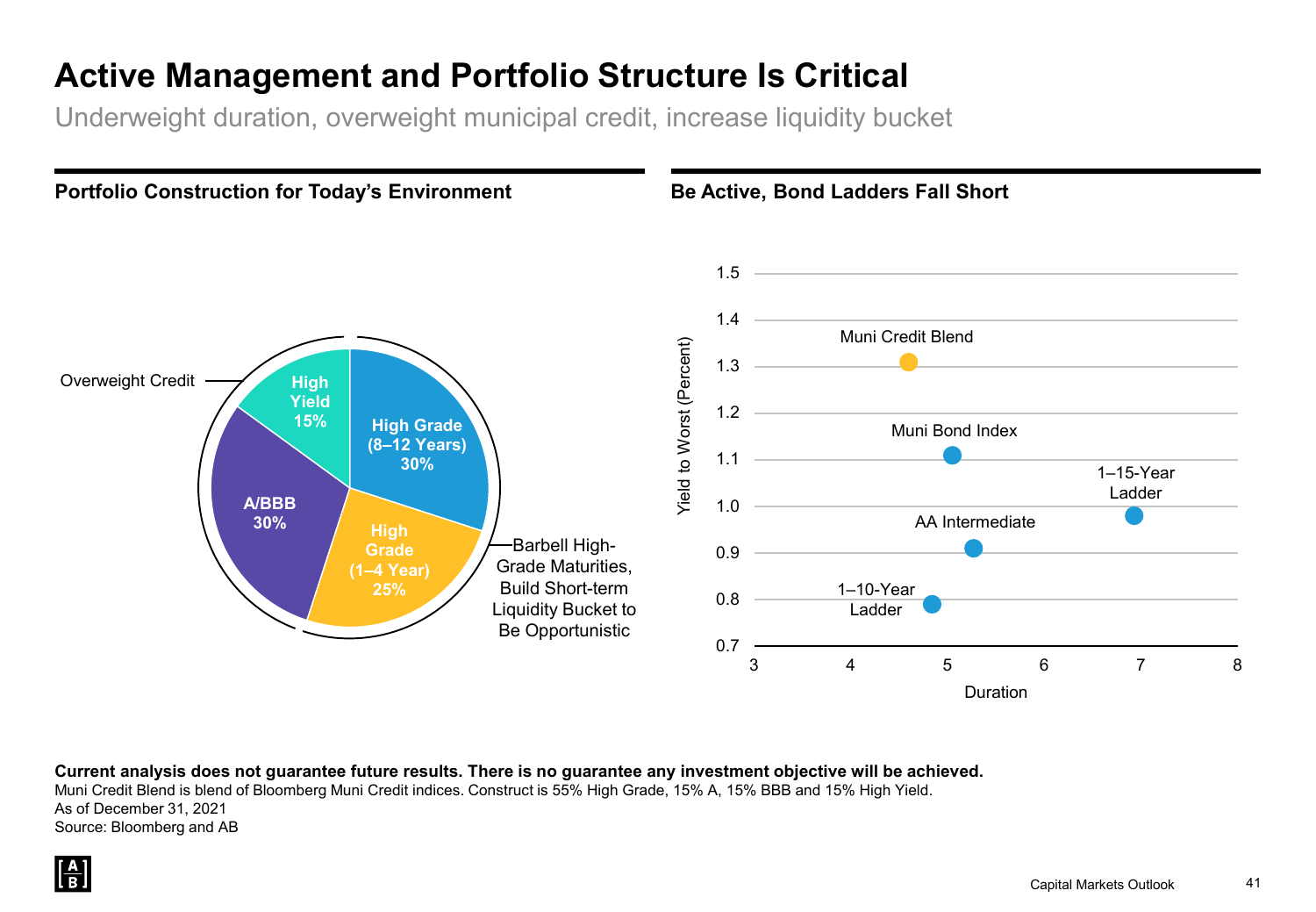# **Appendix**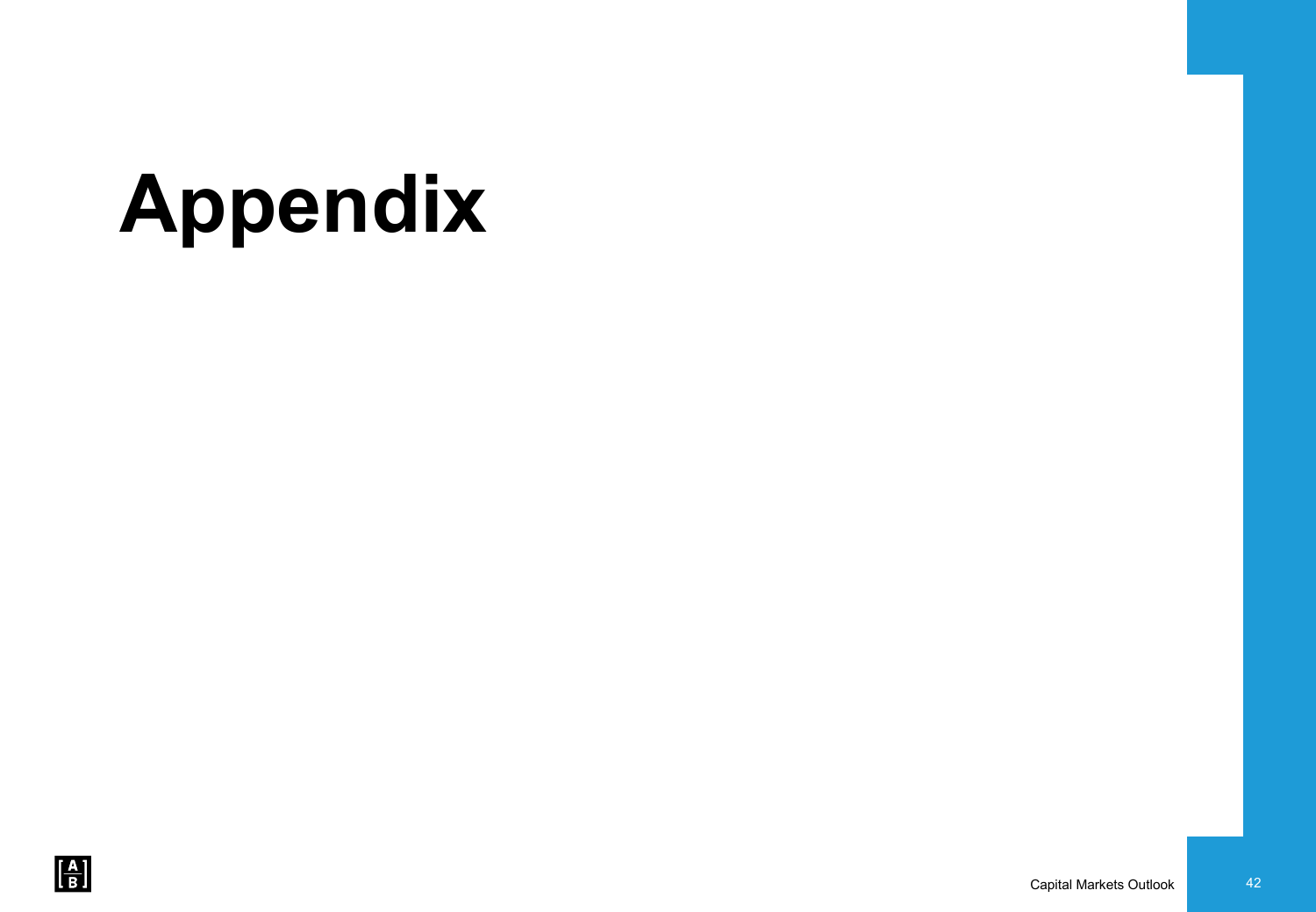## **The Rotation and Improved Breadth of the Market**

Recovery from the pandemic and rising rates as key drivers



**Past performance and current analysis do not guarantee future results.**

As of September 30, 2021 Source: AB

 $\frac{A}{R}$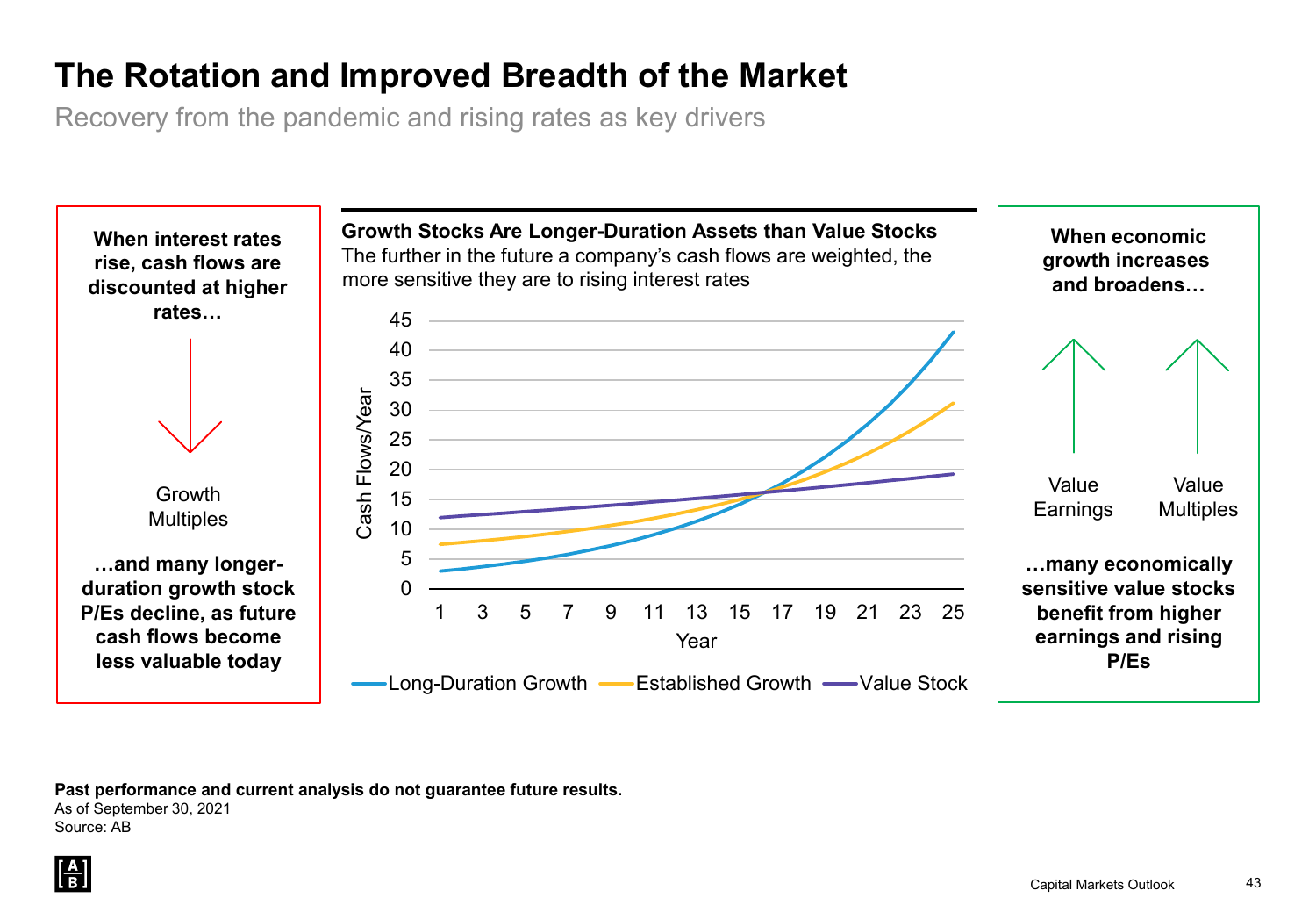## **Cash in Money Market Funds Remains at High Levels**

Added buying power during improved terms of trade



#### **Historical analysis and current forecasts do not guarantee future results.**

ICI Money Market Funds Assets: total assets in money market funds for the week. Figure is a total of taxable and tax-exempt funds that report to the Investment Company Institute. As of December 31, 2021

Source: Bloomberg, ICI, S&P and AB

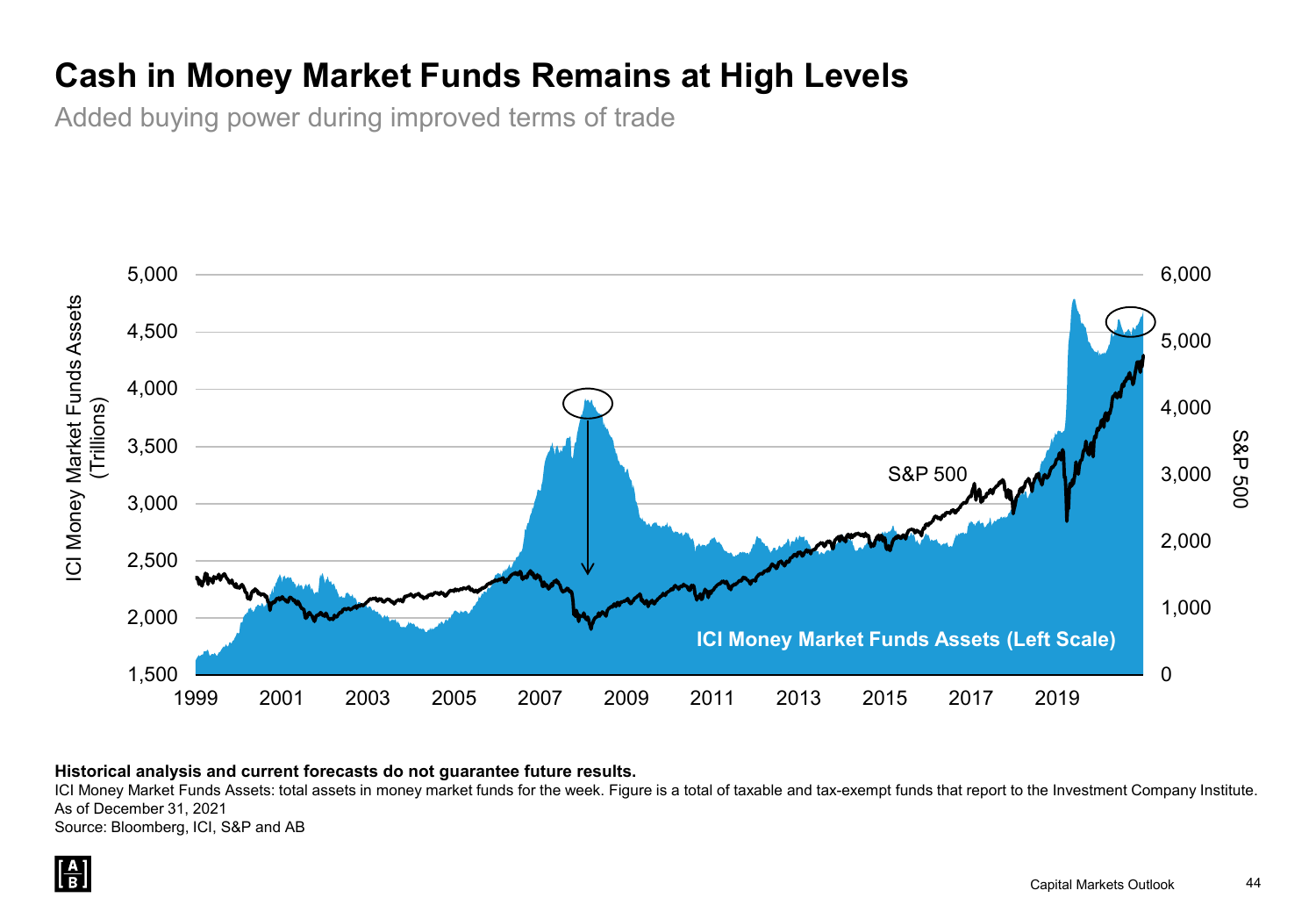## **Across the Board Strength for the Year**

Fourth quarter returns: growth and quality shine, while small caps eke out a gain

|               |                               | <b>4Q Returns</b><br>(Percent) | <b>YTD Returns</b><br>(Percent) | <b>Historical</b><br><b>P/FE</b> | <b>Pre-Pandemic</b><br><b>P/FE</b> | 3Q:21<br><b>P/FE</b> | 4Q:21<br><b>P/FE</b> |
|---------------|-------------------------------|--------------------------------|---------------------------------|----------------------------------|------------------------------------|----------------------|----------------------|
|               | Russell 1000 Growth           | 11.6                           | 27.6                            | 17                               | 24                                 | 28                   | 30                   |
|               | <b>S&amp;P 500</b>            | $11.0$                         | 28.7                            | 15                               | 19                                 | 20                   | 21                   |
| <b>Index</b>  | Russell 1000 Value            | 7.8                            | 25.1                            | 14                               | 16                                 | 16                   | 17                   |
|               | <b>MSCI EAFE</b>              | 2.7                            | 11.9                            | 13                               | 15                                 | 15                   | 15                   |
|               | Russell 2000                  | 2.1                            | 14.8                            | 21                               | 25                                 | 27                   | 25                   |
|               | Quality                       | 11.1                           | 27.6                            | 17                               | 20                                 | 23                   | 25                   |
|               | Growth                        | 10.0                           | 26.2                            | 18                               | 26                                 | 30                   | 34                   |
| Factor*       | Value                         | 9.9                            | 27.2                            | 13                               | 15                                 | 15                   | 16                   |
|               | <b>Momentum</b>               | 3.8                            | 12.9                            | 20                               | 26                                 | 19                   | 24                   |
|               | <b>Small Cap</b>              | 3.6                            | 19.6                            | 20                               | 22                                 | 21                   | 20                   |
|               | <b>Real Estate</b>            | 17.5                           | 46.1                            | 39                               | 46                                 | 44                   | 51                   |
|               | Technology                    | 16.7                           | 34.5                            | 16                               | 23                                 | 25                   | 28                   |
|               | <b>Materials</b>              | 15.2                           | 27.3                            | 15                               | 19                                 | 16                   | 17                   |
|               | <b>Consumer Staples</b>       | 13.3                           | 18.6                            | 17                               | 21                                 | 20                   | 22                   |
|               | <b>Utilities</b>              | 12.9                           | 17.7                            | 15                               | 21                                 | 19                   | 21                   |
| <b>Sector</b> | <b>Consumer Discretionary</b> | 12.8                           | 24.4                            | 17                               | 22                                 | 28                   | 30                   |
|               | Healthcare                    | 11.2                           | 26.1                            | 15                               | 16                                 | 17                   | 18                   |
|               | Industrials                   | 8.6                            | 21.1                            | 15                               | 18                                 | 20                   | 21                   |
|               | Energy                        | 7.9                            | 54.4                            | 16                               | 17                                 | 13                   | 11                   |
|               | Financials                    | 4.5                            | 34.9                            | 13                               | 13                                 | 14                   | 15                   |
|               | <b>Communication Services</b> | $-0.01$                        | 21.6                            | 14                               | 18                                 | 19                   | 20                   |

#### **Current analysis does not guarantee future results.**

Historical P/FE is the average from January 7, 2005, to February 21, 2020; pre-pandemic P/FE is from February 21, 2020

P/FE is the blended forward 12-months price/earnings ratio calculated by dividing the price of the security by Bloomberg Estimates (BEst) EPS

\*MSCI USA Factor indices; all returns are total return

As of December 31, 2021. Source: Bloomberg, FTSE Russell, MSCI and S&P

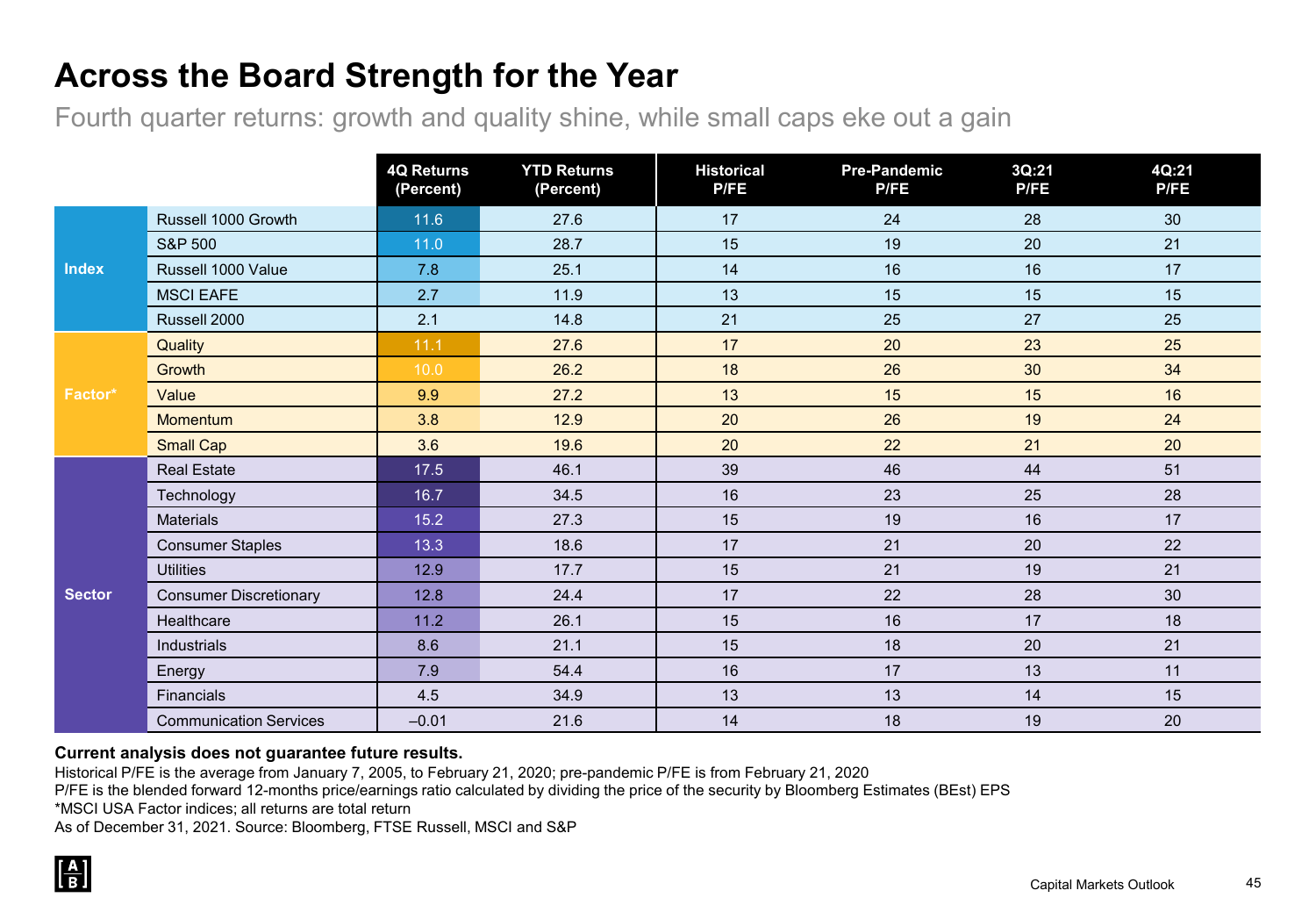## **Earnings Drove 2021 Returns, and Likely to Continue in 2022**

#### **Healthy Foundation**

Equity returns were influenced by EPS in 2021

### **Multiple Contractions Possible as Financial Conditions Tighten** P/Es constrained: financial conditions are near record highs



#### **Historical analysis and current forecasts do not guarantee future results.**

P/E ratio on right display is represented by the Bloomberg consensus blended forward 12-month P/E Ratio As of December 31, 2021

Source: Bloomberg, FactSet, Goldman Sachs and AB

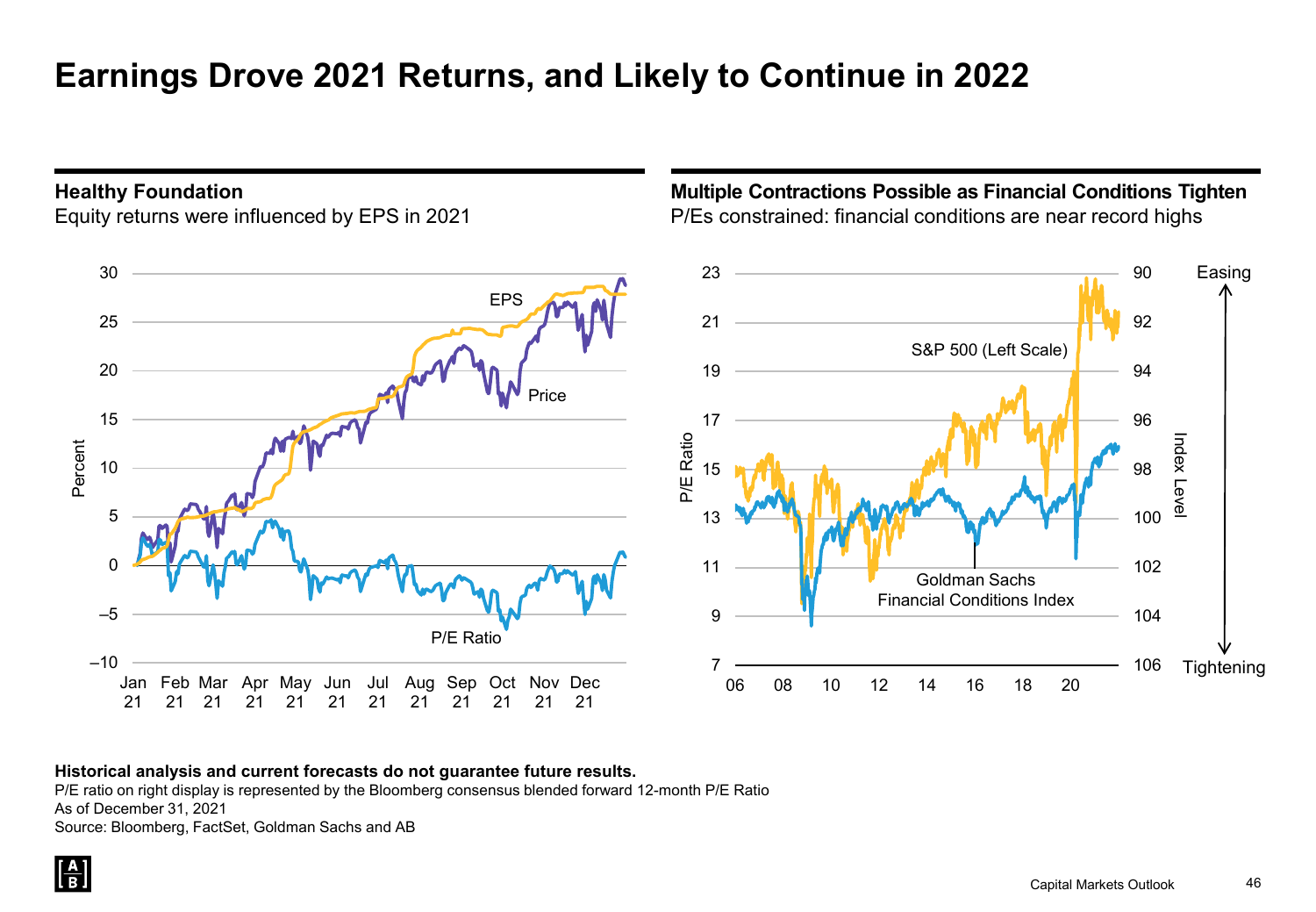## **Core CPI Removes the Effects of Categories Heavily Influenced by Volatile Commodities**





#### **Historical analysis and current forecasts do not guarantee future results.**

Through December 31, 2021 Source: Bloomberg, BLS and AB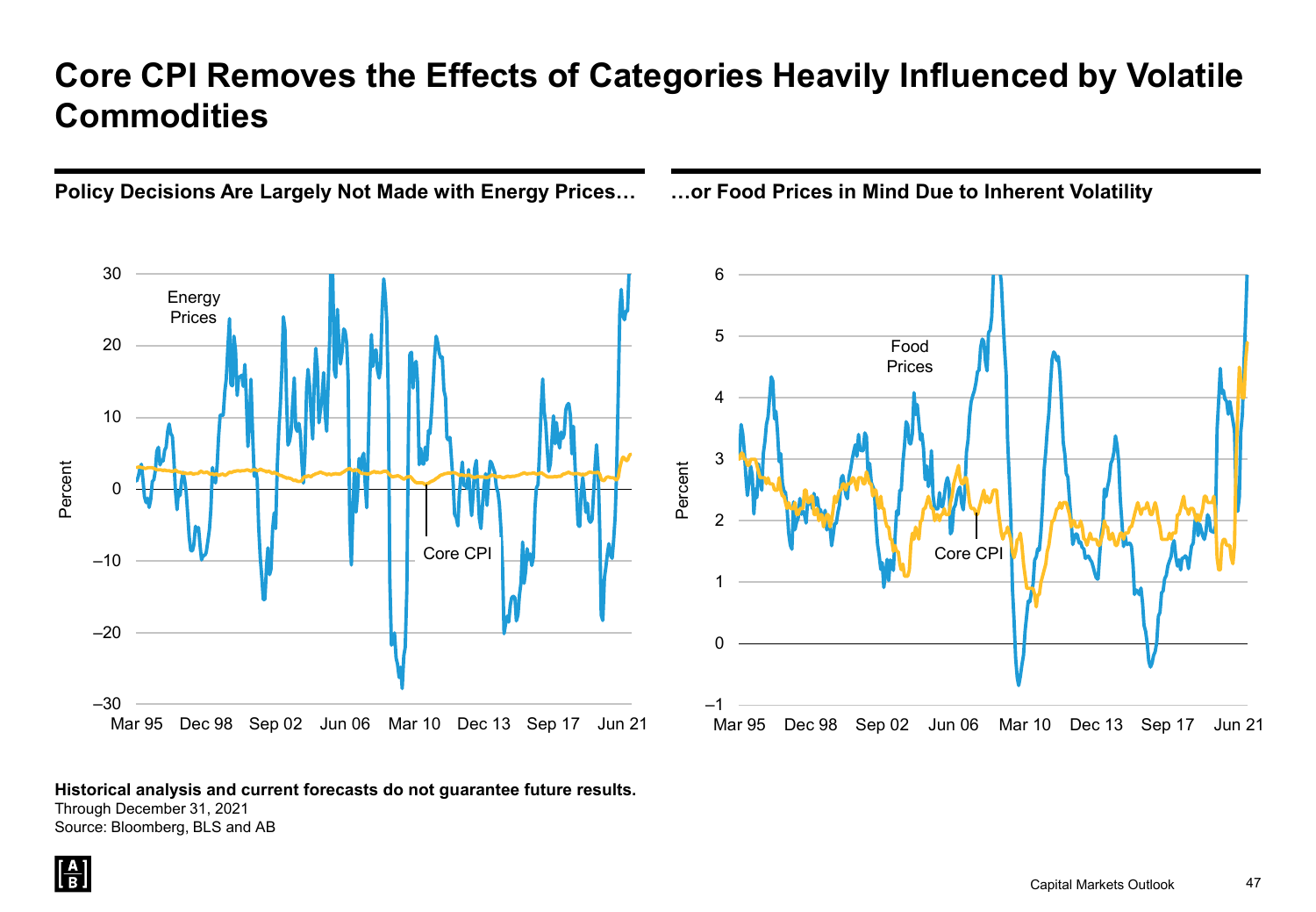## **Disclosures and Important Information**

Hypothetical, back-tested or simulated performance has many inherent limitations only some of which are described herein. The hypothetical performance shown herein has been constructed with the benefit of hindsight and does not reflect the impact that certain economic and market factors might have had on the decisionmaking process. No hypothetical, back-tested or simulated performance can completely account for the impact of financial risk in actual performance. Therefore, it will invariably show better rates of return. The hypothetical performance results herein may not be realized in the actual management of accounts. No representation or warranty is made as to the reasonableness of the assumptions made or that all assumptions used in constructing the hypothetical returns have been stated or fully considered. Assumption changes may have a material impact on the returns presented. This material is not representative of any particular client's experience. Investors should not assume that they will have an investment experience similar to the hypothetical, back-tested or simulated performance shown. There are frequently material differences between hypothetical, back-tested or simulated performance results and actual results subsequently achieved by any investment strategy. Prospective investors are encouraged to contact the representatives of the investment manager to discuss the methodologies (and assumptions) used to calculate the hypothetical performance shown herein.

The information contained here reflects the views of AllianceBernstein L.P. or its affiliates and sources it believes are reliable as of the date of this publication. AllianceBernstein L.P. makes no representations or warranties concerning the accuracy of any data. There is no guarantee that any projection, forecast or opinion in this material will be realized. Past performance does not guarantee future results. The views expressed here may change at any time after the date of this publication. This document is for informational purposes only and does not constitute investment advice. AllianceBernstein L.P. does not provide tax, legal or accounting advice. It does not take an investor's personal investment objectives or financial situation into account; investors should discuss their individual circumstances with appropriate professionals before making any decisions. This information should not be construed as sales or marketing material or an offer of solicitation for the purchase or sale of, any financial instrument, product or service sponsored by AllianceBernstein or its affiliates.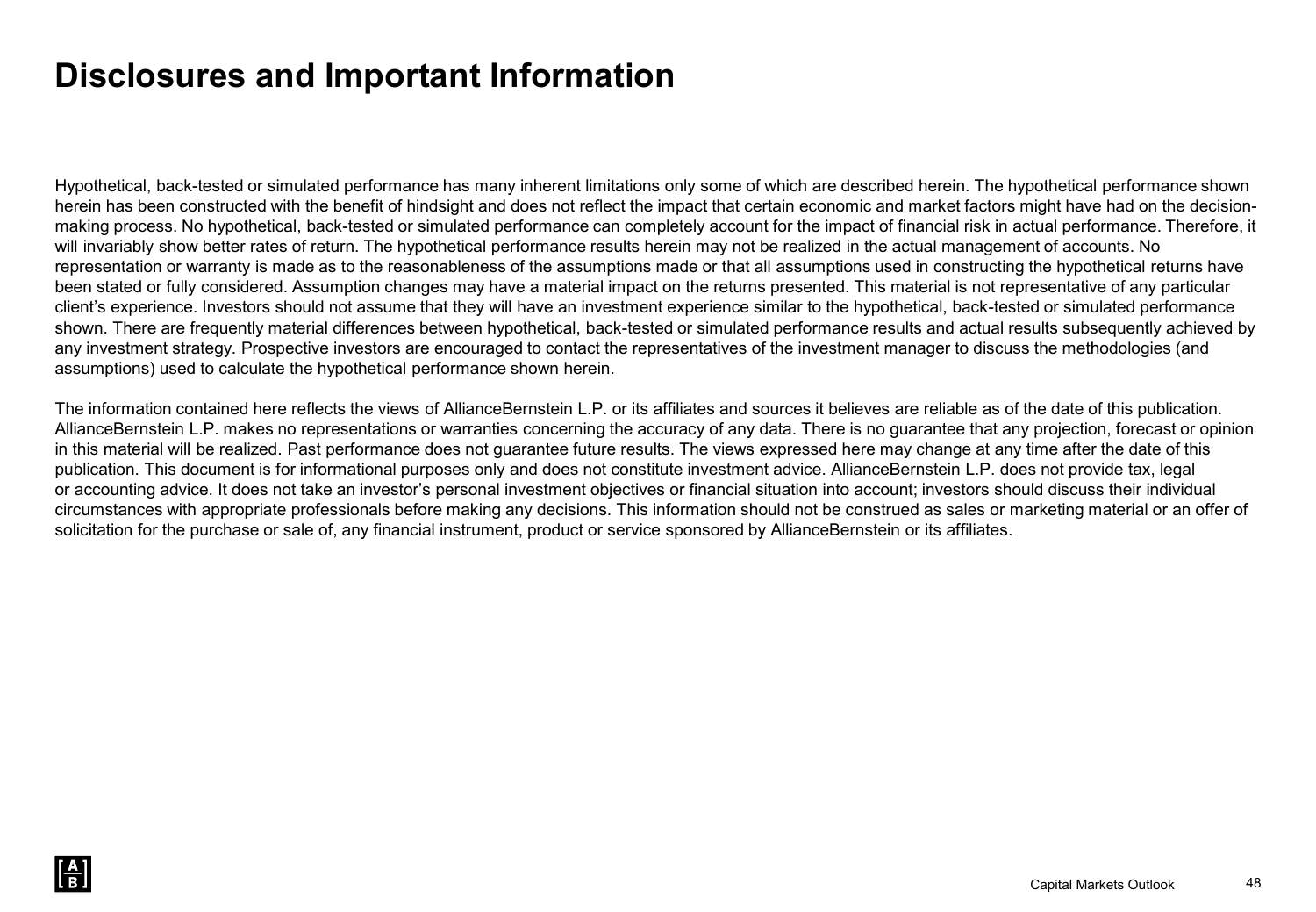## **A Word About Risk**

The information contained here reflects the views of AllianceBernstein L.P. or its affiliates and sources it believes are reliable as of the date of this publication. AllianceBernstein L.P. makes no representations or warranties concerning the accuracy of any data. There is no guarantee that any projection, forecast or opinion in this material will be realized. Past performance does not guarantee future results. The views expressed here may change at any time after the date of this publication. This document is for informational purposes only and does not constitute investment advice. AllianceBernstein L.P. does not provide tax, legal or accounting advice. It does not take an investor's personal investment objectives or financial situation into account; investors should discuss their individual circumstances with appropriate professionals before making any decisions. This information should not be construed as sales or marketing material or an offer or solicitation for the purchase or sale of any financial instrument, product or service sponsored by AllianceBernstein L.P. or its affiliates.

#### **Important Risk Information Related to Investing in Equity and Short Strategies**

All investments involve risk. Equity securities may rise and decline in value due to both real and perceived market and economic factors as well as general industry conditions.

A short strategy may not always be able to close out a short position on favorable terms. Short sales involve the risk of loss by subsequently buying a security at a higher price than the price at which it sold the security short. The amount of such loss is theoretically unlimited (since it is limited only by the increase in value of the security sold short). In contrast, the risk of loss from a long position is limited to the investment in the long position, since its value cannot fall below zero. Short selling is a form of leverage. To mitigate leverage risk, a strategy will always hold liquid assets (including its long positions) at least equal to its short position exposure, marked to market daily.

#### **Important Risk Information Related to Investing in Emerging Markets and Foreign Currencies**

Investing in emerging-market debt poses risks, including those generally associated with fixed-income investments. Fixed-income securities may lose value due to market fluctuations or changes in interest rates. Longer-maturity bonds are more vulnerable to rising interest rates. A bond issuer's credit rating may be lowered due to deteriorating financial condition; this may result in losses and potentially default, or failure to meet payment obligations. The default probability is higher in bonds with lower, noninvestment-grade ratings (commonly known as "junk bonds").

There are other potential risks when investing in emerging-market debt. Non-US securities may be more volatile because of the associated political, regulatory, market and economic uncertainties; these risks can be magnified in emerging-market securities. Emerging-market bonds may also be exposed to fluctuating currency values. If a bond's currency weakens against the US dollar, this can negatively affect its value when translated back into US-dollar terms.

#### **Bond Ratings Definition**

A measure of the quality and safety of a bond or portfolio, based on the issuer's financial condition, and not based on the financial condition of the fund itself. AAA is highest (best) and D is lowest (worst). Ratings are subject to change. Investment-grade securities are those rated BBB and above. If applicable, the Pre-Refunded category includes bonds which are secured by US government securities and therefore are deemed high-quality investment grade by the advisor.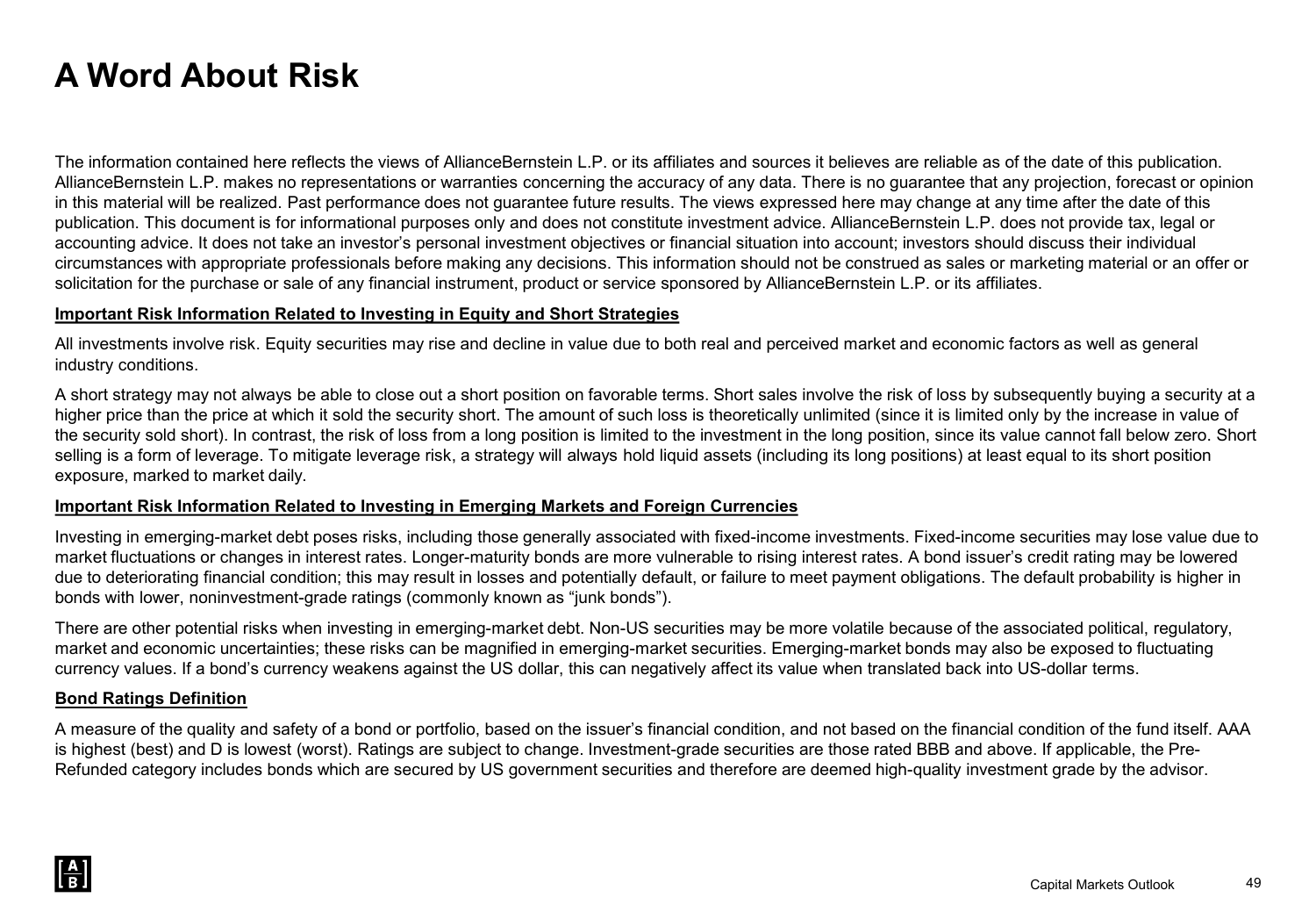## **Index Definitions**

Following are definitions of the indices referred to in this presentation. It is important to recognize that all indices are unmanaged and do not reflect fees and expenses associated with the active management of a mutual fund portfolio. Investors cannot invest directly in an index, and its performance does not reflect the performance of any AB mutual fund.

- **Bloomberg Barclays Global Aggregate Corporate Bond Index:** Tracks the performance of investment-grade corporate bonds publicly issued in the global market and found in the Global Aggregate. (Represents global corporate on slide 1.)
- **Bloomberg Barclays Global High-Yield Bond Index:** Provides a broad-based measure of the global high-yield fixed-income markets. It represents the union of the US High-Yield, Pan-European High Yield, US Emerging Markets High-Yield, CMBS High Yield and Pan-European Emerging Markets High-Yield indices.
- **Bloomberg Barclays Global Treasury Index:** Tracks fixed-rate local currency government debt of investment-grade countries. The index represents the treasury sector of the Global Aggregate Bond Index.
- **Bloomberg Barclays Global Treasury: Euro Bond Index:** Includes fixed-rate, local-currency sovereign debt that makes up the Euro Area treasury sector of the Global Aggregate Bond Index. (Represents euro-area government bonds on slide 1.)
- **Bloomberg Barclays Global Treasury: Japan Bond Index:** Includes fixed-rate, local-currency sovereign debt that makes up the Japanese treasury sector of the Global Aggregate Bond Index. (Represents Japan government bonds on slide 1.)
- **Bloomberg Barclays Municipal Bond Index:** A rules-based, market value–weighted index engineered for the long-term tax-exempt bond market. (Represents municipals on slide 1.)
- **Bloomberg Barclays US Aggregate Bond Index:** A broad-based benchmark that measures the investment-grade, US dollar–denominated, fixed-rate, taxable bond market, including US Treasuries, government-related and corporate securities, mortgage-backed securities (MBS [agency fixed-rate and hybrid ARM pass-throughs]), asset-backed securities (ABS), and commercial mortgage-backed securities (CMBS).
- **Bloomberg Barclays US Corporate High-Yield Bond Index:** Represents the corporate component of the Bloomberg Barclays US High-Yield Index. (Represents US high yield on slide 1.)
- **Bloomberg Barclays US Treasury Index:** Includes fixed-rate, local-currency sovereign debt that makes up the US Treasury sector of the Global Aggregate Index. (Represents US government bonds on slide 1.)
- **Credit Suisse Leveraged Loan Index:** Tracks the investable market of the US dollar–denominated leveraged loan market. It consists of issues rated 5B or lower, meaning that the highest-rated issues included in this index are Moody's/S&P ratings of Baa1/BB+ or Ba1/BBB+. All loans are funded term loans with a tenor of at least one year and are made by issuers domiciled in developed countries.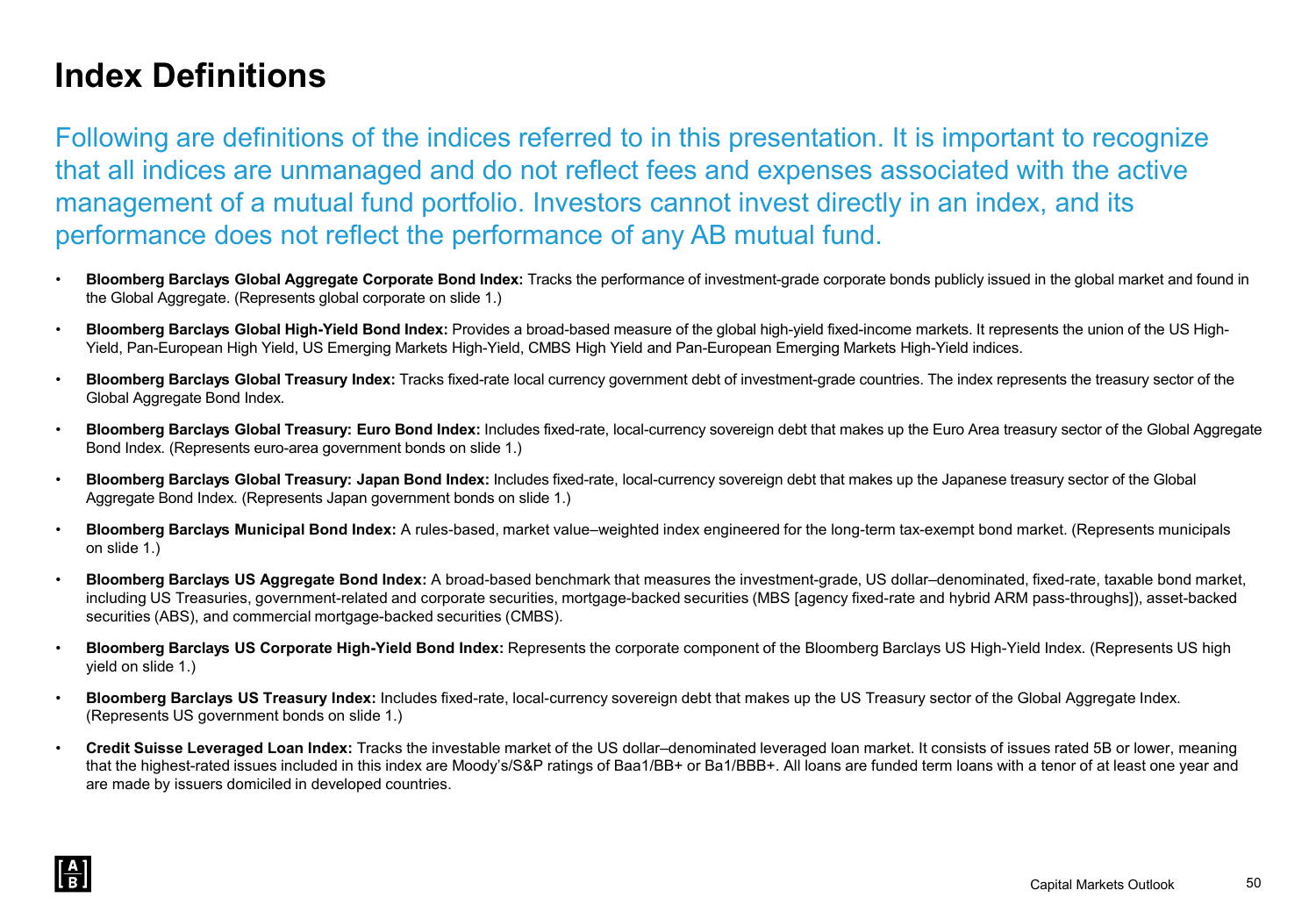## **Index Definitions (cont.)**

- **HFRI Equity Hedge Index:** Investment managers who maintain positions both long and short in primarily equity and equity derivative securities. A wide variety of investment processes can be employed to arrive at an investment decision, including both quantitative and fundamental techniques; strategies can be broadly diversified or narrowly focused on specific sectors and can range broadly in terms of levels of net exposure, leverage employed, holding period, concentrations of market capitalizations and valuation ranges of typical portfolios. Equity Hedge managers would typically maintain at least 50% exposure to, and may in some cases be entirely invested in, equities, both long and short.
- **J.P. Morgan Emerging Market Bond Index Global:** A benchmark index for measuring the total return performance of government bonds issued by emerging-market countries that are considered sovereign (issued in something other than local currency) and that meet specific liquidity and structural requirements. In order to qualify for index membership, the debt must be more than one year to maturity, have more than \$500 million outstanding, and meet stringent trading guidelines to ensure that pricing inefficiencies don't affect the index. (Represents emerging-market debt on slide 1.)
- **MSCI EAFE Index:** A free float–adjusted, market capitalization–weighted index designed to measure developed-market equity performance, excluding the US and Canada. It consists of 22 developed-market country indices. (Represents EAFE on slide 1.)
- **MSCI Emerging Markets Index:** A free float–adjusted, market capitalization–weighted index designed to measure equity market performance in the global emerging markets. It consists of 21 emerging-market country indices. (Represents emerging markets on slide 1.)
- **MSCI Europe ex UK Index:** Captures large- and mid-cap representation across 14 developed markets countries in Europe. With 345 constituents, the index covers approximately 85% of the free float–adjusted market capitalization across European developed markets, excluding the UK.
- **MSCI Japan Index**: Designed to measure the performance of the large- and mid-cap segments of the Japanese market. With 321 constituents, the index covers approximately 85% of the free float–adjusted market capitalization in Japan.
- **MSCI United Kingdom Index:** Designed to measure the performance of the large- and mid-cap segments of the UK market. With 97 constituents, the index covers approximately 85% of the free float–adjusted market capitalization in the UK.
- **MSCI World Index:** A market capitalization–weighted index that measures the performance of stock markets in 24 countries.
- **Russell 1000 Index**: A stock market index that represents the highest-ranking 1,000 stocks in the Russell 3000 Index, representing about 90% of the total market capitalization of that index.
- **Russell 2000 Index:** Measures the performance of the small-cap segment of the US equity universe. It is a subset of the Russell 3000 Index, representing approximately 8% of the total market capitalization of that index. It includes approximately 2,000 of the smallest securities based on a combination of their market cap and current index membership. (Represents US small-cap on slide 1.)

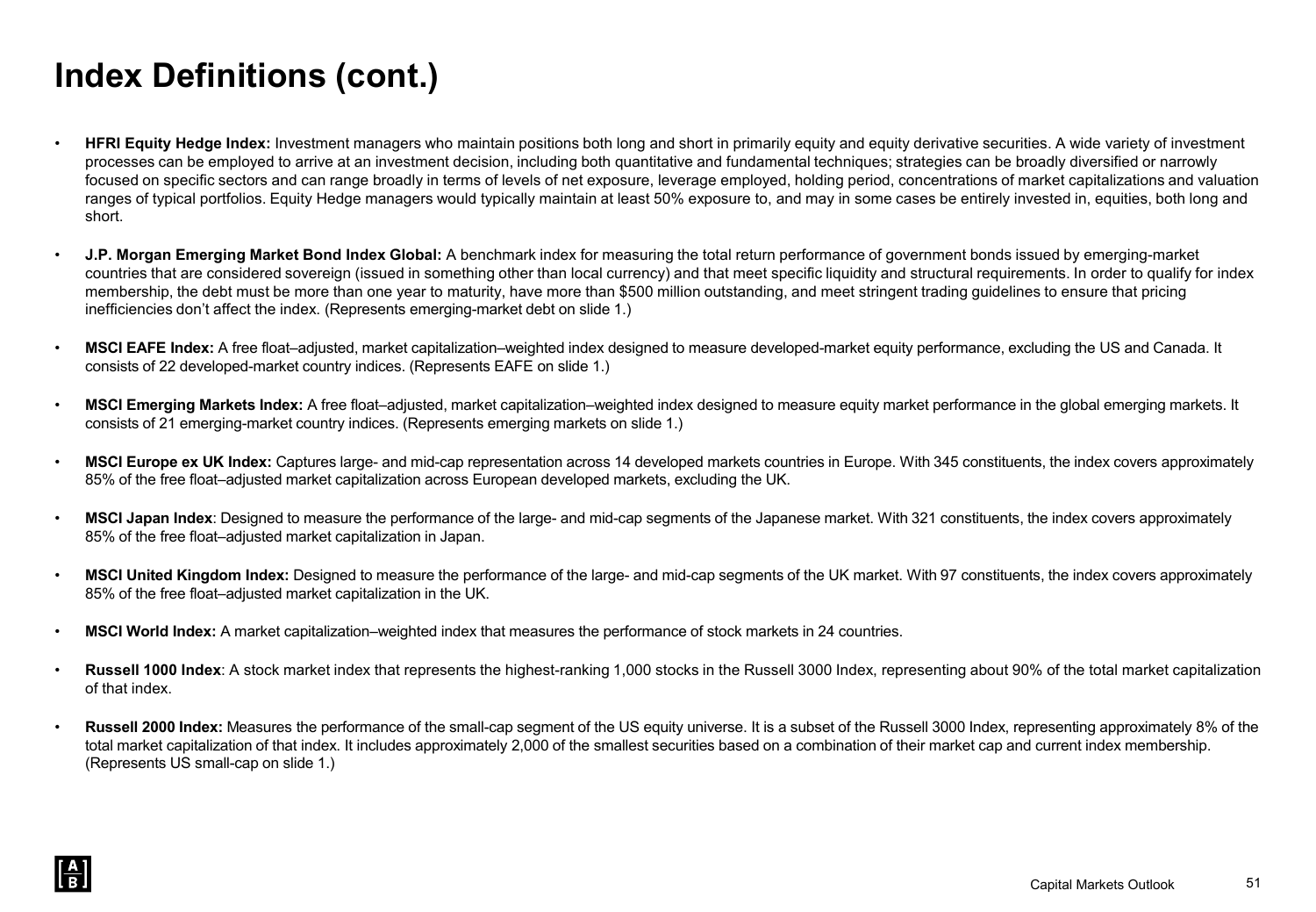## **Index Definitions (cont.)**

• **S&P 500:** Includes a representative sample of 500 leading companies in leading industries of the US economy. (Represents US large-cap on slide 1.)

MSCI makes no express or implied warranties or representations, and shall have no liability whatsoever with respect to any MSCI data contained herein. The MSCI data may not be further redistributed or used as a basis for other indices, any securities or financial products. This report is not approved, reviewed or produced by MSCI.